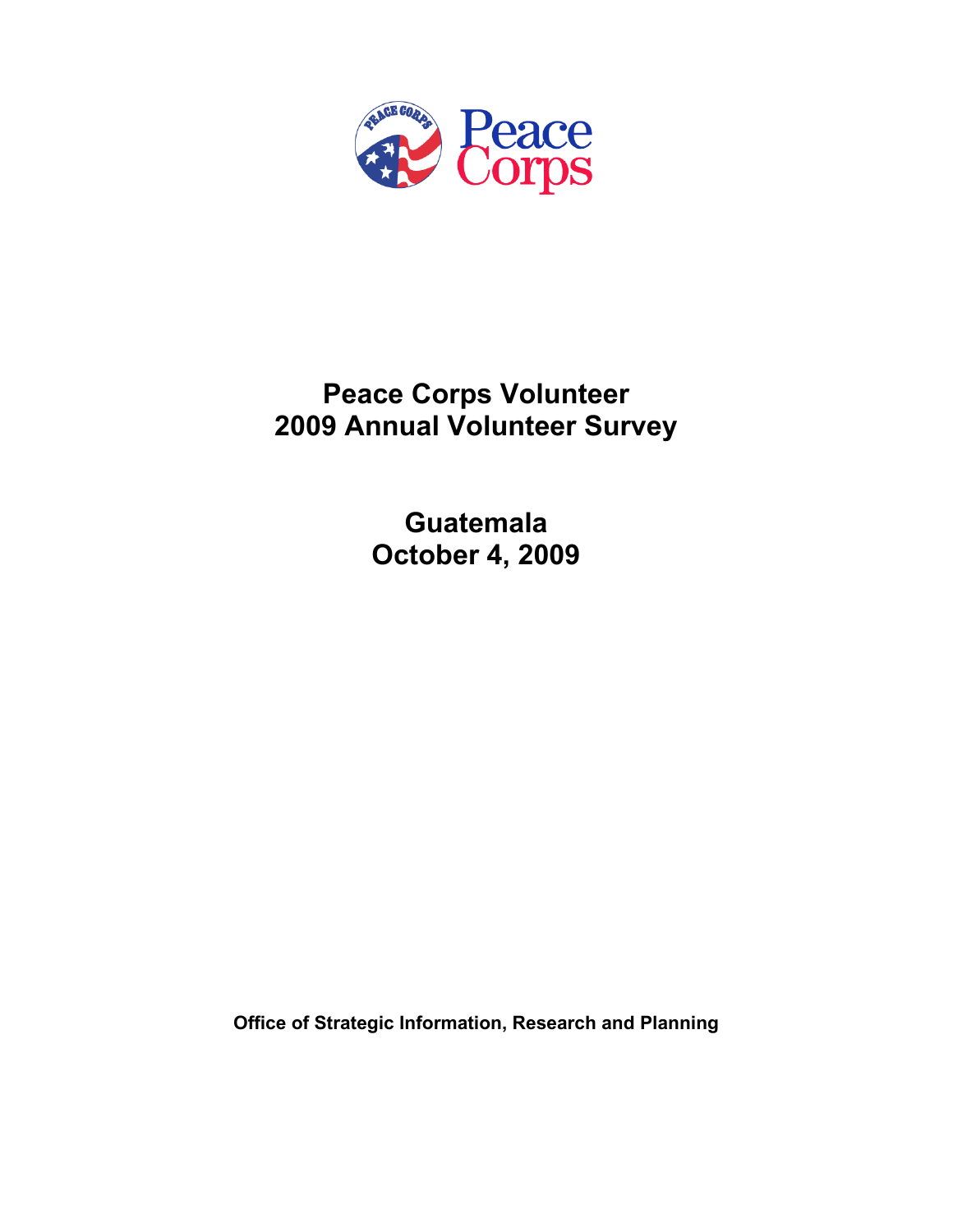# **Table of Contents**

| Introduction to the 2009 Annual Volunteer Survey Report 3 |     |
|-----------------------------------------------------------|-----|
| Overview of the Post's 2009 Volunteer Survey Respondents4 |     |
|                                                           |     |
|                                                           |     |
|                                                           |     |
|                                                           |     |
|                                                           |     |
|                                                           | .28 |
|                                                           |     |
|                                                           |     |
|                                                           |     |
|                                                           |     |
|                                                           |     |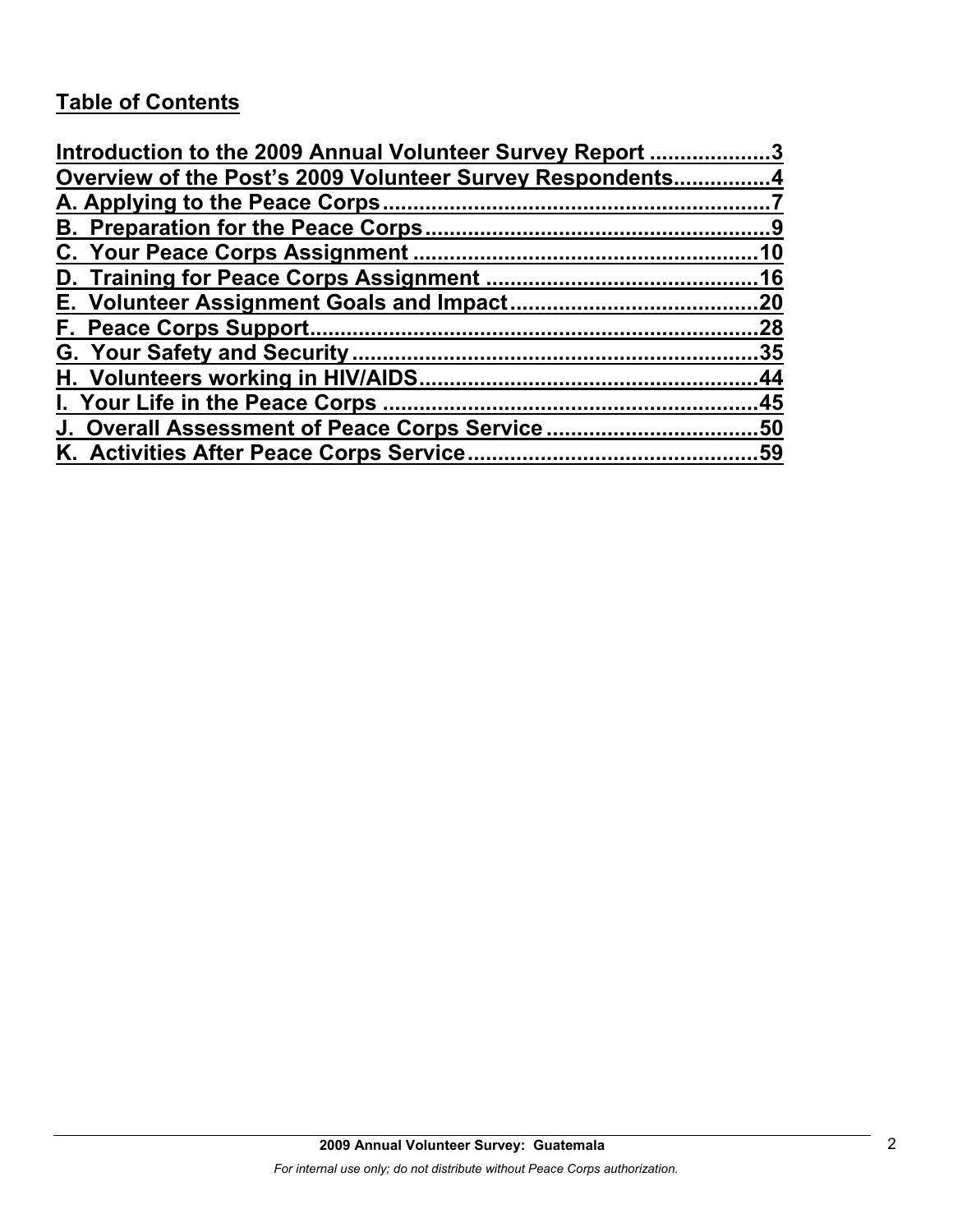# **Introduction to the 2009 Annual Volunteer Survey Report**

This country report contains the tables and charts from the Volunteers in your country who completed the 2009 Annual Volunteer Survey (AVS). The results provide a picture of the activities, experiences and views of Peace Corps Volunteers in 2009. The results show areas where Volunteers' needs are met and identify areas where improvements may be needed. The survey was fielded from May through August 2009.

A core set of questions was asked of all Volunteers. For the first time, Volunteers were also asked a series of questions relevant to their time in country:

- Volunteers in country 8 or less months were asked about applying to and preparing for the Peace Corps.
- Volunteers in country 18 or less months were asked about the effectiveness of their preservice training (PST).
- Volunteers in country 19 or more months were asked about their post-service plans, as well as the Peace Corps' resources for their post-service transition.

Tables and graphs are labeled by survey section and the survey question. The tables show the percent of post respondents that selected each choice and the total number of post respondents that answered the question. The number of responses for each question will vary, depending on:

- whether the question was asked of all Volunteers or only the Volunteers in-country a certain number of months and
- how many of the Volunteers who were "eligible" to answer the question did respond.

Most survey questions asked respondents to select only one from a set of choices. The percentages for the "select one" responses add up to 100 percent. Other questions asked Volunteers to "mark all that apply" in situations, for example, where it is likely that respondents are involved in more than one secondary activity. The percentages of the "mark all that apply" responses will total more than 100 percent; each percentage equals the number of respondents selecting that choice divided by the number of respondents who answered the question.

Posts are encouraged to compare these 2009 results with the 2006 and 2008 survey results to note trends and changes over time. Because questions are revised from one survey to the next, a crosswalk between the 2008 and 2009 questions is posted on the OSIRP intranet page under 2009 AVS Reports "Reference Documents." The earlier 2008 survey global, regional and post reports are also posted on the OSIRP Intranet page.

Volunteers' extensive narrative responses to the 29 open-ended questions on the survey are in the post's 2009 Annual Volunteer Survey Open Ended Reponses report. All Volunteers' narrative responses to key questions will be analyzed for global themes and presented in a later report.

The number of surveys for each post includes surveys submitted online by Volunteers and completed paper surveys sent to the Peace Corps headquarters for hand-entry into the online survey system. The final count may include mostly completed partial surveys added to the final dataset after the survey closed.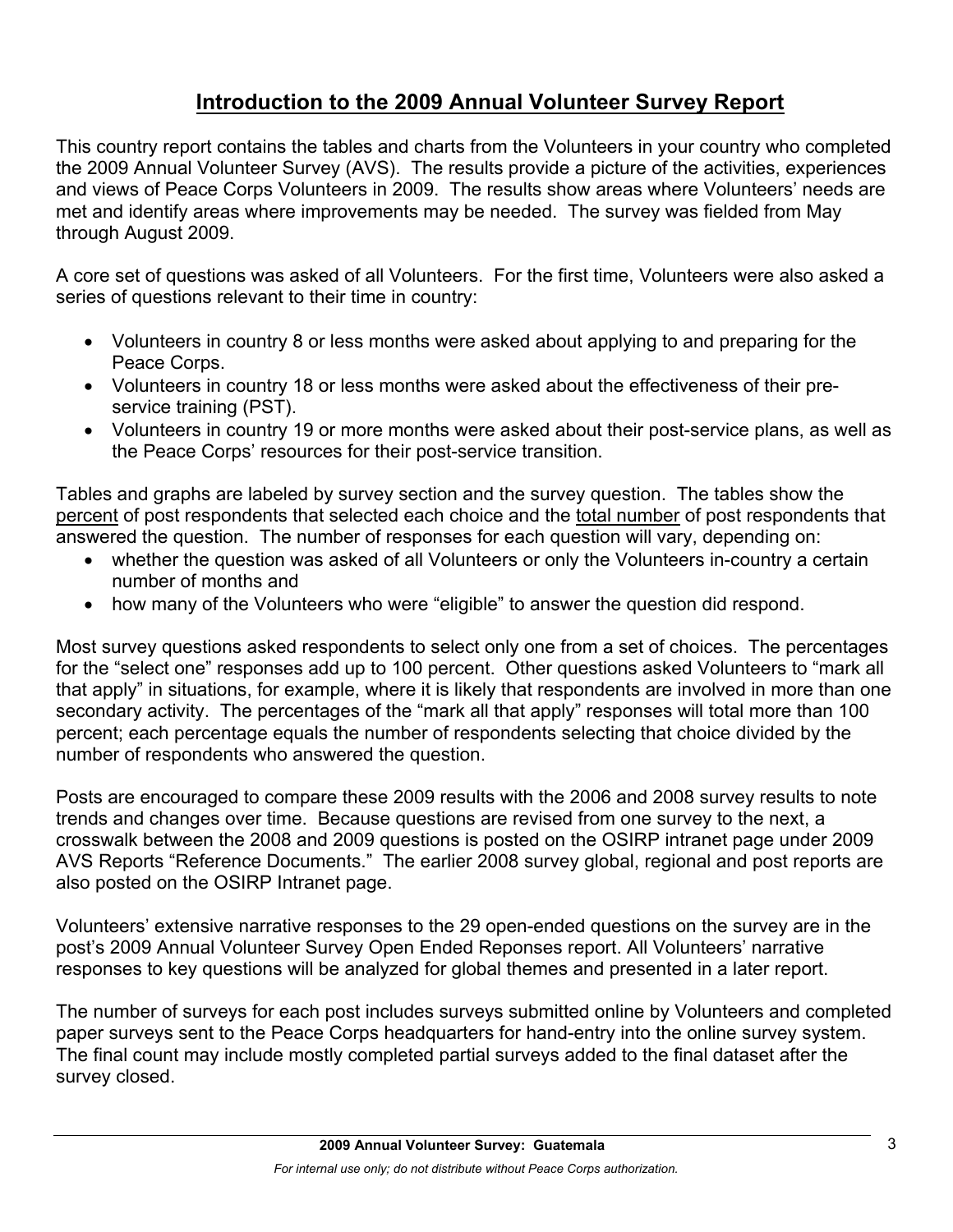## **Overview of the Post's 2009 Volunteer Survey Respondents**

This overview presents basic information about the characteristics of Volunteers who completed the 2009 Annual Volunteer Survey at post.

|            | 8 months or less |         | 9 to 18 months |         | 19 months or more |         | Total  |         |
|------------|------------------|---------|----------------|---------|-------------------|---------|--------|---------|
|            | Number           | Percent | Number         | Percent | Number            | Percent | Number | Percent |
| Months3grp | 30 <sup>1</sup>  | 25%     | 48             | 40%     | 43                | 36%     | 121    | 100%    |

## **Completed Surveys by Months in Country**

### **L1: What is your age?**

|         | 20-29 | $30 - 49$ | $50+$ | Total |  |
|---------|-------|-----------|-------|-------|--|
| AGE3grp | 92%   | 8%        | 0%    | 1201  |  |

## **L2: What is your gender?**

|               | Female | Male | Total |  |
|---------------|--------|------|-------|--|
| <b>GENDER</b> | 65%    | 35%  | 118   |  |

## **Completed surveys by project.**

|                                                    | Count | Column N % |
|----------------------------------------------------|-------|------------|
| Appropriate Technology for<br><b>Family Health</b> | 9     | 7%         |
| <b>Healthy Schools</b>                             | 25    | 21%        |
| Integrated Youth Development                       | 12    | 10%        |
| Municipal Development                              | 17    | 14%        |
| Sustainable Agriculture                            | 24    | 20%        |
| Sustainable Community<br>Tourism                   | 24    | 20%        |
| Other. Please specify                              | 10    | 8%         |
| Total                                              | 121   | 100%       |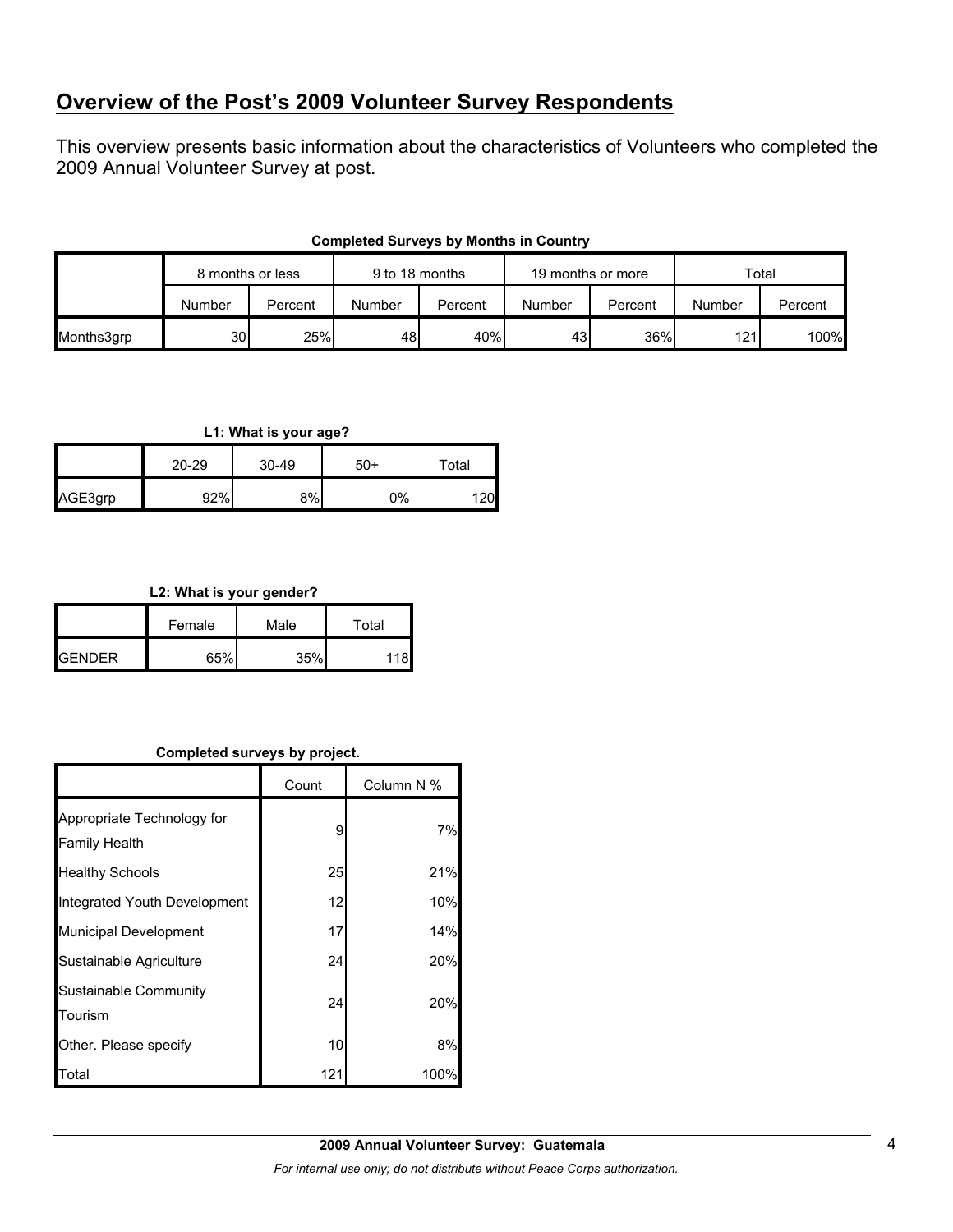## **C2: Which best describes the focus of your primary**

#### **assignment/work?**

|    |                                                       | Percent | Number         |
|----|-------------------------------------------------------|---------|----------------|
| C2 | Health extension                                      | 19%     | 21             |
|    | Business education/advising                           | 12%     | 13             |
|    | Agriculture/fish/livestock                            | 12%     | 13             |
|    | Youth development                                     | 10%     | 11             |
|    | Teacher training                                      | 9%      | 10             |
|    | Urban & regional<br>planning/municipal<br>development | 8%      | 9              |
|    | Environmental education                               | 8%      | 9              |
|    | Community development                                 | 7%      | 8              |
|    | Other: Please specify                                 | 6%      | 7              |
|    | Forestry/parks                                        | 4%      | 5              |
|    | Water sanitation                                      | 2%      | 2              |
|    | Information & communications<br>technology (ICT)      | 2%      | $\overline{c}$ |
|    | NGO development                                       | 2%      | 2              |
|    | Other education                                       | 1%      | 1              |
|    | <b>HIV/AIDS</b>                                       |         |                |
|    | Math/science teaching                                 |         |                |
|    | English teaching                                      |         |                |
|    | Agroforestry                                          |         |                |
|    | Total                                                 | 100%    | 113            |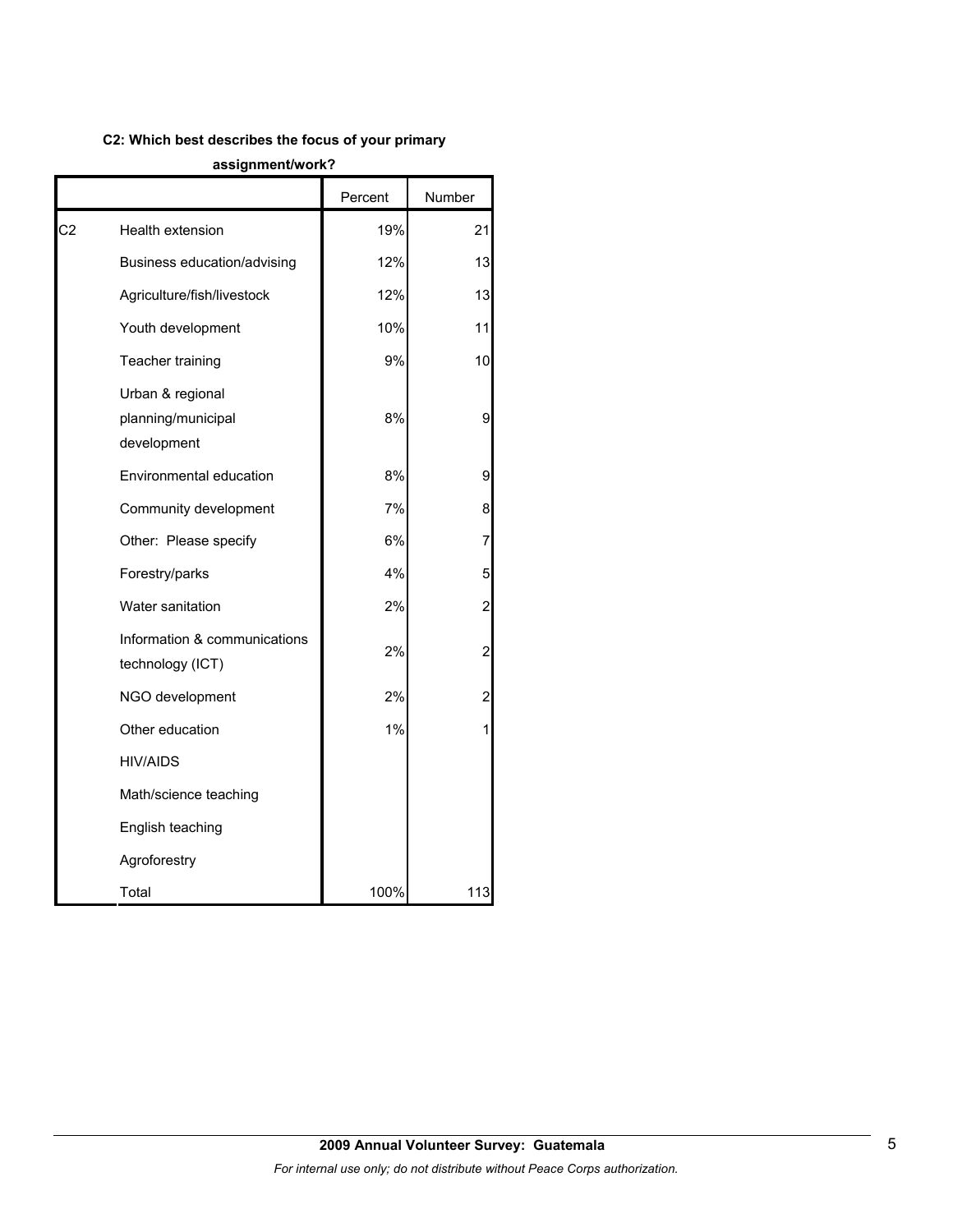## **C2.TEXT: Which of the following initiatives does your primary work**

| include? Other (specify) |                                                |         |               |  |  |
|--------------------------|------------------------------------------------|---------|---------------|--|--|
|                          |                                                | PERCENT | <b>NUMBER</b> |  |  |
| C <sub>2</sub> .TEXT     | Open-ended results. Not responsive to request. |         |               |  |  |
|                          |                                                |         |               |  |  |
|                          | Total                                          | 100%    |               |  |  |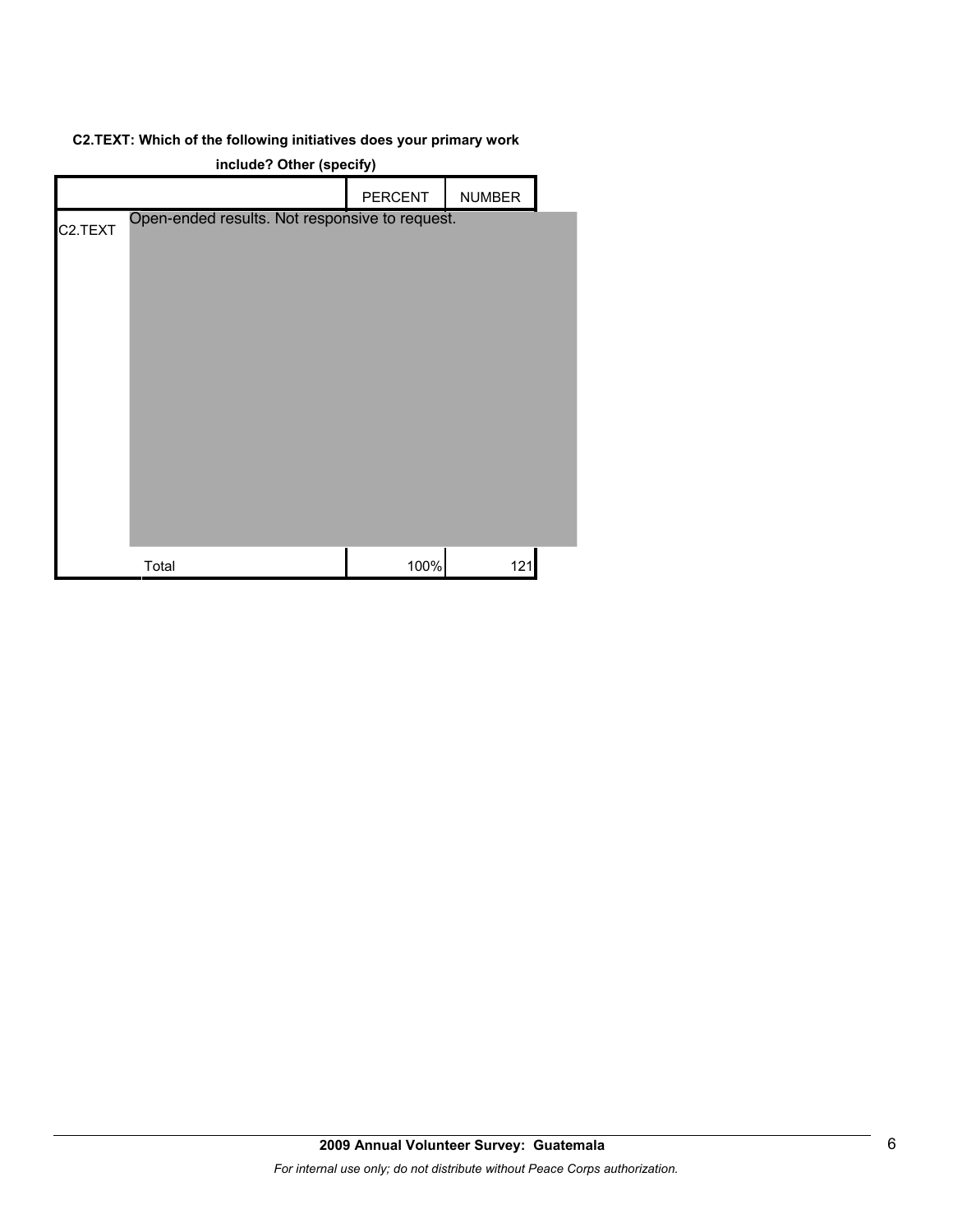# **A. Applying to the Peace Corps**

*This section reports Volunteers' motivations in applying and accepting a Peace Corps assignment.* 

|                             | Not Important | Somewhat<br>important | Important | NA  | Total |
|-----------------------------|---------------|-----------------------|-----------|-----|-------|
| Different culture           | 4%            | 7%                    | 89%       |     | 28    |
| Work experience             | 7%            | 32%                   | 61%       |     | 28    |
| Help others                 | 4%            | 4%                    | 93%       |     | 28    |
| International experience    | 4%            | 7%                    | 89%       |     | 28    |
| Language                    | 4%            | 19%                   | 78%       |     | 27    |
| Personal growth             |               | 21%                   | 79%       |     | 28    |
| U. S. job market            | 57%           | 29%                   | 14%       |     | 28    |
| Serve my country            | 46%           | 43%                   | 11%       |     | 28    |
| Travel/adventure            | 4%            | 29%                   | 68%       |     | 28    |
| Other: Please specify below | 15%           |                       |           | 85% | 13    |

**A1: How important were the following factors in accepting a PC assignment?**

## **A1\_OTHER: How important were the following**

**factors in accepting a PC assignment? Other** 

**(specify)**

|                 |       | <b>PERCENT</b> | <b>NUMBER</b> |
|-----------------|-------|----------------|---------------|
| <b>A1 OTHER</b> |       | 100%           | 121           |
|                 | Total | 100%           | 121           |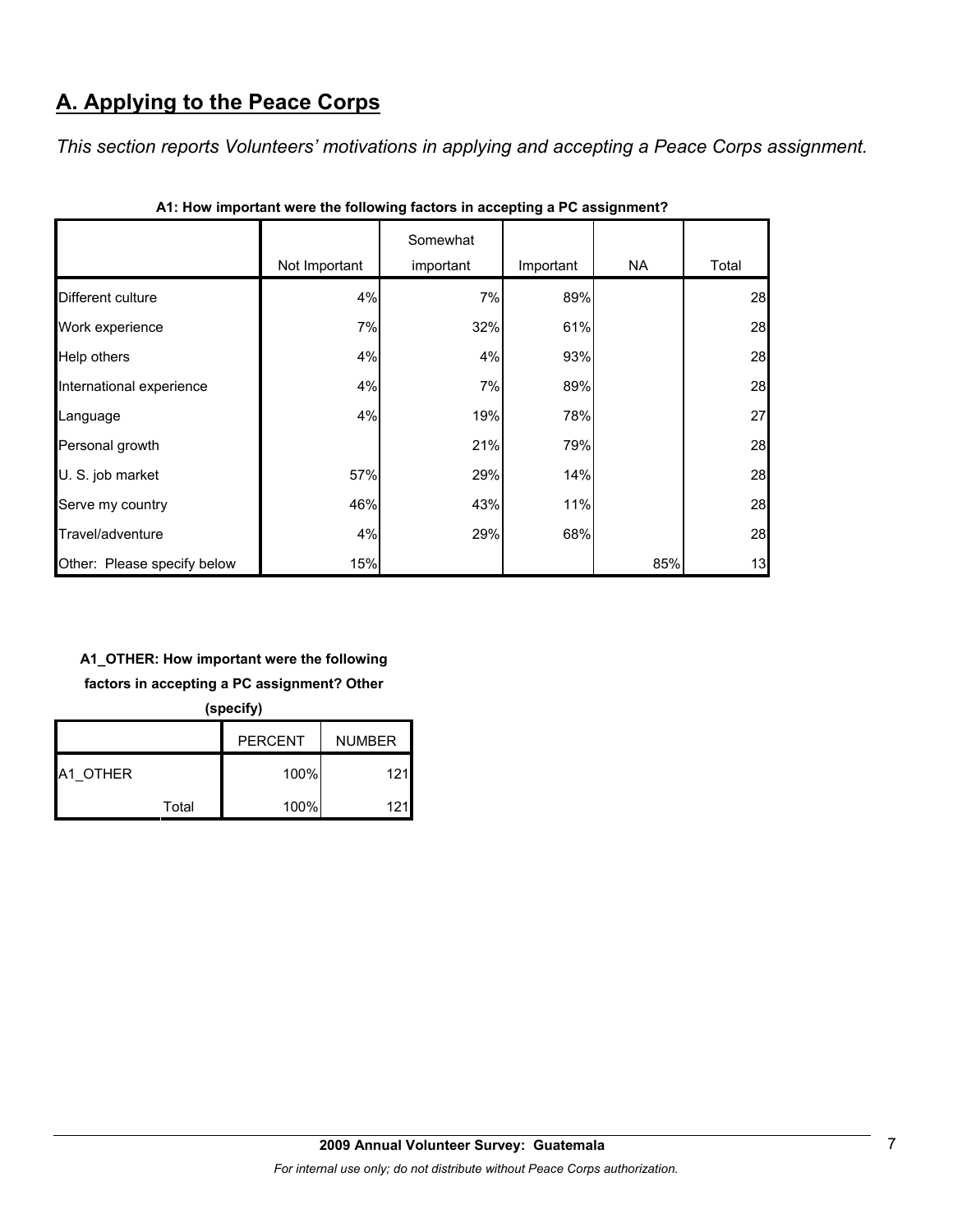|                       |                                                                                           | PCV Responses | % Involved in<br>Initiative | <b>Total PCVs</b><br>Responding |
|-----------------------|-------------------------------------------------------------------------------------------|---------------|-----------------------------|---------------------------------|
| What prompted         | Personal interest in the Peace Corps                                                      | 21            | 75%                         |                                 |
| you to apply to<br>PC | Returned Peace Corps Volunteer (e.g.,<br>someone you met or know personally               | 15            | 54%                         |                                 |
|                       | Peace Corps campus or community<br>information session                                    | 11            | 39%                         |                                 |
|                       | Peace Corps website                                                                       | 11            | 39%                         |                                 |
|                       | Peace Corps recruiter                                                                     | 6             | 21%                         |                                 |
|                       | Other: Please specify                                                                     | 5             | 18%                         |                                 |
|                       | Returned Peace Corps Volunteer who spoke to<br>your school or group about the Peace Corps | 4             | 14%                         |                                 |
|                       | Article or book about the Peace Corps                                                     | 2             | 7%                          |                                 |
|                       | Radio, TV, or print advertisement                                                         | 2             | 7%                          |                                 |
|                       | Peace Corps material in the mail                                                          |               |                             |                                 |
|                       | Total                                                                                     |               |                             | 28                              |

### **A2. What prompted you to apply to the PC? Mark all that apply.**

Percents may total to more than 100% since Volunteers were asked to "Mark all that apply."

#### **A2.OTHER.TEXT: What prompted you to apply to the PC? Other (specify)**

|               |                                                | PERCENT | <b>NUMBER</b> |  |
|---------------|------------------------------------------------|---------|---------------|--|
| A2.OTHER.TEXT | Open-ended results. Not responsive to request. |         |               |  |
|               |                                                |         |               |  |
|               |                                                |         |               |  |
|               |                                                |         |               |  |
|               |                                                |         |               |  |
|               |                                                |         |               |  |
|               |                                                |         |               |  |
|               | Total                                          | 100%    | 121           |  |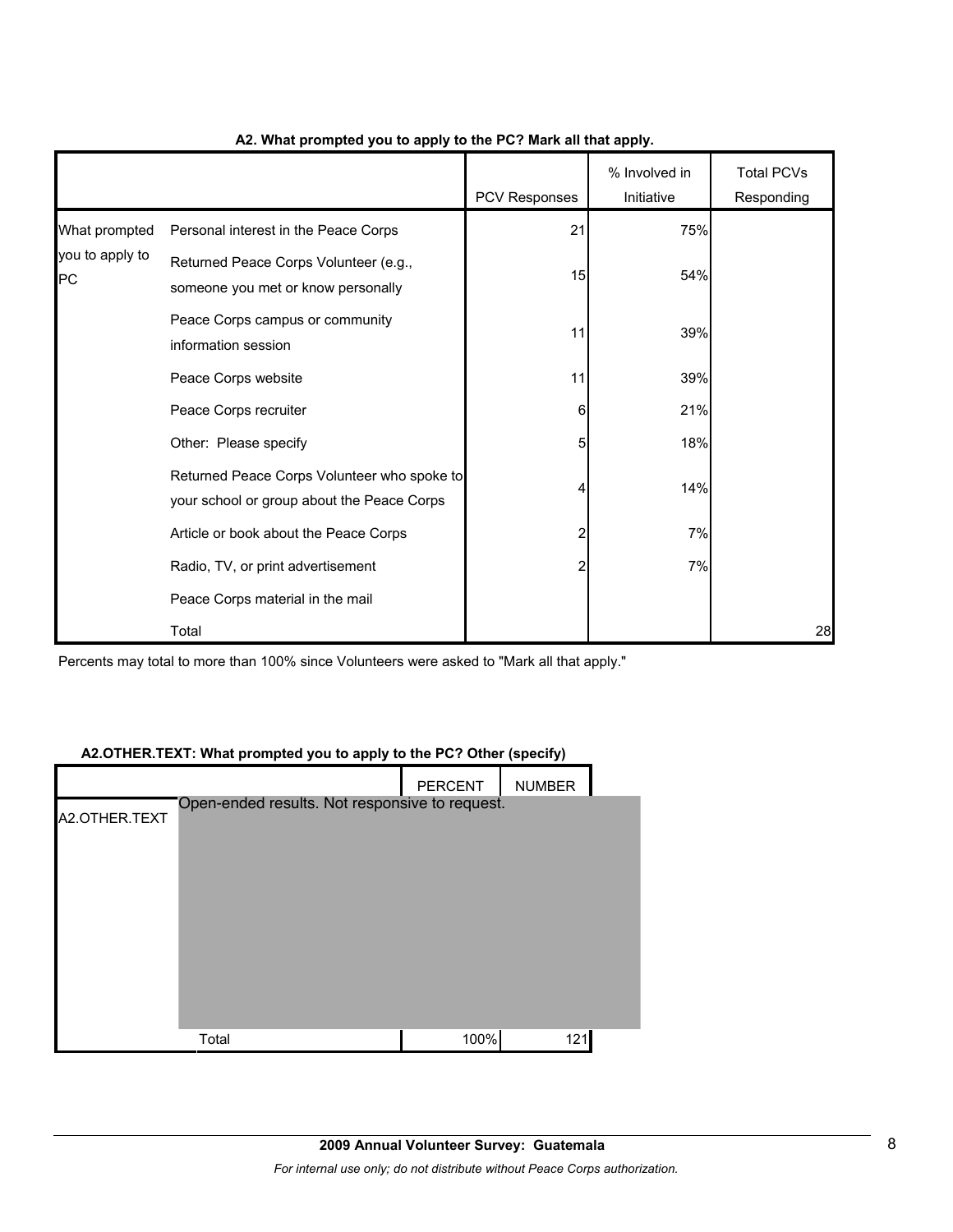## **B. Preparation for the Peace Corps**

*This section reports on Volunteers' assessment of the materials and information available before their service.* 

## **B1: How useful was the information on the PC website in preparing you for the realities of living and working**

|            |              |     |     |    |             | Don't know (did |       |
|------------|--------------|-----|-----|----|-------------|-----------------|-------|
|            |              |     |     |    |             | not access      |       |
|            | Not at all 1 | ົ   |     | 4  | Extremely 5 | information)    | Total |
| <b>B</b> 1 | 4%           | 33% | 52% | 7% |             | 4%              | 27    |

**as a Volunteer?**

## **B2: How useful were the PC materials about your country in helping you prepare for your service?**

|                 |              |     |     |     |             | Don't know (did |       |
|-----------------|--------------|-----|-----|-----|-------------|-----------------|-------|
|                 |              |     |     |     |             | not access      |       |
|                 | Not at all 1 | C   | ◠   | 4   | Extremely 5 | information)    | Total |
| IB <sub>2</sub> | 4%           | 18% | 39% | 39% |             |                 | 28    |

## **B3: How useful were the materials you received from the PC about your primary assignment in helping you**

**prepare for your service?**

|            |              |     |     |     |             | Don't know (did |       |
|------------|--------------|-----|-----|-----|-------------|-----------------|-------|
|            |              |     |     |     |             | not access      |       |
|            | Not at all 1 |     | ົ   | 4   | Extremely 5 | information)    | Total |
| <b>B</b> 3 | 4%           | 14% | 36% | 43% | 4%          |                 | 28    |

#### **B4: How useful were the materials you received from the PC regarding the need for flexibility in adapting to**

**your work?**

|                 |              |     |     |     |             | Don't know (did |       |
|-----------------|--------------|-----|-----|-----|-------------|-----------------|-------|
|                 |              |     |     |     |             | not access      |       |
|                 | Not at all 1 |     |     | 4   | Extremely 5 | information)    | Total |
| IB <sub>4</sub> |              | 15% | 41% | 44% |             |                 | 27    |

#### **B7: How prepared do you feel to meet the challenges of PC service?**

|                 | Not at all 1 |    |     |     | Exceptionally 5 | $\tau$ otal |
|-----------------|--------------|----|-----|-----|-----------------|-------------|
| IB <sub>7</sub> |              | 4% | 18% | 71% | 7%              | 28          |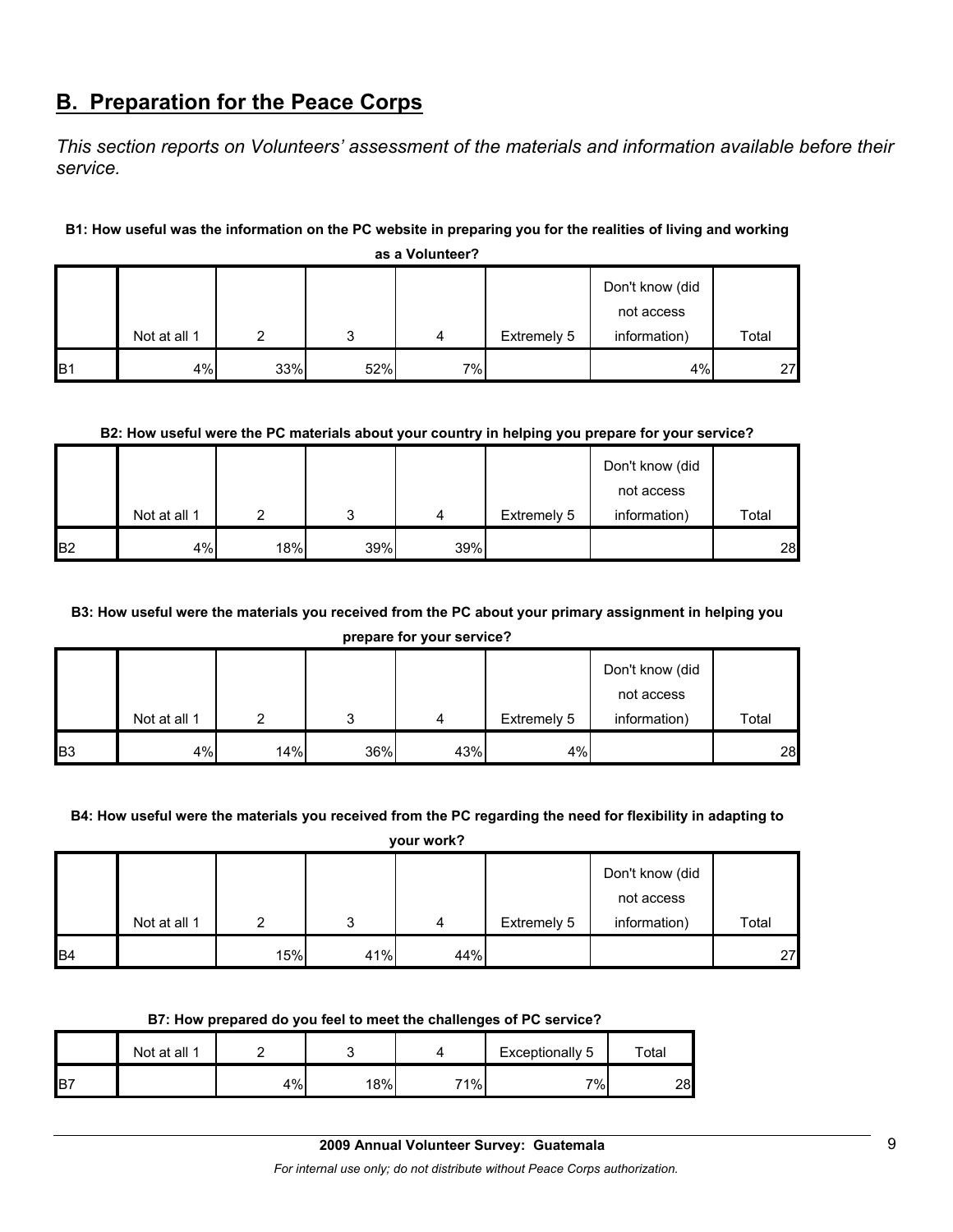# **C. Your Peace Corps Assignment**

*This section reports Volunteers' primary assignment work and secondary activities. The term "primary assignment" refers to the Volunteers' assignment which is part of an overall project plan designed by your host country partners and in-country Peace Corps staff.* 

|            |                                                   | apply.        |               |                   |
|------------|---------------------------------------------------|---------------|---------------|-------------------|
|            |                                                   |               | % Involved in | <b>Total PCVs</b> |
|            |                                                   | PCV Responses | Initiative    | Responding        |
| \$C3PrmAct | Nutrition education                               | 58            | 48%           |                   |
|            | Rural development                                 | 51            | 42%           |                   |
|            | Working with youth                                | 51            | 42%           |                   |
|            | Environment work                                  | 44            | 37%           |                   |
|            | Working with NGO(s)                               | 39            | 32%           |                   |
|            | Income generation                                 | 36            | 30%           |                   |
|            | Water and sanitation                              | 36            | 30%           |                   |
|            | <b>Business advertising</b>                       | 31            | 26%           |                   |
|            | Natural resources management                      | 29            | 24%           |                   |
|            | Child survival                                    | 25            | 21%           |                   |
|            | Girls' education                                  | 25            | 21%           |                   |
|            | Household food security                           | 24            | 20%           |                   |
|            | <b>HIV/AIDS</b>                                   | 23            | 19%           |                   |
|            | Biodiversity conservation                         | 22            | 18%           |                   |
|            | Urban development/municipal<br>development        | 22            | 18%           |                   |
|            | Community food security<br>(production/marketing) | 18            | 15%           |                   |
|            | English teaching                                  | 16            | 13%           |                   |
|            | Microenterprise development                       | 15            | 12%           |                   |
|            | Arts                                              | 13            | 11%           |                   |
|            | Other: Please specify                             | 10            | $8\%$         |                   |
|            | <b>WID/GAD</b>                                    | 9             | 8%            |                   |

## **C3: Which of the following activities does your primary assignment/work include? Mark all that**

**2009 Annual Volunteer Survey: Guatemala**  *For internal use only; do not distribute without Peace Corps authorization.*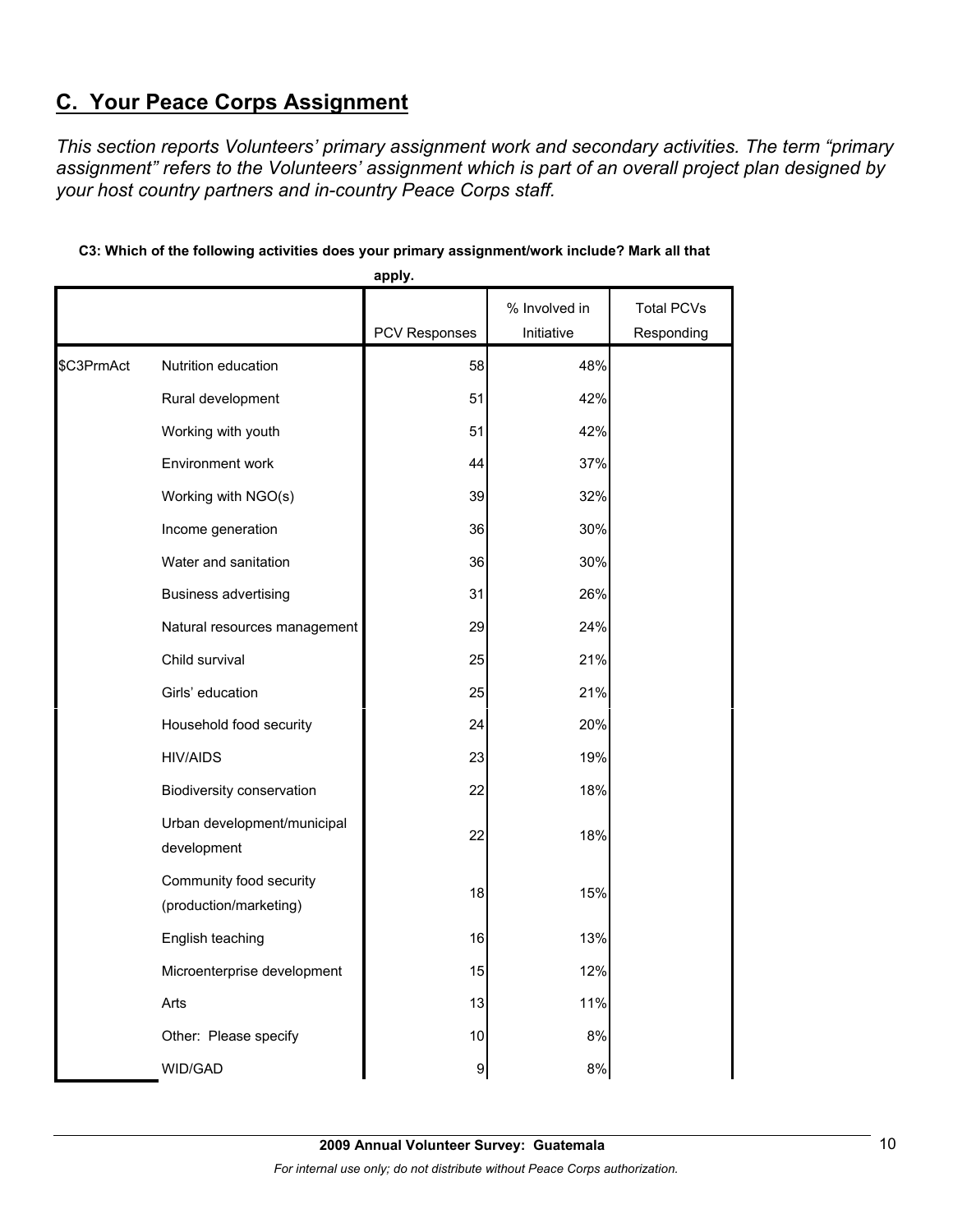| Working with special groups<br>(e.g., disabled, elderly, ethnic<br>minorities, orphans) | 9 | 8% |     |
|-----------------------------------------------------------------------------------------|---|----|-----|
| Information and<br>communications technology<br>(ICT)                                   | 8 | 7% |     |
| Mobilize host country nationals<br>(HCNs) to volunteer                                  | 8 | 7% |     |
| Sports/fitness                                                                          |   | 6% |     |
| World Wise Schools/<br>Correspondence Match                                             |   | 6% |     |
| Library development                                                                     | 4 | 3% |     |
| Literacy                                                                                |   | 2% |     |
| Total                                                                                   |   |    | 120 |

Percents may total to more than 100% since Volunteers were asked to "Mark all that apply."

#### **C3: Which of the following activities does your primary assignment/work include? Other**

| (specify)     |                                                |            |       |         |  |  |  |
|---------------|------------------------------------------------|------------|-------|---------|--|--|--|
|               |                                                | Column N % | Count | Row N % |  |  |  |
| C3.OTHER.TEXT | Open-ended results. Not responsive to request. |            |       |         |  |  |  |
|               | Total                                          |            | 121   | 100%    |  |  |  |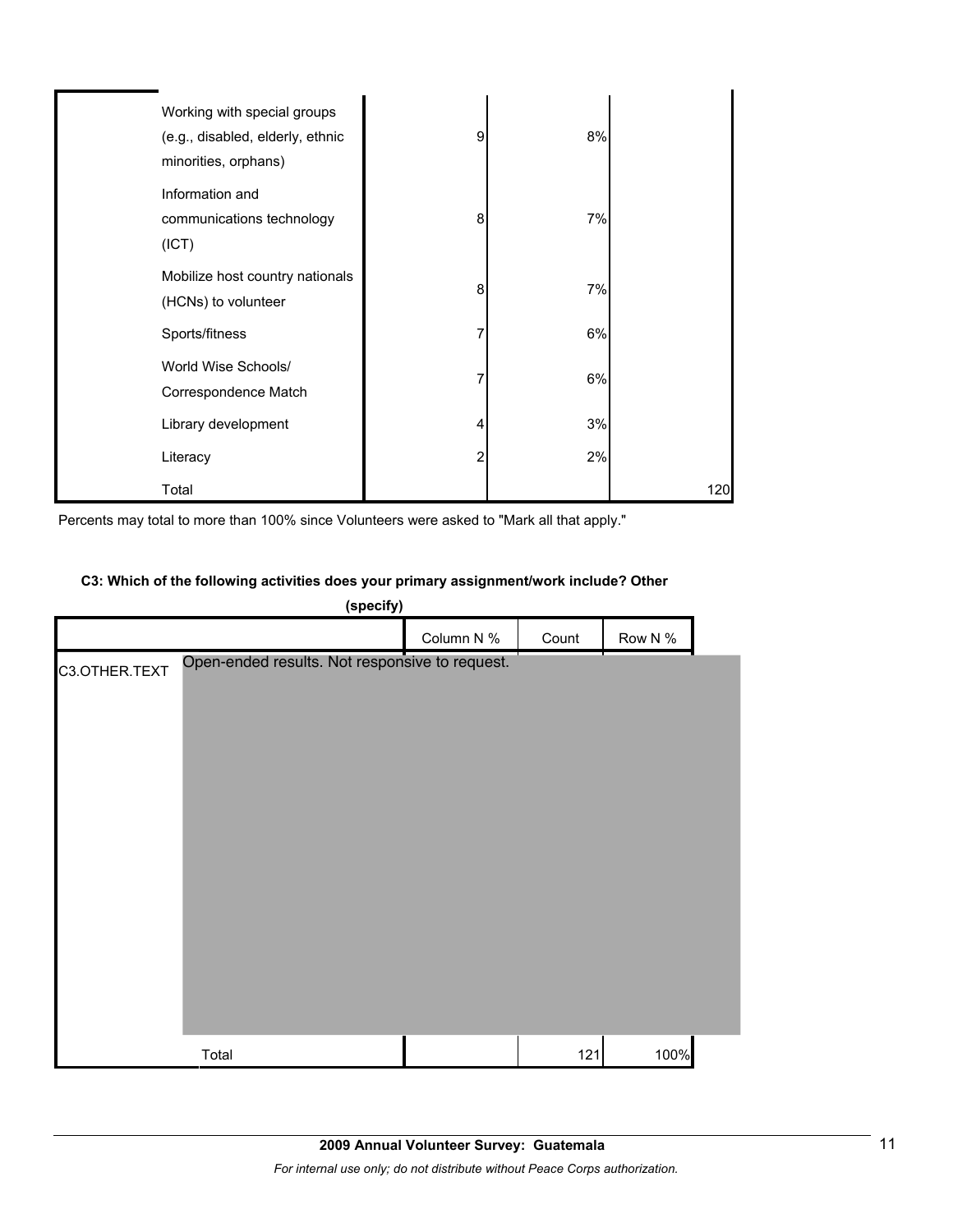|           | None | $1-10$ hrs | 11-20 hrs | 21-30 hrs | 31-40 hrs | More than 40 hrs | Total |
|-----------|------|------------|-----------|-----------|-----------|------------------|-------|
| C4Hrs6grp |      | 5%         | 22%       | 39%       | 25%       | 9%               | 120   |

**C4: Hours Spent on Primary Assignment During Average Work Week**

## **C4: How many hours do you spend on your primary assignment during an average work**

**week?**

|                | All Volunteers | Average | Lowest reported | Highest reported | Did not answer |
|----------------|----------------|---------|-----------------|------------------|----------------|
| C <sub>4</sub> | 121.           | 29.0    |                 | 55               |                |

## **C5: Which of the following do your secondary activities (other than your primary assignment work) include? Mark all that apply.**

|            |                                             | PCV Responses | % Involved in<br>Initiative | <b>Total PCVs</b><br>Responding |
|------------|---------------------------------------------|---------------|-----------------------------|---------------------------------|
| \$C5SecAct | English teaching                            | 74            | 70%                         |                                 |
|            | Working with youth                          | 32            | 30%                         |                                 |
|            | Nutrition education                         | 25            | 24%                         |                                 |
|            | World Wise Schools/<br>Correspondence Match | 25            | 24%                         |                                 |
|            | Sports/fitness                              | 21            | 20%                         |                                 |
|            | Environment work                            | 20            | 19%                         |                                 |
|            | Working with NGO(s)                         | 20            | 19%                         |                                 |
|            | Arts                                        | 18            | 17%                         |                                 |
|            | Girls' education                            | 18            | 17%                         |                                 |
|            | <b>HIV/AIDS</b>                             | 17            | 16%                         |                                 |
|            | Rural development                           | 17            | 16%                         |                                 |
|            | Income generation                           | 15            | 14%                         |                                 |
|            | Literacy                                    | 14            | 13%                         |                                 |
|            | WID/GAD                                     | 13            | 12%                         |                                 |
|            | Water and sanitation                        | 12            | 11%                         |                                 |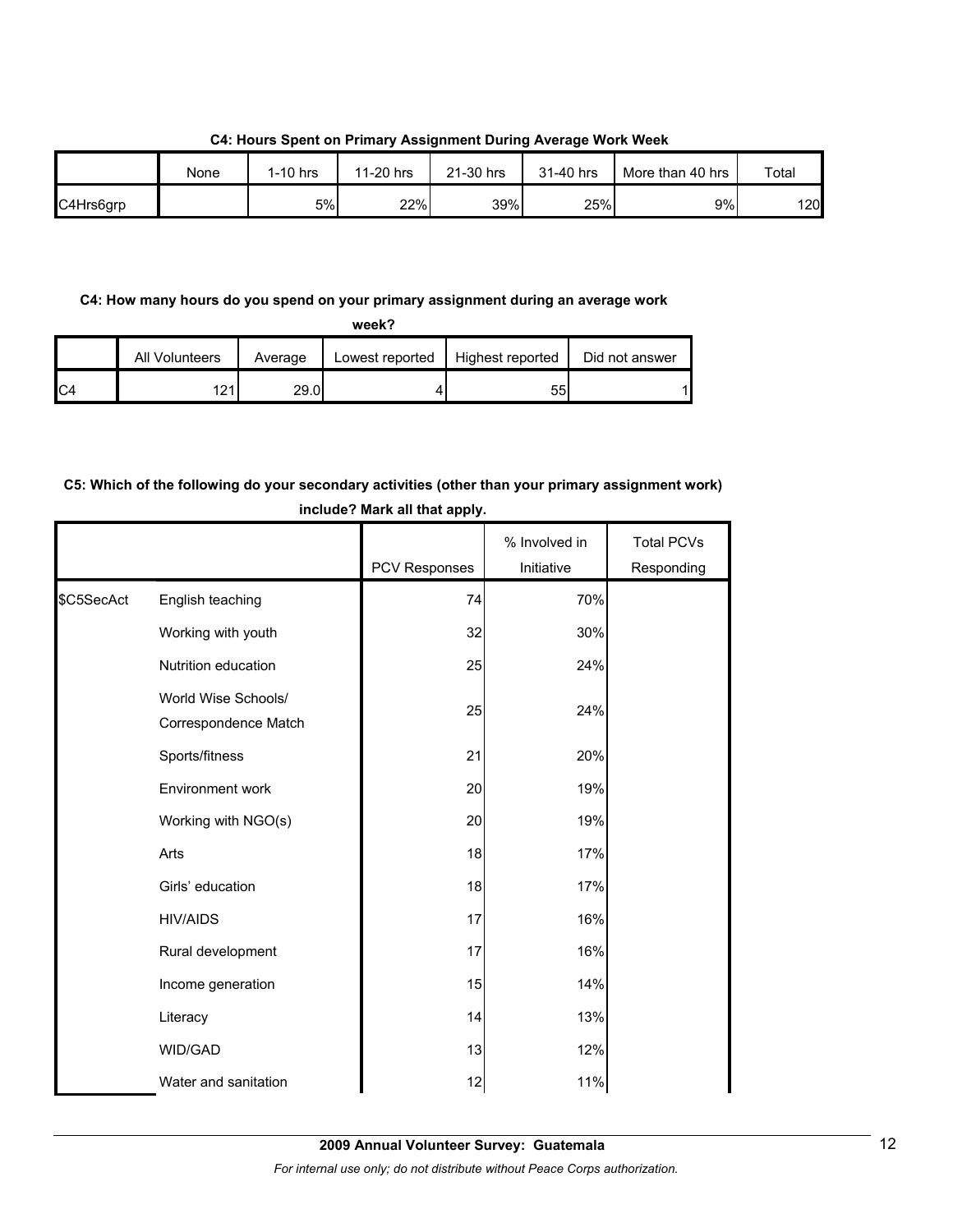| Community food security<br>(production/marketing)                                       | 10 | 9% |     |
|-----------------------------------------------------------------------------------------|----|----|-----|
| Library development                                                                     | 10 | 9% |     |
| Other: Please specify                                                                   | 10 | 9% |     |
| Household food security                                                                 | 9  | 8% |     |
| Information and<br>communications technology<br>(ICT)                                   | 9  | 8% |     |
| Natural resources management                                                            | 8  | 8% |     |
| Working with special groups<br>(e.g., disabled, elderly, ethnic<br>minorities, orphans) | 7  | 7% |     |
| Biodiversity conservation                                                               | 6  | 6% |     |
| <b>Business advertising</b>                                                             | 6  | 6% |     |
| Urban development/municipal<br>development                                              | 6  | 6% |     |
| Microenterprise development                                                             | 4  | 4% |     |
| Mobilize host country nationals<br>(HCNs) to volunteer                                  | 4  | 4% |     |
| Child survival                                                                          |    | 1% |     |
| Total                                                                                   |    |    | 106 |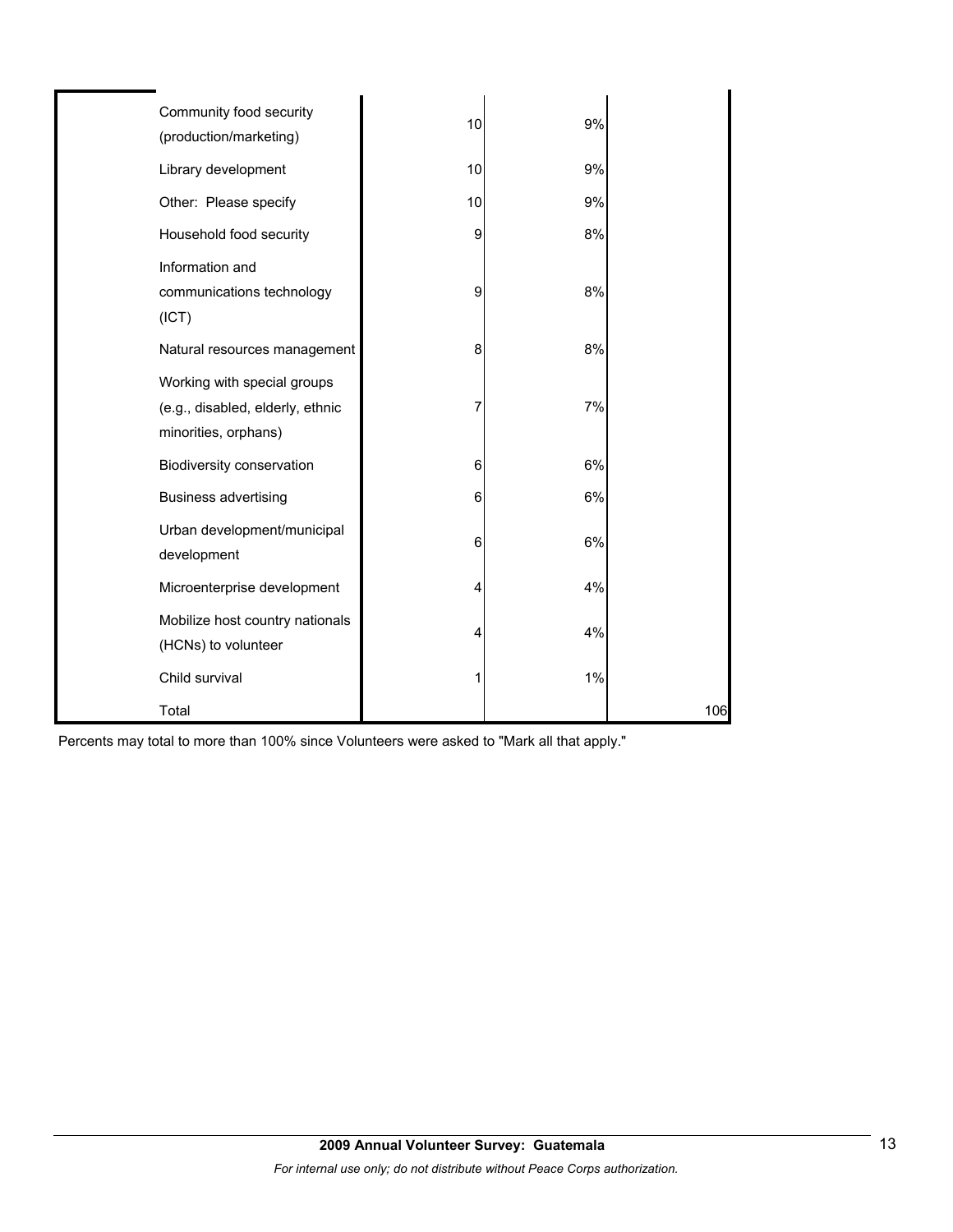|               |                                                | Column N % | Count | Row N % |  |
|---------------|------------------------------------------------|------------|-------|---------|--|
| C5.OTHER.TEXT | Open-ended results. Not responsive to request. |            |       |         |  |
|               |                                                |            |       |         |  |
|               |                                                |            |       |         |  |
|               |                                                |            |       |         |  |
|               |                                                |            |       |         |  |
|               |                                                |            |       |         |  |
|               |                                                |            |       |         |  |
|               |                                                |            |       |         |  |
|               |                                                |            |       |         |  |
|               |                                                |            |       |         |  |
|               |                                                |            |       |         |  |
|               |                                                |            |       |         |  |
|               |                                                |            |       |         |  |
|               |                                                |            |       |         |  |
|               |                                                |            |       |         |  |
|               |                                                |            |       |         |  |
|               |                                                |            |       |         |  |
|               |                                                |            |       |         |  |
|               |                                                |            |       |         |  |
|               |                                                |            |       |         |  |
|               |                                                |            |       |         |  |
|               |                                                |            |       |         |  |
|               | Total                                          |            | 121   | 100%    |  |

## **C5: Which of the following do your secondary activities include? Other (specify)**

## **C5: No Secondary Activities**

|         |       | Percent | Number |
|---------|-------|---------|--------|
| C5.NONE | No    | 88%     | 106    |
|         | Yes   | 12%     | 15     |
|         | Total | 100%    | 121    |

## **C6: Hours Spent on Secondary Activities During Average Work Week**

|           | None | l-10 hrs | 11-20 hrs | 21-30 hrs | 31-40 hrs | More than 40 hrs | Total |
|-----------|------|----------|-----------|-----------|-----------|------------------|-------|
| C6Hrs6grp |      | 66%      | 23%       | 10%       | $1\%$     |                  | 108   |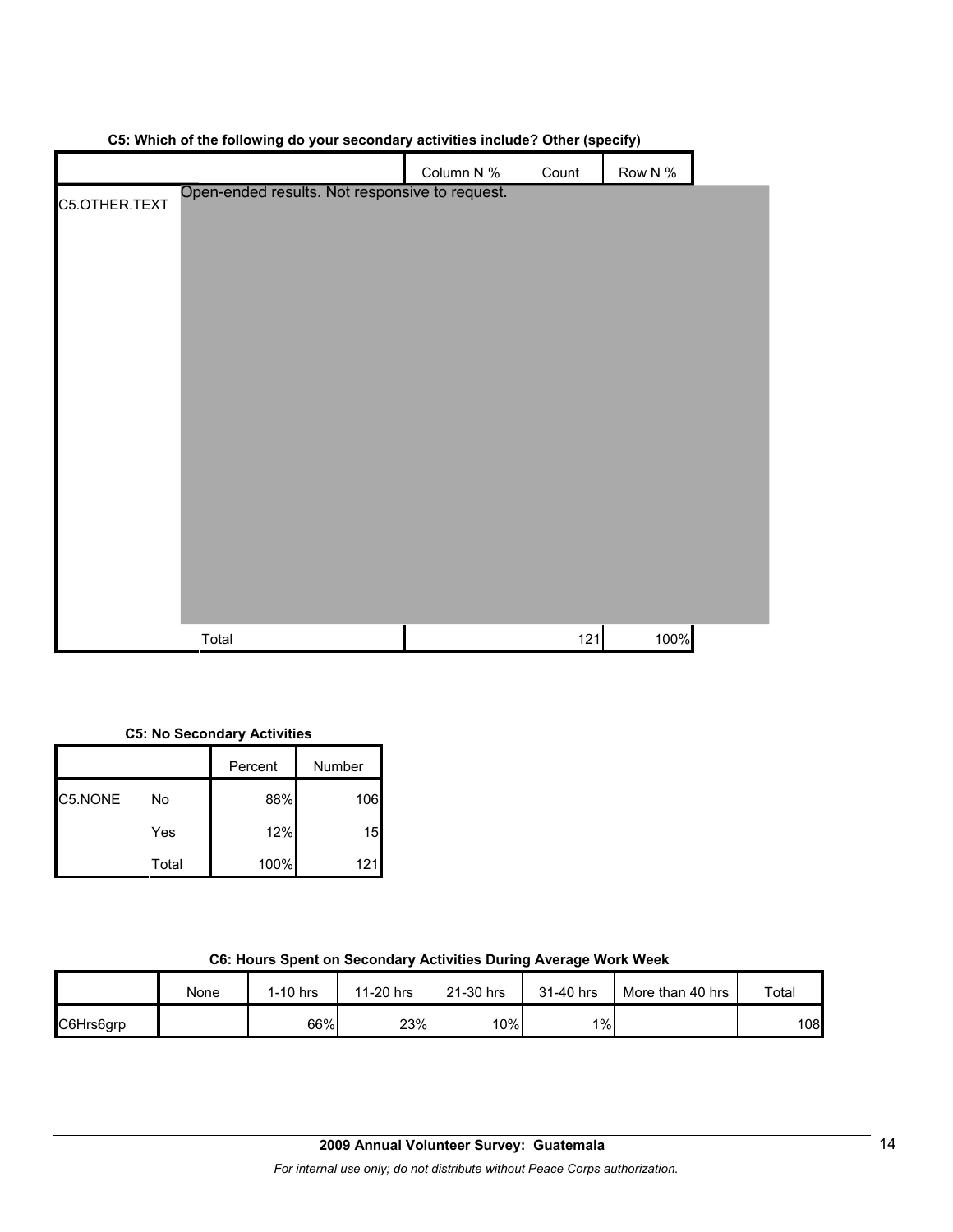**C6. How many hours do you spend on secondary activities during an average work week?**

|     | <b>All Volunteers</b> | Average | Lowest reported | Highest reported | Did not answer |
|-----|-----------------------|---------|-----------------|------------------|----------------|
| IC6 | 101                   |         |                 | 35               | 13             |

**C7: How personally satisfying is your--?**

|                              | Not at all 1 |     |     |     | Exceptionally 5 | Total |
|------------------------------|--------------|-----|-----|-----|-----------------|-------|
| Primary assignment           | 1%           | 8%l | 27% | 44% | 20%             | 121   |
| Secondary project/activities | $1\%$        | 6%  | 23% | 38% | 32%             | 111   |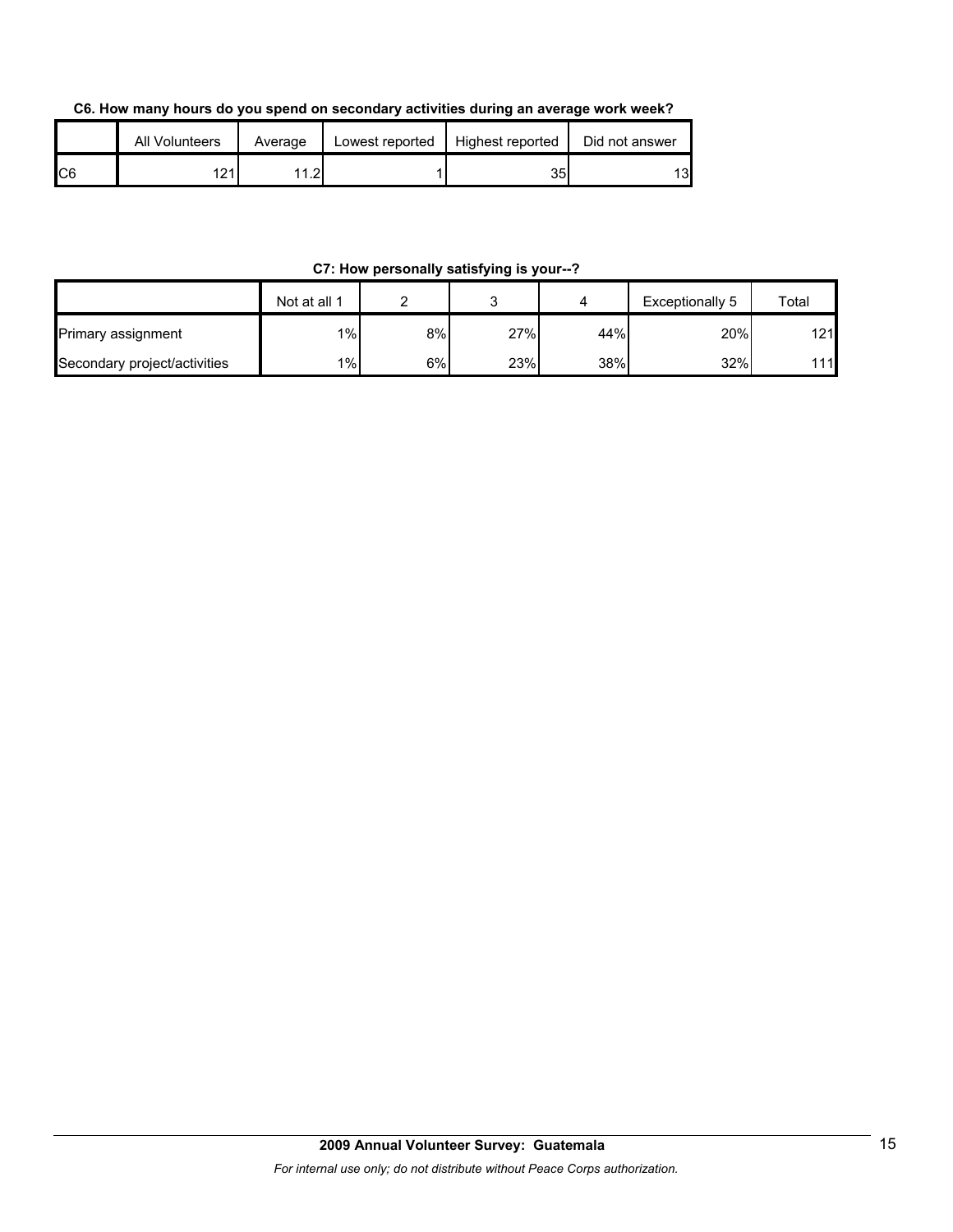# **D. Training for Peace Corps Assignment**

*This section reports Volunteers' assessments of the effectiveness of their Pre-Service Training and In-Service Training at post. In-Service Training (IST) includes: Reconnect; Technical IST; Mid-Service and Close of Service conferences; project management/leadership conferences; and other post-sponsored training sessions.* 

|                                               | Not effective | Poor  | Adequate | Effective | Very Effective | NA/No training | Total |
|-----------------------------------------------|---------------|-------|----------|-----------|----------------|----------------|-------|
| Manage cultural differences                   |               |       | 21%      | 38%       | 41%            |                | 78    |
| Deal with adjustment issues                   |               | 3%    | 24%      | 51%       | 22%            |                | 78    |
| Work with                                     |               |       |          |           |                |                |       |
| counterparts/community                        | 3%            | 14%   | 44%      | 31%       | 9%             |                | 78    |
| partners                                      |               |       |          |           |                |                |       |
| Use language needed in                        | 4%            | $8\%$ | 19%      | 40%       | 26%            | 4%             | 78    |
| work and social interactions                  |               |       |          |           |                |                |       |
| Perform technical aspects of                  | $1\%$         | 13%   | 35%      | 35%       | 15%            | 1%             | 78    |
| your work                                     |               |       |          |           |                |                |       |
| Work on your project goals                    |               | 6%    | 33%      | 44%       | 15%            | 1%             | 78    |
| and objectives                                |               |       |          |           |                |                |       |
| Conduct a participatory                       |               |       |          |           |                |                |       |
| community needs                               | 4%            | 12%   | 39%      | 26%       | 14%            | 5%             | 77    |
| assessment (e.g., PACA)                       |               |       |          |           |                |                |       |
| Monitor your project goals                    |               |       |          |           |                |                |       |
| and outcomes                                  |               | 10%   | 38%      | 43%       | 8%             | 1%             | 77    |
| Maintain your physical health                 | 3%            | 5%    | 17%      | 32%       | 41%            | 3%             | 78    |
| Maintain your                                 |               |       |          |           |                |                |       |
| mental/emotional health                       |               | 4%    | 27%      | 35%       | 33%            | 1%             | 78    |
| Maintain your personal safety<br>and security | 1%            |       | 14%      | 40%       | 41%            | 4%             | 78    |

**D1: (PCVs at post 18 months or less) How effective was your Pre-Service Training (PST) in preparing you to--**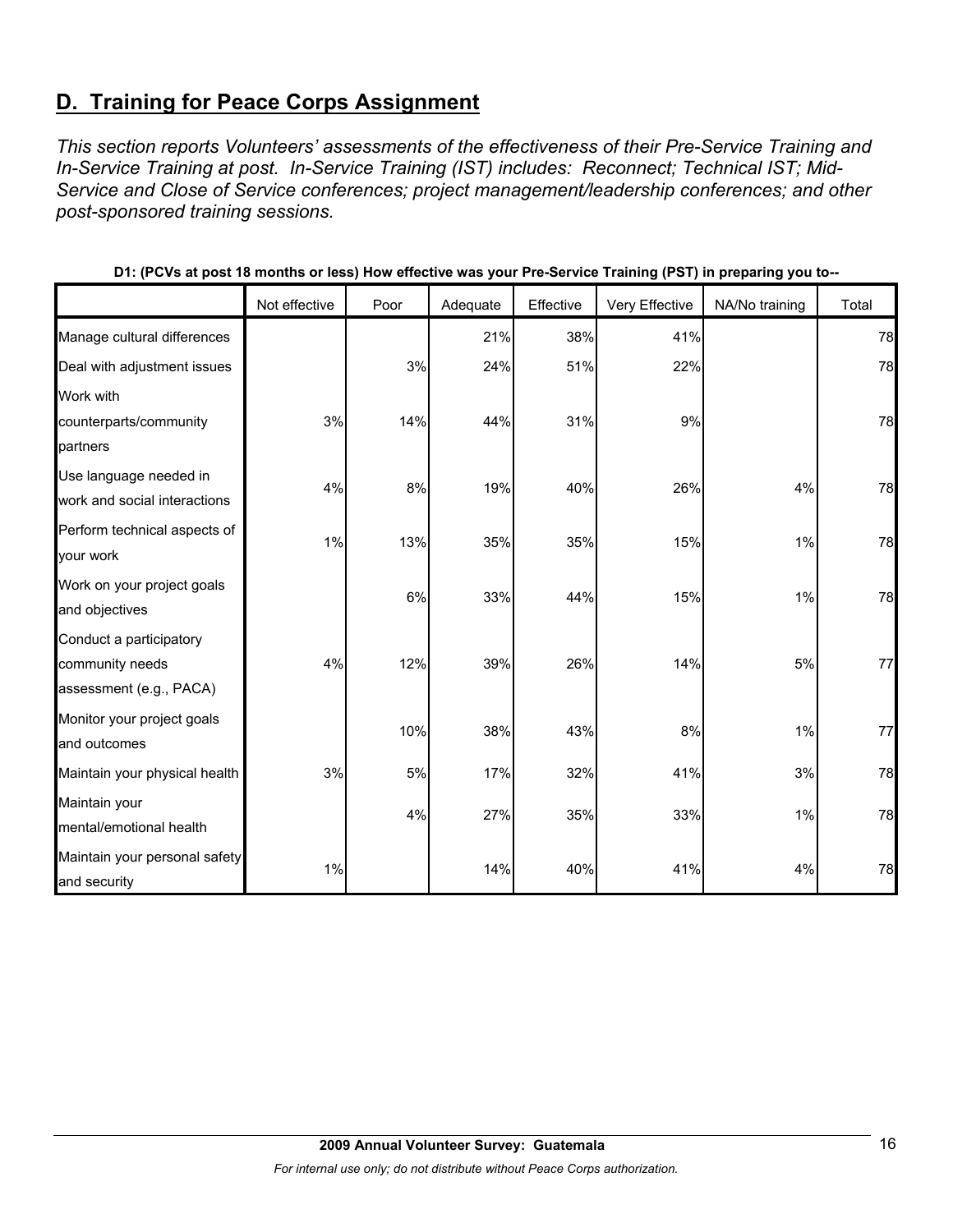|                                                                                          | Not effective | Poor | Adequate | Effective | Very Effective | NA/No training | Total |
|------------------------------------------------------------------------------------------|---------------|------|----------|-----------|----------------|----------------|-------|
| Manage cultural differences                                                              | 1%            | 4%   | 28%      | 31%       | 20%            | 15%            | 99    |
| Deal with adjustment issues                                                              | $1\%$         | 2%   | 27%      | 38%       | 19%            | 13%            | 98    |
| Build and strengthen working<br>relationships with<br>counterparts/community<br>partners | 1%            | 6%   | 33%      | 36%       | 16%            | 8%             | 98    |
| Use language needed in<br>work and social interactions                                   | 3%            | 7%   | 20%      | 33%       | 21%            | 15%            | 99    |
| Perform technical aspects of<br>your work                                                | 3%            | 6%   | 31%      | 33%       | 24%            | 2%             | 99    |
| Work on your project goals<br>and objectives                                             |               | 4%   | 31%      | 38%       | 24%            | 2%             | 99    |
| Conduct a participatory<br>community needs<br>assessment (e.g., PACA)                    | 4%            | 3%   | 28%      | 22%       | 14%            | 28%            | 99    |
| Monitor project goals and<br>outcomes                                                    |               | 3%   | 31%      | 38%       | 20%            | 7%             | 99    |
| Maintain your physical health                                                            | 2%            | 1%   | 17%      | 33%       | 27%            | 20%            | 96    |
| Maintain your<br>mental/emotional health                                                 | 2%            | 1%   | 20%      | 35%       | 22%            | 19%            | 99    |
| Maintain your personal safety<br>and security                                            | 2%            | $3%$ | 19%      | 28%       | 29%            | 20%            | 97    |

**D5: How effective was your In-Service Training (IST) in preparing you to--**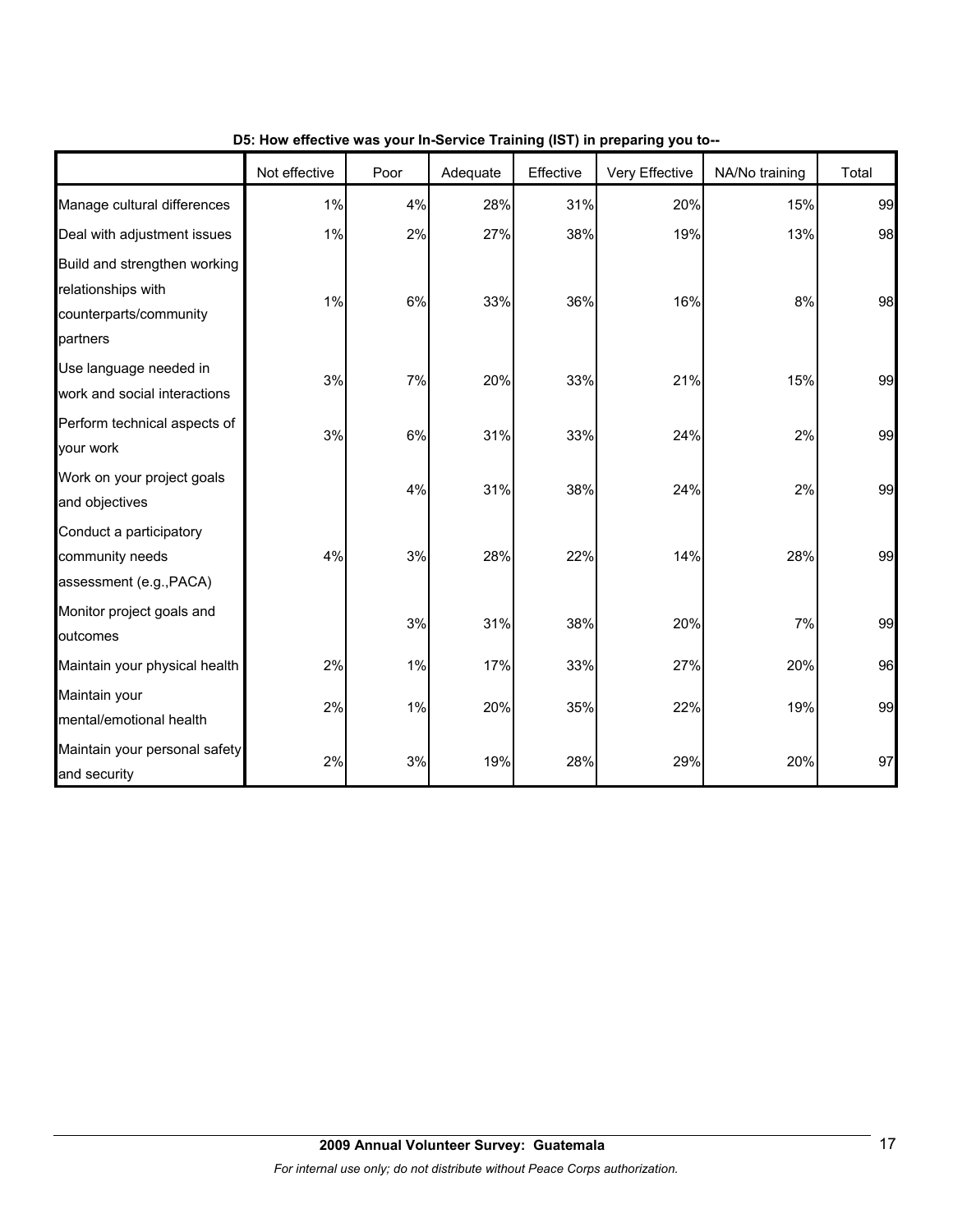| D8: Did you have this skill before joining the Peace Corps? |
|-------------------------------------------------------------|
|-------------------------------------------------------------|

|                                                  | No/ No answer | Yes | Total |
|--------------------------------------------------|---------------|-----|-------|
| Skills specific to my assignment                 | 45            | 73  | 118   |
| Assessing community needs                        | 78            | 39  | 117   |
| Organizing/implementing<br>community activities  | 53            | 64  | 117   |
| Building capacity of local<br>organizations      | 94            | 21  | 115   |
| Monitoring, reporting, and<br>evaluating my work | 35            | 83  | 118   |
| Designing and implementing<br>training sessions  | 73            | 45  | 118   |

## **D8: Is the skill needed for your Peace Corps work?**

|                                                  | No/ No answer | Yes | Total |
|--------------------------------------------------|---------------|-----|-------|
| Skills specific to my assignment                 | 4             | 82  | 86    |
| Assessing community needs                        | 6             | 114 | 120   |
| Organizing/implementing<br>community activities  | 10            | 109 | 119   |
| Building capacity of local<br>organizations      | 15            | 103 | 118   |
| Monitoring, reporting, and<br>evaluating my work | 3             | 117 | 120   |
| Designing and implementing<br>training sessions  | 4             | 116 | 120   |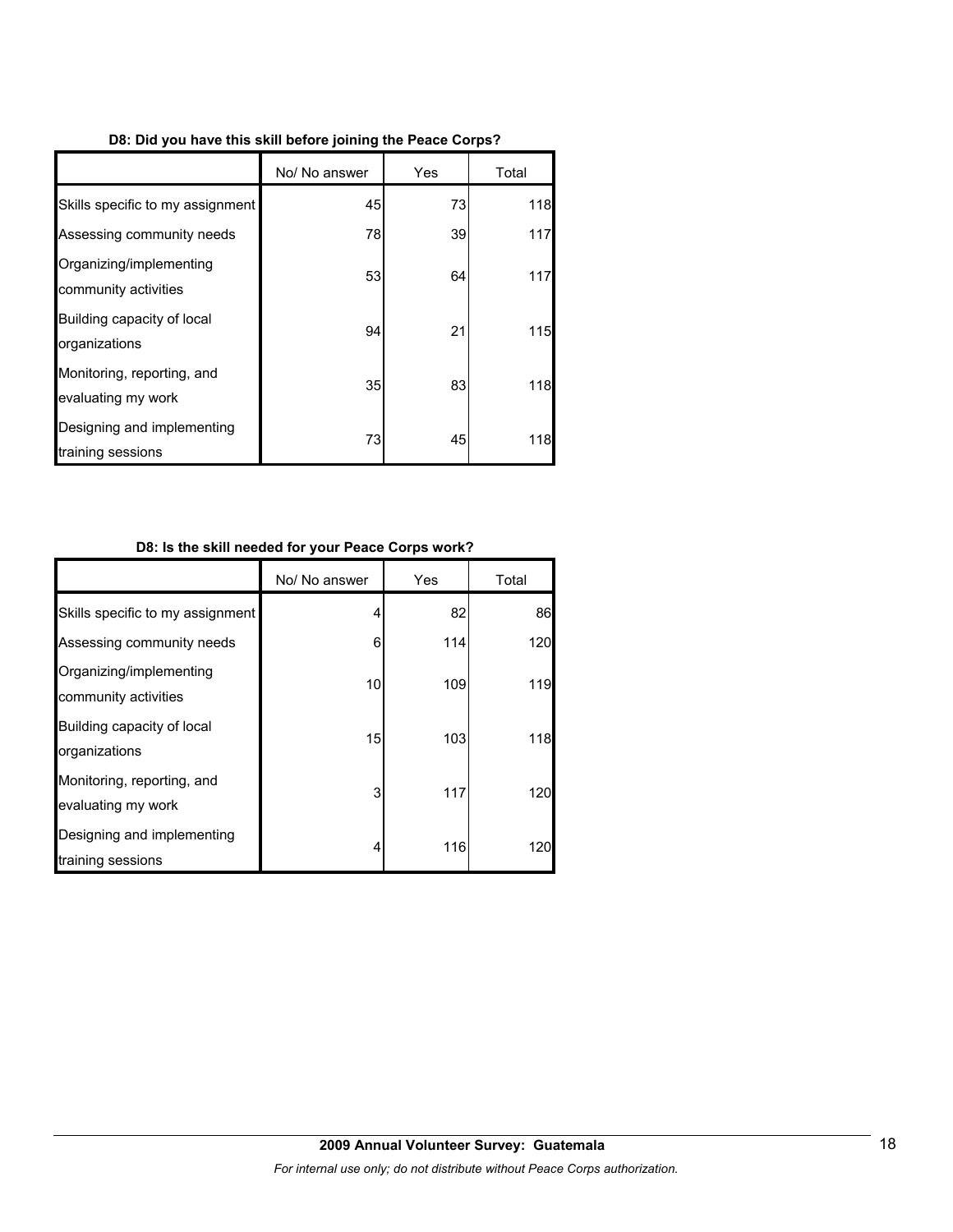### **D8: Have you had adequate Peace Corps training to acquire the skill?**

|                                                  | No/ No answer | Yes | Total |
|--------------------------------------------------|---------------|-----|-------|
| Skills specific to my assignment                 | 19            | 86  | 105   |
| Assessing community needs                        | 11            | 104 | 115   |
| Organizing/implementing<br>community activities  | 27            | 83  | 110   |
| Building capacity of local<br>organizations      | 39            | 72  | 111   |
| Monitoring, reporting, and<br>evaluating my work | 19            | 82  | 101   |
| Designing and implementing<br>training sessions  | 18            | 93  |       |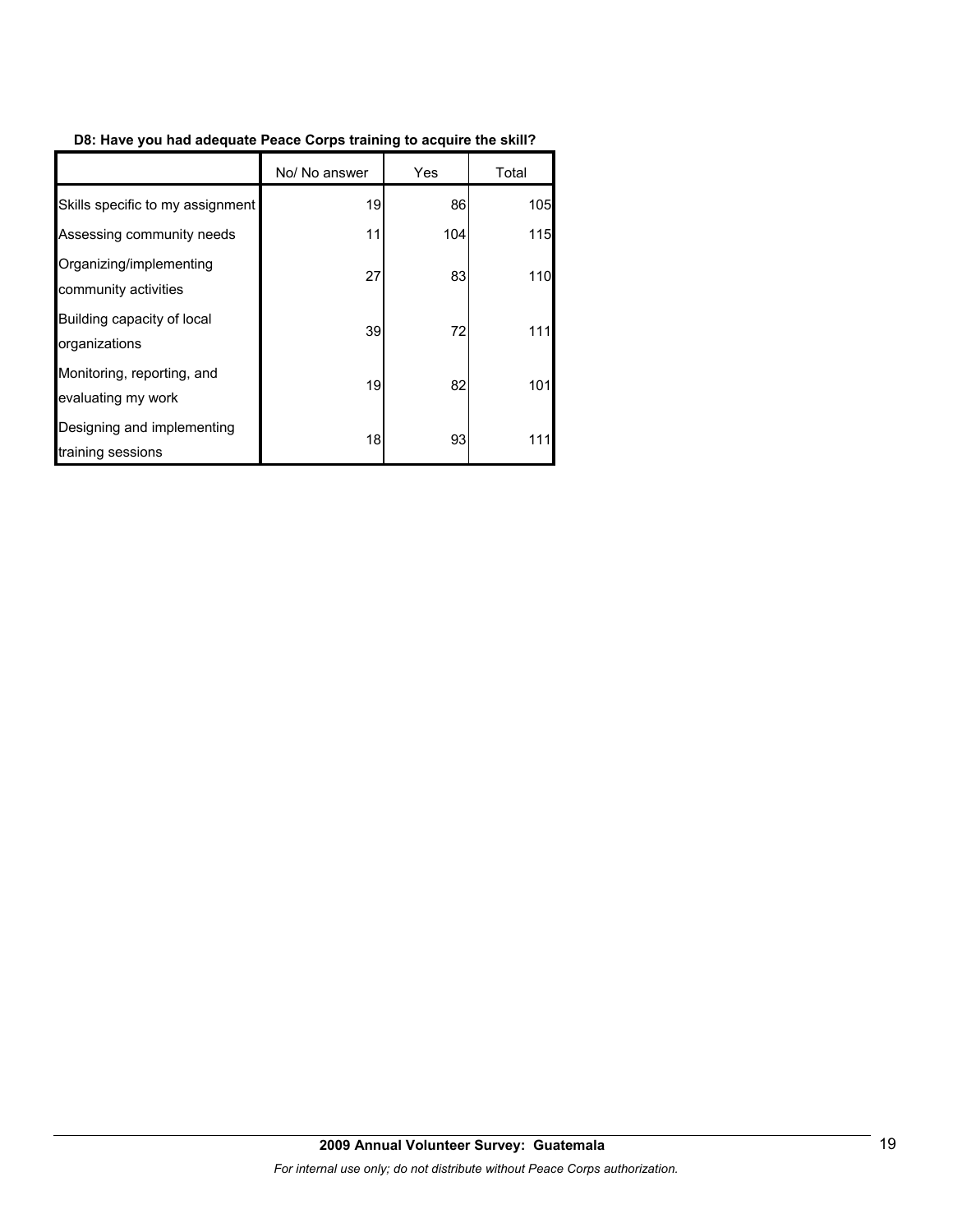# **E. Volunteer Assignment Goals and Impact**

*This section reports Volunteers' self-assessments of their impact on the individuals and organizations in the communities in which they serve. At the end of this section, Volunteers' third goal activities, participation in Coverdell World Wise School/Correspondence Match (CWWS/CM) and use of Peace Corps resources to support their work are reported in questions.* 

|                                                                                                       | Not at all 1 | $\overline{2}$ | 3   | 4   | <b>Exceptionally 5</b> | <b>NA</b> | Total |
|-------------------------------------------------------------------------------------------------------|--------------|----------------|-----|-----|------------------------|-----------|-------|
| Meets the objectives of the<br>project plan                                                           | 1%           | 3%             | 21% | 40% | 34%                    |           | 119   |
| Builds local capacity for<br>sustainability                                                           | 2%           | 10%            | 32% | 39% | 17%                    |           | 120   |
| Involves local people in<br>planning and implementing<br>activities                                   | 1%           | 4%             | 19% | 38% | 38%                    |           | 120   |
| Complements other local<br>development activities                                                     | 2%           | 8%             | 23% | 42% | 21%                    | 3%        | 120   |
| Transfers skills to host country<br>individuals and organizations                                     | 2%           | 5%             | 23% | 46% | 24%                    |           | 119   |
| Mobilizes host country<br>nationals (HCNs) to volunteer                                               | 14%          | 30%            | 22% | 18% | 12%                    | 4%        | 119   |
| Helps promote a better<br>understanding of Americans<br>on the part of the peoples<br>served (goal 2) | 1%           | 2%             | 21% | 35% | 41%                    |           | 119   |
| Helps promote a better<br>understanding of other<br>peoples on the part of<br>Americans (goal 3)      | 2%           | $1\%$          | 18% | 38% | 42%                    | 1%        | 120   |

## **E1: To what extent does your Volunteer work assignment address the following?**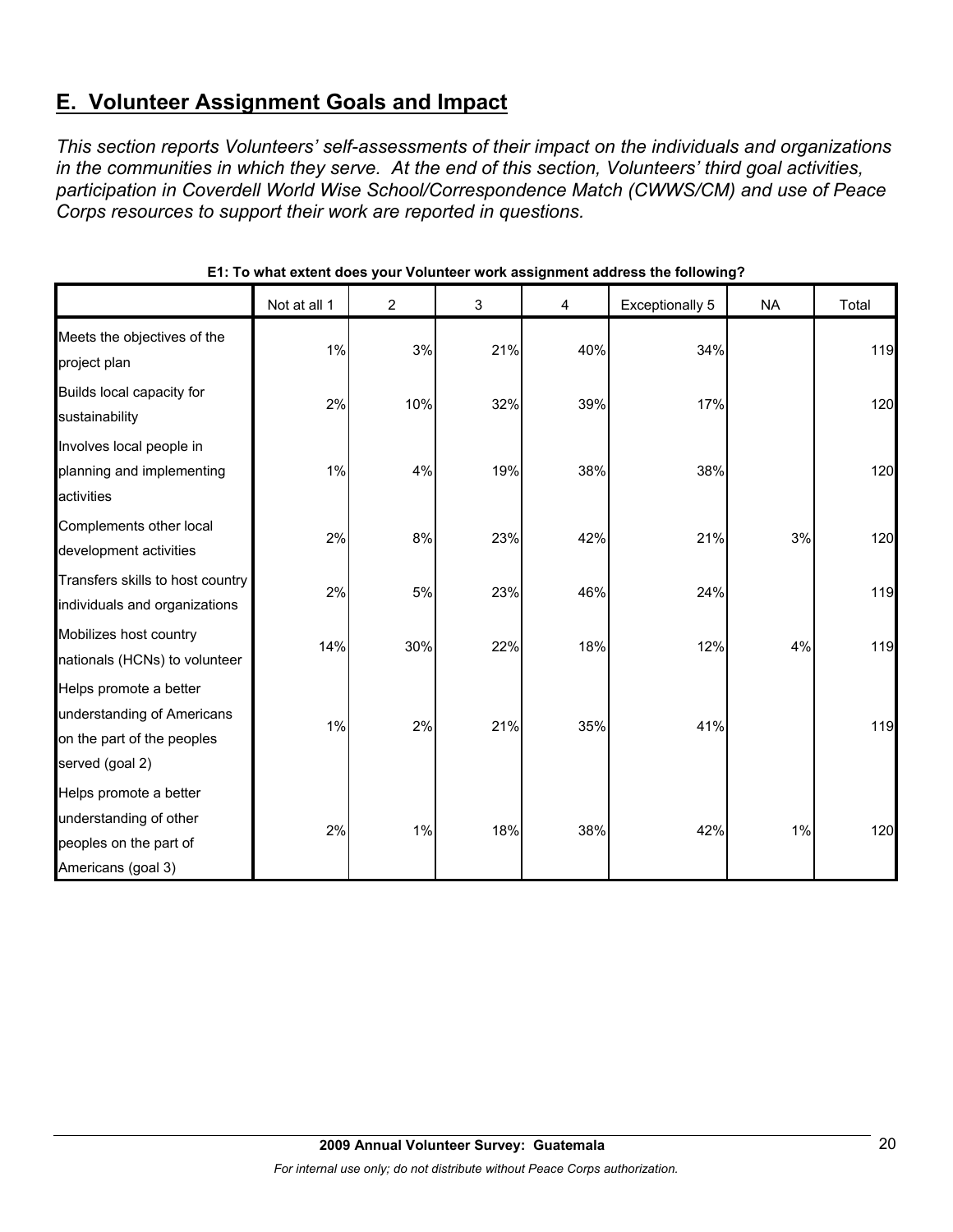|                                          | Not at all 1 | າ   | J   | 4   | Exceptionally 5 | <b>NA</b> | Total |
|------------------------------------------|--------------|-----|-----|-----|-----------------|-----------|-------|
| Need the assistance that you<br>provided |              | 10% | 18% | 42% | 30%             |           | 40    |
| Want the assistance that you<br>provided | 2%           | 20% | 18% | 32% | 28%             |           | 40    |

**E2: To what extent does your host community--?**

## **E3: How much impact does your assignment have on the capacities of your host counterparts/community partners?**

|                                                                  | None 1 | $\overline{2}$ | 3   | 4   | Exceptional 5 | NA  | Total |
|------------------------------------------------------------------|--------|----------------|-----|-----|---------------|-----|-------|
| Ability to access information<br>(e.g., library, Internet, etc.) | 15%    | 27%            | 27% | 20% | 8%            | 3%  | 119   |
| Leadership skills                                                | 4%     | 18%            | 34% | 34% | 9%            |     | 120   |
| Planning and management                                          | 3%     | 7%             | 33% | 42% | 15%           |     | 120   |
| Problem solving/critical thinking                                | 5%     | 13%            | 33% | 38% | 9%            | 1%  | 120   |
| Self-esteem                                                      | 5%     | 18%            | 24% | 42% | 9%            | 3%  | 118   |
| <b>Technical skills</b>                                          | 5%     | 11%            | 33% | 35% | 16%           |     | 118   |
| Use of local resources                                           | 2%     | 11%            | 39% | 34% | 13%           | 2%  | 119   |
| Use of external resources (e.g.,<br>grants, international NGOs)  | 5%     | 17%            | 32% | 29% | 17%           | 1%  | 119   |
| Better understanding of<br>Americans                             |        | 3%             | 17% | 42% | 38%           |     | 120   |
| Other: Please specify below                                      | 3%     |                | 3%  | 10% | 7%            | 77% | 30    |

#### **E3: How much impact does your assignment have on the capacities of your host**

|          | counterparts/community partners: Other (specify) |            |       |         |  |
|----------|--------------------------------------------------|------------|-------|---------|--|
|          |                                                  | Column N % | Count | Row N % |  |
|          | Open-ended results. Not responsive to request.   |            |       |         |  |
| E3 OTHER |                                                  |            |       |         |  |
|          |                                                  |            |       |         |  |
|          |                                                  |            |       |         |  |
|          |                                                  |            |       |         |  |
|          |                                                  |            |       |         |  |
|          |                                                  |            |       |         |  |
|          | Total                                            |            | 121   | 100%    |  |

**counterparts/community partners? Other (specify)**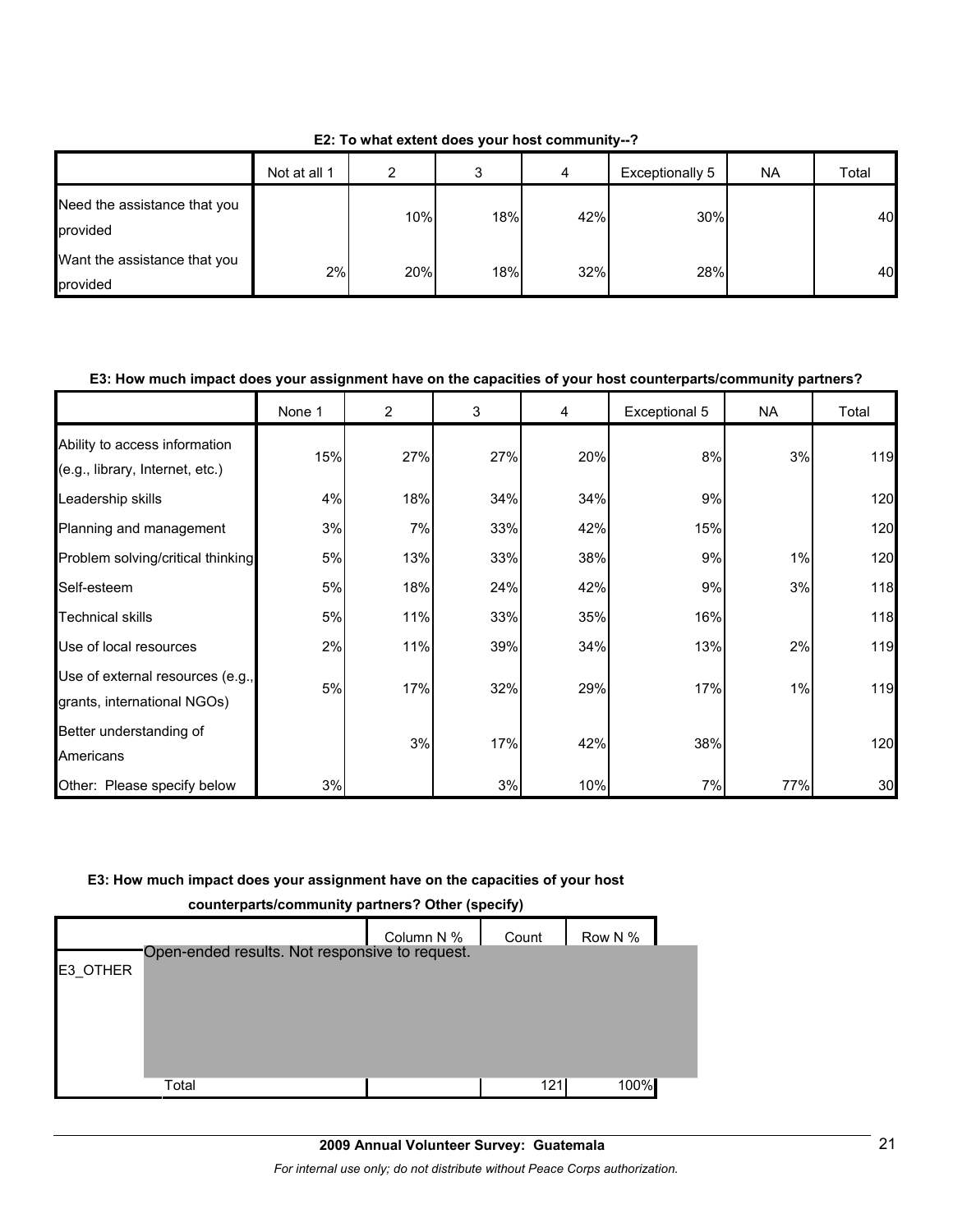|                                                                  | None 1 | $\overline{2}$ | 3   | 4   | Exceptional 5 | NA  | Total |
|------------------------------------------------------------------|--------|----------------|-----|-----|---------------|-----|-------|
| Ability to access information<br>(e.g., library, Internet, etc.) | 13%    | 21%            | 34% | 20% | 7%            | 6%  | 116   |
| Leadership skills                                                | 2%     | 15%            | 34% | 35% | 13%           | 2%  | 119   |
| Planning and management                                          | 5%     | 14%            | 34% | 33% | 11%           | 3%  | 119   |
| Problem solving/critical thinking                                | 3%     | 13%            | 40% | 32% | 12%           | 1%  | 118   |
| Self-esteem                                                      | 2%     | 9%             | 28% | 44% | 16%           | 2%  | 119   |
| <b>Technical skills</b>                                          | 6%     | 12%            | 33% | 29% | 15%           | 5%  | 119   |
| Use of local resources                                           | 2%     | 17%            | 33% | 32% | 13%           | 2%  | 120   |
| Use of external resources (e.g.,<br>grants, international NGOs)  | 12%    | 21%            | 28% | 22% | 9%            | 7%  | 120   |
| Better understanding of<br>Americans                             |        | 3%             | 13% | 35% | 49%           |     | 118   |
| Other: Please specify below                                      |        |                | 10% | 10% | 10%           | 70% | 30    |

## **E4: How much impact does your assignment have on the capacities of your host individuals with whom you work?**

## **E4: How much impact does your assignment have on the capacities of your**

**host individuals with whom you work? Other (specify)**

|          |                                                | Column N % | Count | Row N % |
|----------|------------------------------------------------|------------|-------|---------|
| E4 OTHER | Open-ended results. Not responsive to request. |            |       |         |
|          |                                                |            |       |         |
|          |                                                |            |       |         |
|          |                                                |            |       |         |
|          | Total                                          |            | 121   | 100%    |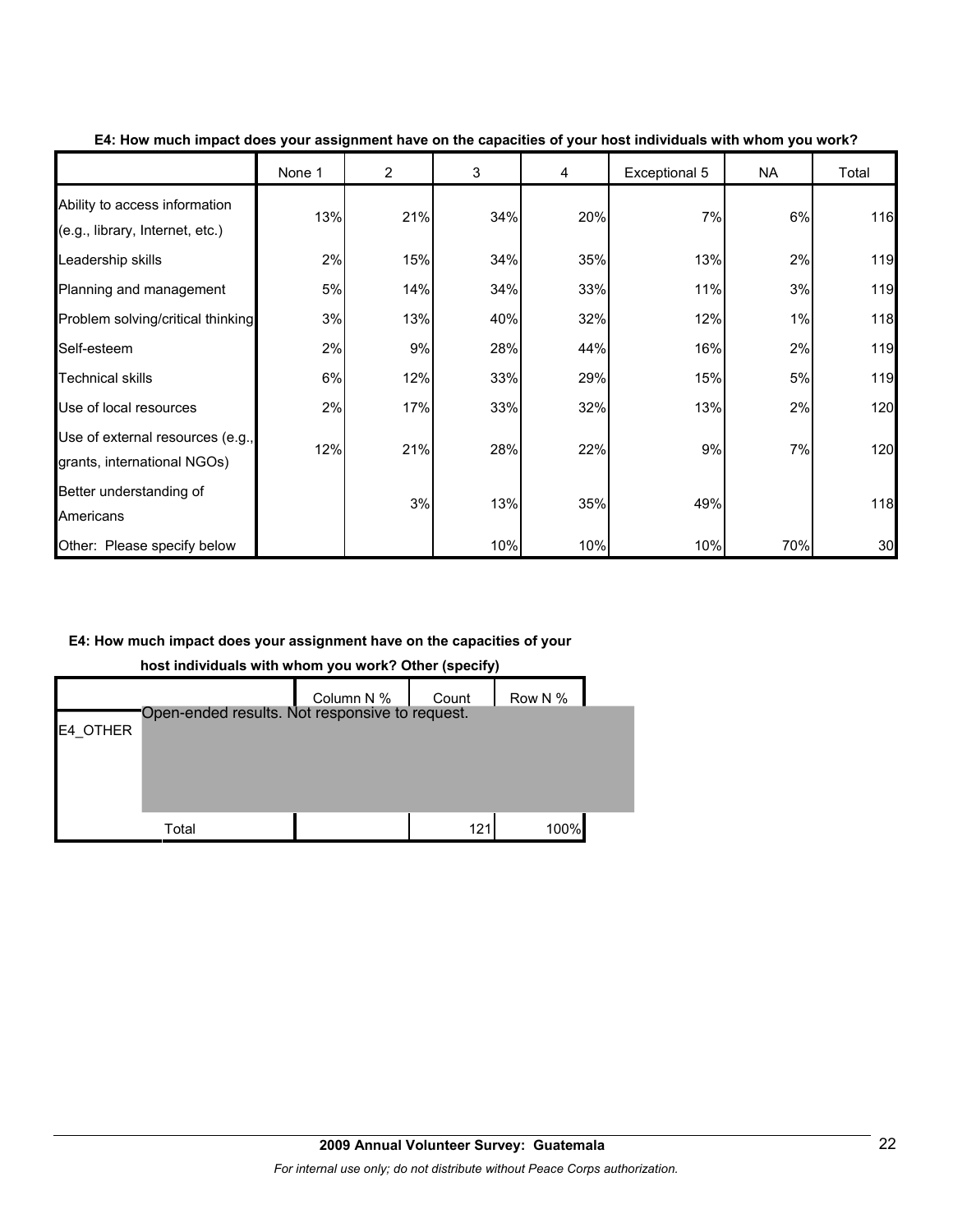|                                                              | None 1 | $\overline{2}$ | 3   | 4   | Exceptional 5 | NA  | Total |
|--------------------------------------------------------------|--------|----------------|-----|-----|---------------|-----|-------|
| Identifying and prioritizing<br>organizational needs         | 6%     | 8%             | 32% | 32% | 18%           | 4%  | 120   |
| Leadership                                                   | 6%     | 12%            | 35% | 27% | 16%           | 5%  | 121   |
| Management                                                   | 7%     | 12%            | 32% | 29% | 13%           | 7%  | 121   |
| Monitoring and evaluation                                    | 7%     | 14%            | 32% | 31% | 12%           | 4%  | 119   |
| Planning and implementing<br>organizational activities       | 5%     | 8%             | 27% | 34% | 22%           | 3%  | 119   |
| Teamwork/participatory<br>decision-making                    | 4%     | 8%             | 24% | 39% | 21%           | 4%  | 120   |
| Use of local resources                                       | 5%     | 11%            | 35% | 29% | 13%           | 7%  | 121   |
| Ability to mobilize, manage,<br>and sustain local volunteers | 9%     | 18%            | 27% | 24% | 8%            | 13% | 119   |
| Other: Please specify below                                  |        |                | 12% | 9%  | 6%            | 74% | 34    |

### **E5: To what extent does your assignment enhance the capacities of organizations with whom you work?**

## **E5: To what extent does your assignment enhance the capacities of organizations**

**with whom you work? Other (specify)**

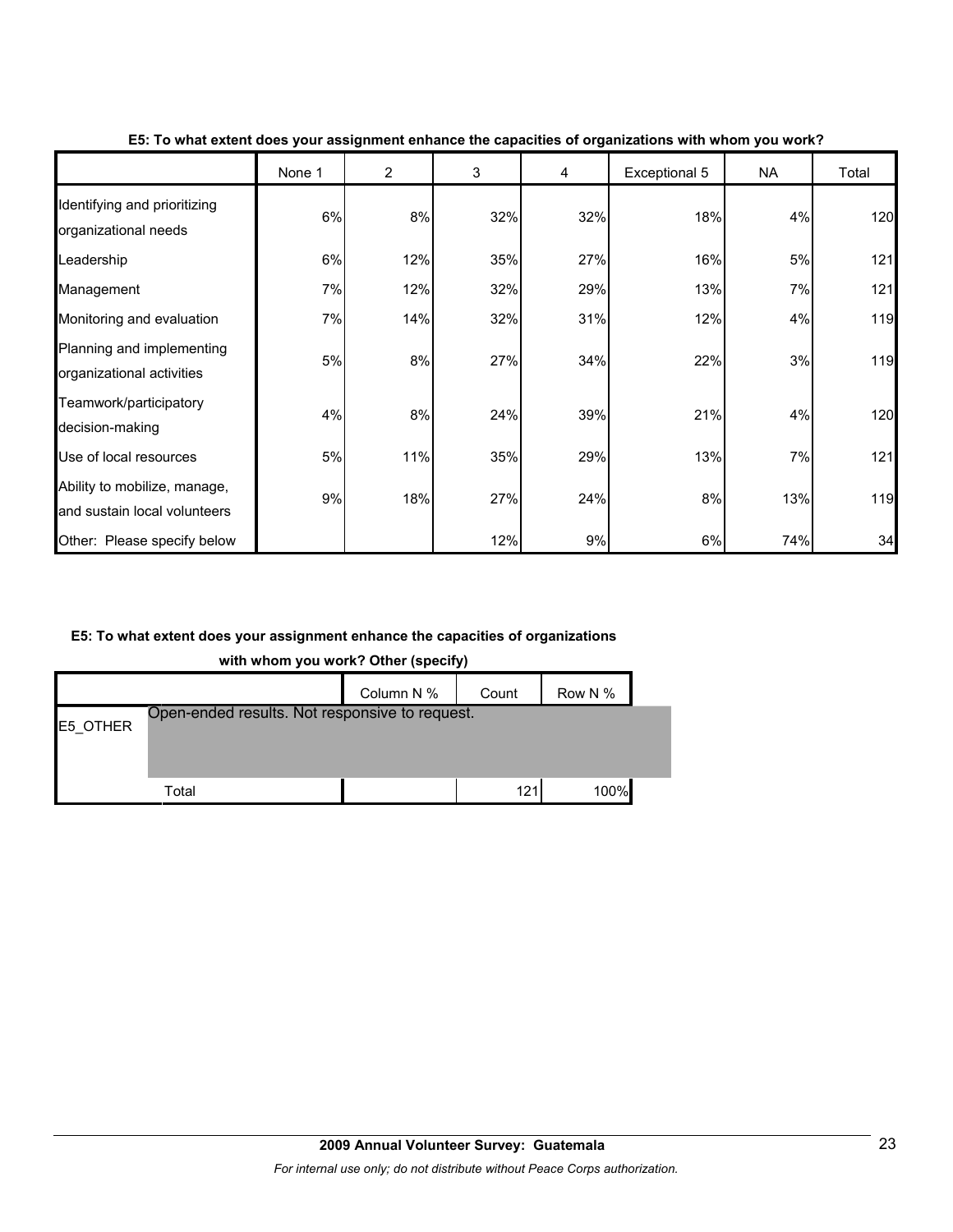|                                       | Not at all 1 | 2   | 3   | 4   | Exceptionally 5 | <b>NA</b> | Total |
|---------------------------------------|--------------|-----|-----|-----|-----------------|-----------|-------|
| Your counterpart/community<br>partner | 9%           | 12% | 36% | 29% | 13%             | 1%        | 120   |
| Another institution/organization      | 7%           | 12% | 27% | 38% | 10%             | 8%        | 120   |
| Members of your host<br>community     | 1%           | 6%  | 28% | 45% | 19%             | 2%        | 121   |
| Other: Please specify below           |              |     | 8%  | 8%  | 12%             | 72%       | 25    |

**E6: How effective have you been in transferring knowledge and skills to help the following personsor groups build their capacities?**

**E7: To what extent have HC individuals gained a better understanding of Americans? Includes "Too early to tell."**

|    | Not at all | Minimally | Moderately | <b>Considerably</b> | Exceptionallv | Foo early to tell | $\tau$ otal    |
|----|------------|-----------|------------|---------------------|---------------|-------------------|----------------|
| E7 | 0%l        | $1\%$     | 19%        | 58%                 | 18%           | 4%                | 1 O 4 I<br>' – |

#### **E7: To what extent have HC individuals gained a better understanding of Americans? Excludes**

**"Too early to tell."**

|     | Not at all | Minimally | Moderately | Considerably | Exceptionally | $\tau$ otal |
|-----|------------|-----------|------------|--------------|---------------|-------------|
| IE7 |            | 1%        | 20%        | 60%          | 19%           | 116         |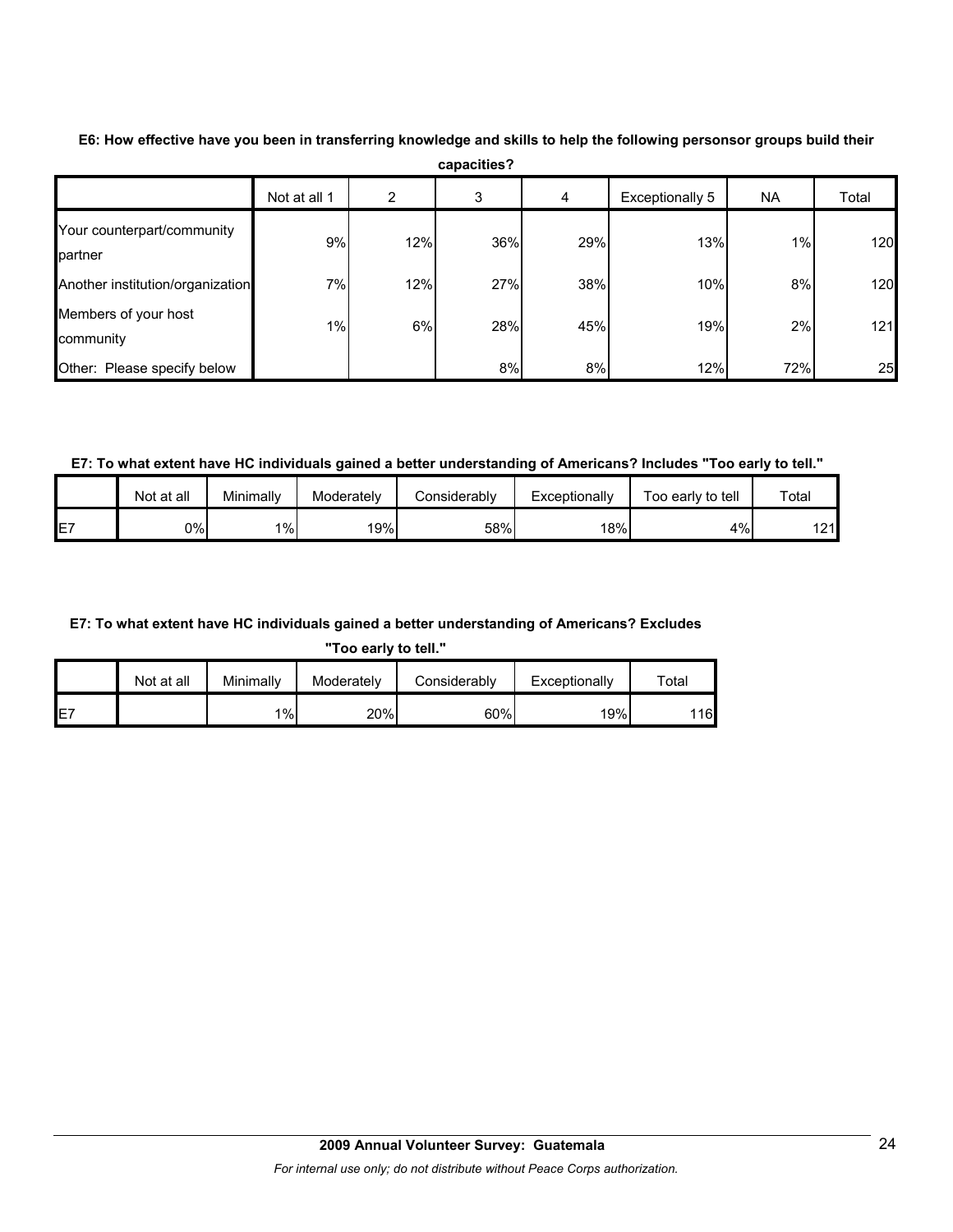|               |                                                              | PCV Responses | % Doing This | <b>Total PCVs</b><br>Responding |
|---------------|--------------------------------------------------------------|---------------|--------------|---------------------------------|
| \$E9Goal3Acts | Electronic updates                                           | 111           | 92%          |                                 |
|               | <b>Hosting American visitors</b>                             | 102           | 85%          |                                 |
|               | Personal website or blog                                     | 69            | 58%          |                                 |
|               | Enrollment in the CWWS/CMS<br>program                        | 55            | 46%          |                                 |
|               | Hard copy/paper update                                       | 42            | 35%          |                                 |
|               | While on home leave, spoke at<br>a school or community group | 36            | 30%          |                                 |
|               | Podcasted/created a slide show<br>or video posted online     | 13            | 11%          |                                 |
|               | Pen pal program/letter<br>exchange                           | 12            | 10%          |                                 |
|               | Other please specify                                         | 5             | 4%           |                                 |
|               | Peace Corps Week activities                                  | 4             | 3%           |                                 |
|               | Total                                                        |               |              | 120                             |

## **E9. In which of the following third goal activities have you participated during your PC service?**

#### **E9: When asked about third goal activities, Volunteer answered "No**

**involvement in third goal activities."** 

|                                                                                                                                                                                                                                                                                       | Have done third<br>goal activities | No third goal<br>activities | Total |
|---------------------------------------------------------------------------------------------------------------------------------------------------------------------------------------------------------------------------------------------------------------------------------------|------------------------------------|-----------------------------|-------|
| Peace Corps' third goal is to<br>"help promote a better<br>understanding of other peoples<br>on the part of Americans." In<br>which of the following third goal<br>activities, including your contact<br>with family and friends, have<br>you participated during your<br>Peace Corps | 99%                                | 1%                          | 121   |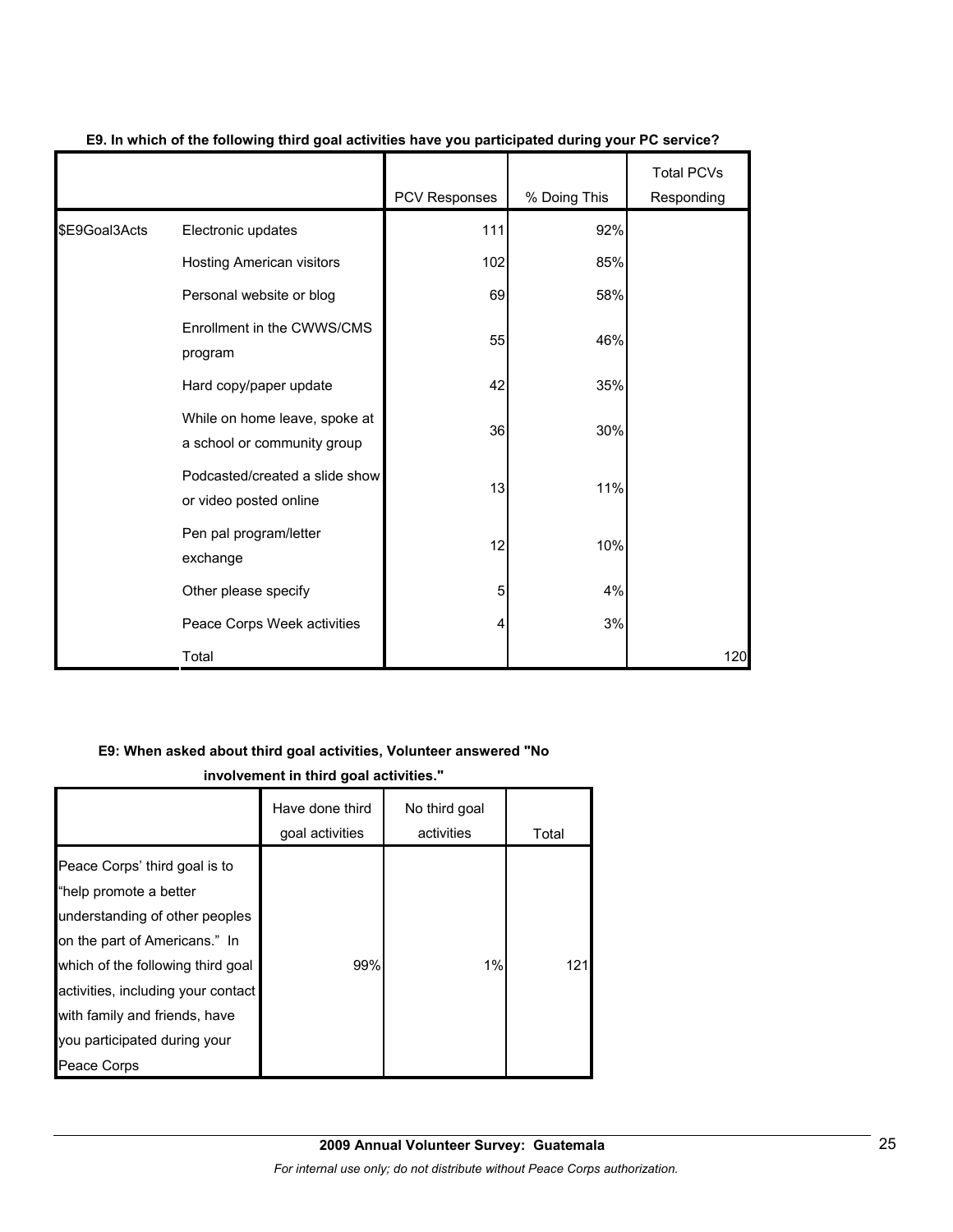|             |                                        | I have participated in          | I have participated in                |       |
|-------------|----------------------------------------|---------------------------------|---------------------------------------|-------|
|             | I have not participated in<br>CWWS/CM. | CWWS/CM & would<br>recommend it | CWWS/CM and would<br>NOT recommend it | Total |
| <b>IE10</b> | 52%                                    | 38%                             | 10%                                   | 120   |

## **E10: Would you recommend participation in the CWWS CMS to other Volunteers?**

## **E11: To what extent have Americans gained a better understanding of HCNs? Includes "Too early to tell."**

|      | Not at all | Minimally | Moderately | <b>Considerably</b> | Exceptionally | Too early to tell | Total |
|------|------------|-----------|------------|---------------------|---------------|-------------------|-------|
| IE11 | 0%I        | 3%        | 19%        | 50%                 | 26%           | 2%                | 121   |

## **E11: To what extent have Americans gained a better understanding of HCNs? Excludes "Too early**

|            | to tell."  |           |            |              |               |       |  |  |  |
|------------|------------|-----------|------------|--------------|---------------|-------|--|--|--|
|            | Not at all | Minimally | Moderately | Considerably | Exceptionally | Total |  |  |  |
| <b>E11</b> |            | 3%        | 19%        | 51%          | 26%           | 118l  |  |  |  |

## **E12: Which of the following resources have been useful to you in your third goal activities?**

|                                                                                | Yes |
|--------------------------------------------------------------------------------|-----|
| Coverdell World Wise Schools staff (Useful)                                    | 31  |
| Contact with other Peace Corps staff in Washington, D.C. (Useful)              | 17  |
| Information at staging (Useful)                                                | 44  |
| Information from your post sent to you before departure (Useful)               | 61  |
| Internet (Useful)                                                              | 98  |
| Invitation kits (Useful)                                                       | 62  |
| Material in staging packet (Useful)                                            | 51  |
| Peace Corps staff at post (e.g., World Wise School contact) (Useful)           | 42  |
| Recruiting (Useful)                                                            | 31  |
| Resources available from Coverdell World Wise Schools (Useful)                 | 19  |
| Resources available on Peace Corps website (e.g., third goal section) (Useful) | 45  |
| Training on third goal (Useful)                                                | 33  |
| Other: Please specify below (Useful)                                           |     |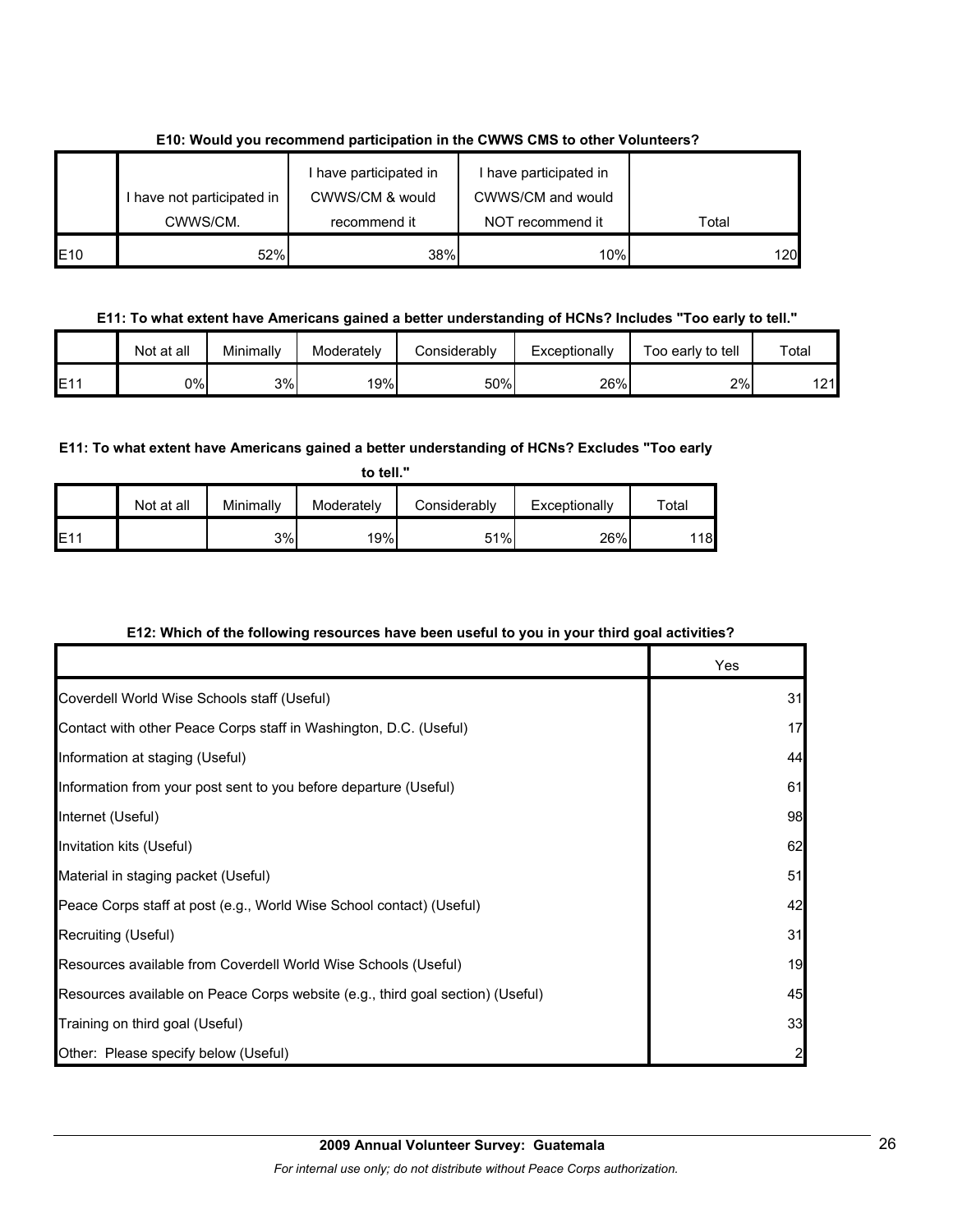|                                                                                          | Yes |
|------------------------------------------------------------------------------------------|-----|
| Coverdell World Wise Schools staff (Would be helpful)                                    | 37  |
| Contact with other Peace Corps staff in Washington, D.C. (Would be helpful)              | 40  |
| Information at staging (Would be helpful)                                                | 20  |
| Information from your post sent to you before departure (Would be helpful)               | 21  |
| Internet (Would be helpful)                                                              | 21  |
| Invitation kits (Would be helpful)                                                       | 16  |
| Material in staging packet (Would be helpful)                                            | 12  |
| Peace Corps staff at post (e.g., World Wise School contact) (Would be helpful)           | 18  |
| Recruiting (Would be helpful)                                                            | 23  |
| Resources available from Coverdell World Wise Schools (Would be helpful)                 | 27  |
| Resources available on Peace Corps website (e.g., third goal section) (Would be helpful) | 33  |
| Training on third goal (Would be helpful)                                                | 32  |
| Other: Please specify below (Would/will be helpful)                                      | 3   |

## **E12: Which of the following resources would/will be helpful to you in your third goal activities?**

#### **E12: Other useful/helpful resources? Other (specify)**

| $\blacksquare$ |                                                |            |       |         |  |  |
|----------------|------------------------------------------------|------------|-------|---------|--|--|
|                |                                                | Column N % | Count | Row N % |  |  |
| E12_OTHER      | Open-ended results. Not responsive to request. |            |       |         |  |  |
|                | Total                                          |            | 121   | 100%    |  |  |

## **E13: Do you know about the Peace Corps Partnership Program (PCPP)?**

|                 | No  | Yes, but I haven't used it. | Yes, I have used it. | $\tau$ otal   |  |
|-----------------|-----|-----------------------------|----------------------|---------------|--|
| E <sub>13</sub> | 55% | 44%                         | 2%                   | 101<br>$\sim$ |  |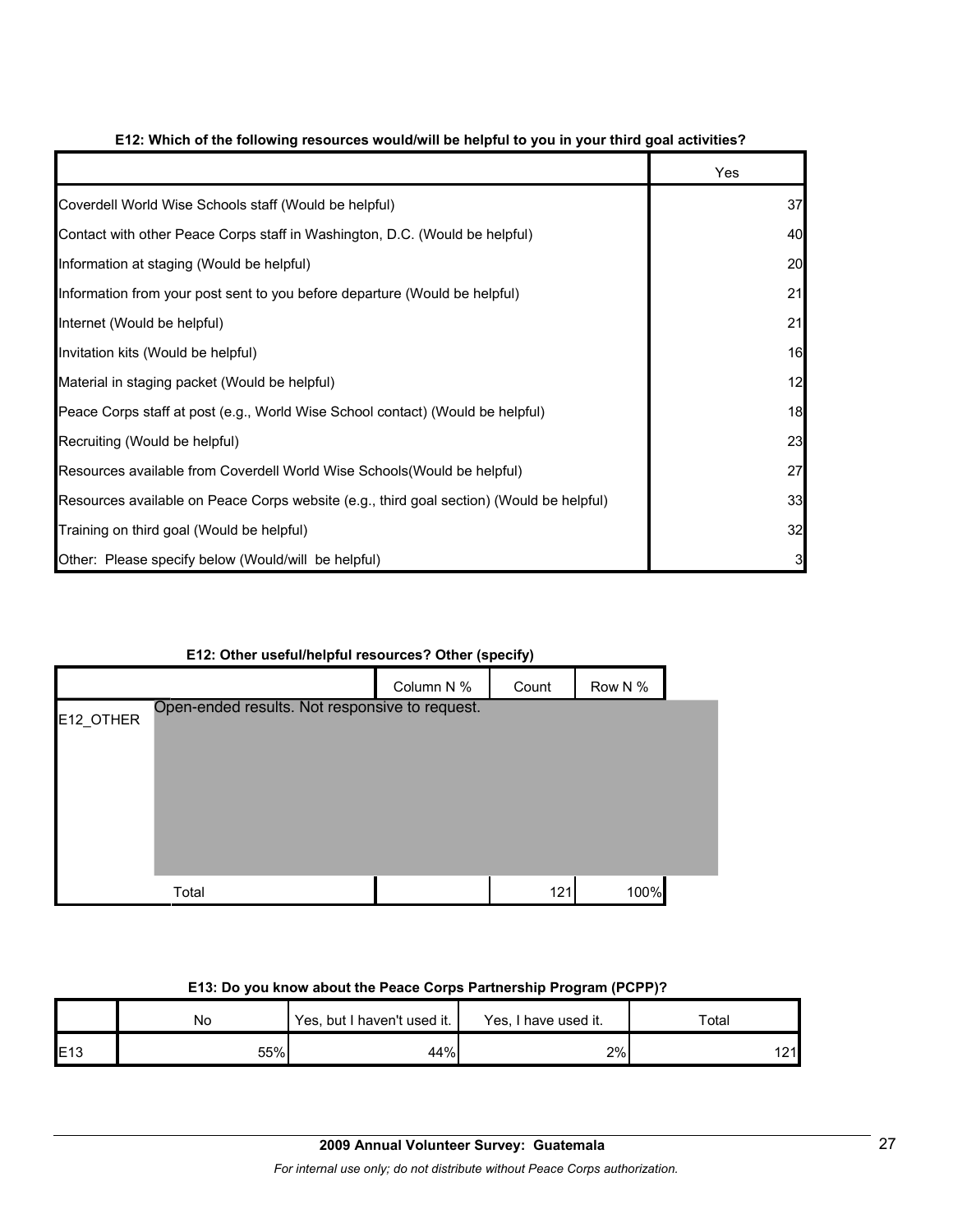## **F. Peace Corps Support**

*This section reports Volunteers' assessments of in-country Peace Corps.* 

|                 | Not at all | Poorly | Adequately | Well | Very well     | Total |
|-----------------|------------|--------|------------|------|---------------|-------|
| IF <sub>1</sub> | 3%         | 21%    | 31%        | 24%  | 21%<br>$\sim$ | 29    |



**F1 (PCVs at post 9+ months): How prepared for your arrival were the host people with whom you work?**

F1: When you arrived at your community, how prepared for your arrival were the host people with whom you work?

| F2: How satisfied are you with the health care you received from your PCMO(s)? |  |
|--------------------------------------------------------------------------------|--|
|--------------------------------------------------------------------------------|--|

|    | Not at all | Minimally | Adequately | ا onsiderably | Exceptionally | Not Used | Total |
|----|------------|-----------|------------|---------------|---------------|----------|-------|
| ロク |            | 2%        | 8%         | ו%די          | 63%           |          | 118   |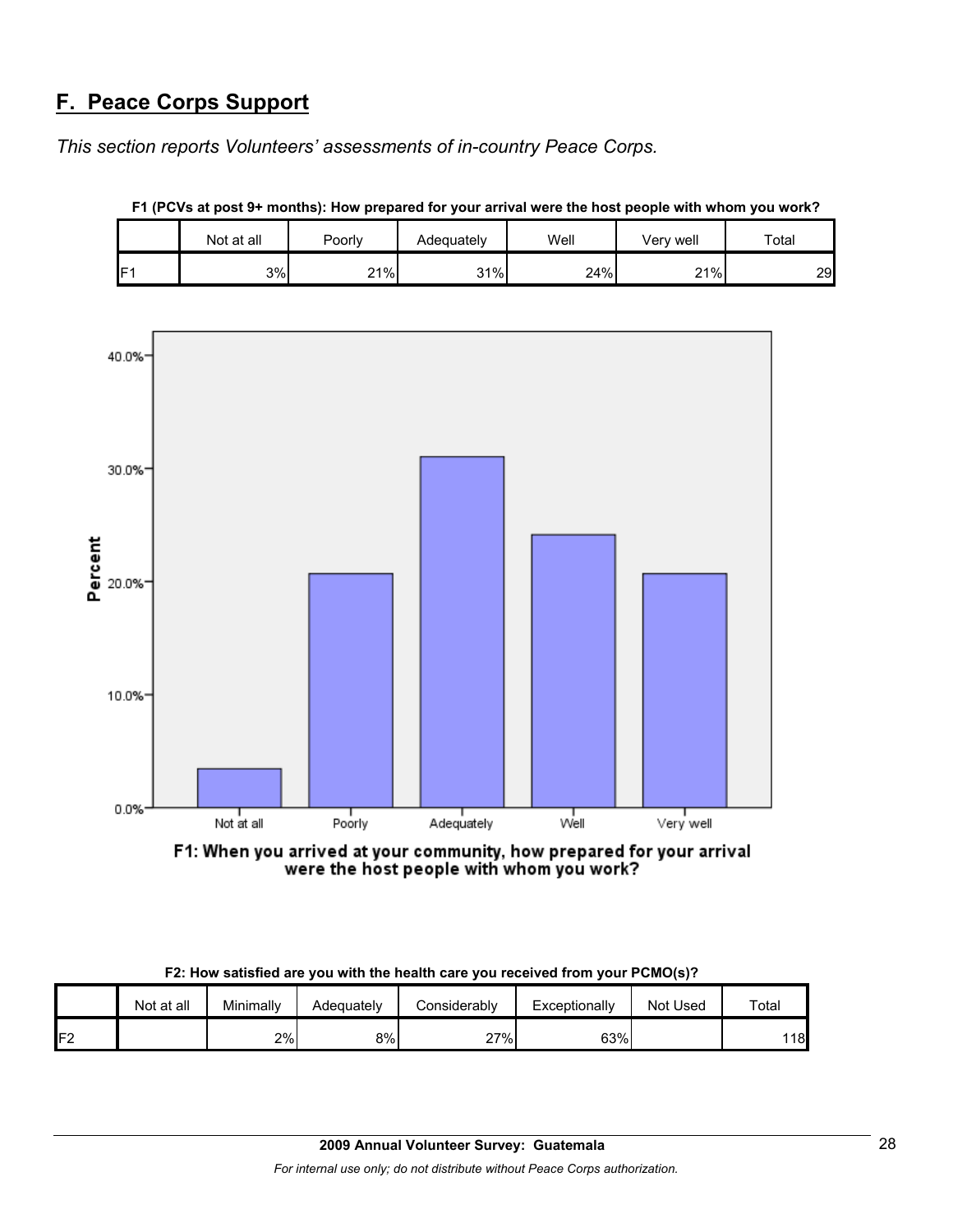|                             | Not at all 1 | 2   | 3   | 4   | Completely 5 | NA    | Total |
|-----------------------------|--------------|-----|-----|-----|--------------|-------|-------|
| Administrative/logistical   | 1%           | 8%  | 27% | 37% | 28%          |       | 120   |
| Cross-cultural              |              | 4%  | 20% | 39% | 36%          | $1\%$ | 120   |
| <b>Emotional</b>            | 3%           | 13% | 26% | 32% | 24%          | 3%    | 119   |
| Feedback on my work reports | 12%          | 18% | 28% | 17% | 17%          | 8%    | 117   |
| Job assignment              | 2%           | 13% | 22% | 34% | 28%          |       | 120   |
| Language learning           | 5%           | 9%  | 21% | 32% | 30%          | 2%    | 120   |
| Medical                     |              | 1%  | 12% | 29% | 58%          |       | 120   |
| Safety and security         | 2%           | 14% | 16% | 33% | 34%          |       | 120   |
| Site selection/preparation  | 1%           | 17% | 21% | 33% | 28%          |       | 120   |
| <b>Technical skills</b>     | 2%           | 14% | 28% | 35% | 21%          | 1%    | 118   |

**F3: How satisfied are you with the following support provided by in-country PC staff?**

## **F4: How satisfied are you with the PC time and resources allocated to mental health/adjustment**

|                | issues?              |     |     |     |                           |       |  |  |  |  |  |
|----------------|----------------------|-----|-----|-----|---------------------------|-------|--|--|--|--|--|
|                | Not at all satisfied | ◠   | 3   |     | Completely<br>satisfied 5 | Total |  |  |  |  |  |
| F <sub>4</sub> | 2%                   | 14% | 31% | 27% | 26%                       | 120   |  |  |  |  |  |

**F5: What level of PC support have you received to help cope with stress from issues such as HIV/AIDS, food insecurity, etc. in your community? (Including PCVs w/no need for support)**

|                 |            |     |                                    | Considerable | Exceptional | NA/I have no     |       |
|-----------------|------------|-----|------------------------------------|--------------|-------------|------------------|-------|
|                 | No support |     | Minimal support   Adequate support | support      | support     | need for support | Total |
| IF <sub>5</sub> | $1\%$      | 10% | 18%                                | 16%          | 5%          | 50%              | 119   |

## **F5: What level of PC support have you received to help cope with stress from issues such as HIV/AIDS, food insecurity, etc. in your community? (Excluding PCVs w/no need for support)**

|                 |            |                 |                  | Considerable | Exceptional |       |
|-----------------|------------|-----------------|------------------|--------------|-------------|-------|
|                 | No support | Minimal support | Adequate support | support      | support     | Total |
| IF <sub>5</sub> | 2%         | 20%             | 37%              | 32%          | 10%         | 60    |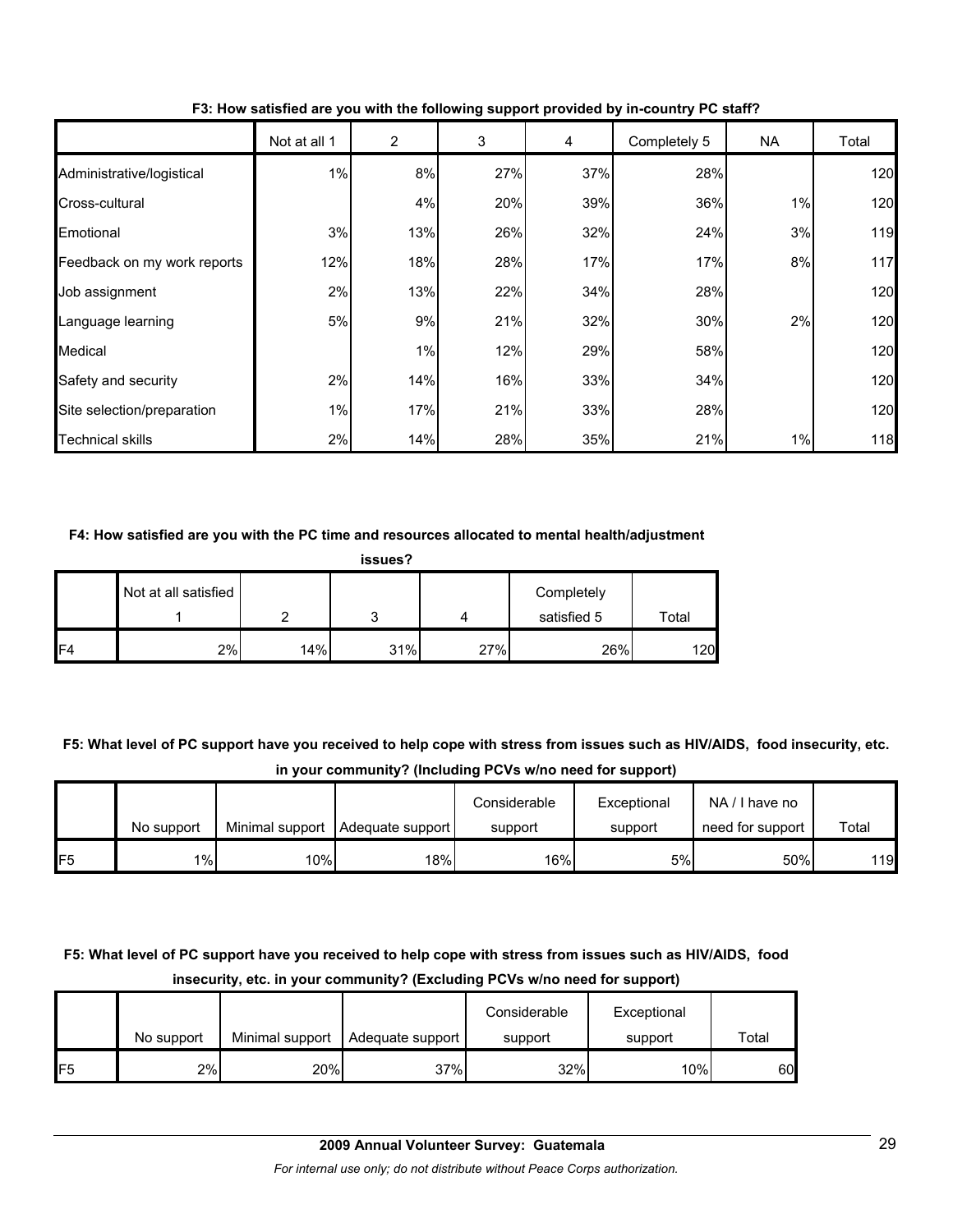## **F6: How would you rate your interaction with the Country Director in**

|                                              | Not adequate | Adequate | Total |
|----------------------------------------------|--------------|----------|-------|
| Responsiveness to my issues                  | 10%          | 90%      | 114   |
| Informative content                          | 5%           | 95%      | 111   |
| My comfort level discussing<br><b>issues</b> | 27%          | 73%      | 110   |
| Adequacy of visits                           | 32%          | 68%      | 110   |

### **terms of the following?**

## **F6: How would you rate your interaction with the PTO/SRPTC in terms of**

| the following?                        |              |          |       |  |
|---------------------------------------|--------------|----------|-------|--|
|                                       | Not adequate | Adequate | Total |  |
| Responsiveness to my issues           | 5%           | 95%      | 112   |  |
| Informative content                   | 6%           | 94%      | 109   |  |
| My comfort level discussing<br>issues | 15%          | 85%      | 109   |  |
| Adequacy of visits                    | 21%          | 79%      | 107   |  |

## **F6: How would you rate your interaction with the APCD/Program Manager in terms of the following?**

|                                       | Not adequate | Adequate | Total |
|---------------------------------------|--------------|----------|-------|
| Responsiveness to my issues           | 13%          | 87%      | 114   |
| Informative content                   | 11%          | 89%      | 109   |
| My comfort level discussing<br>issues | 18%          | 82%      | 109   |
| Adequacy of visits                    | 12%          | 88%      | 115   |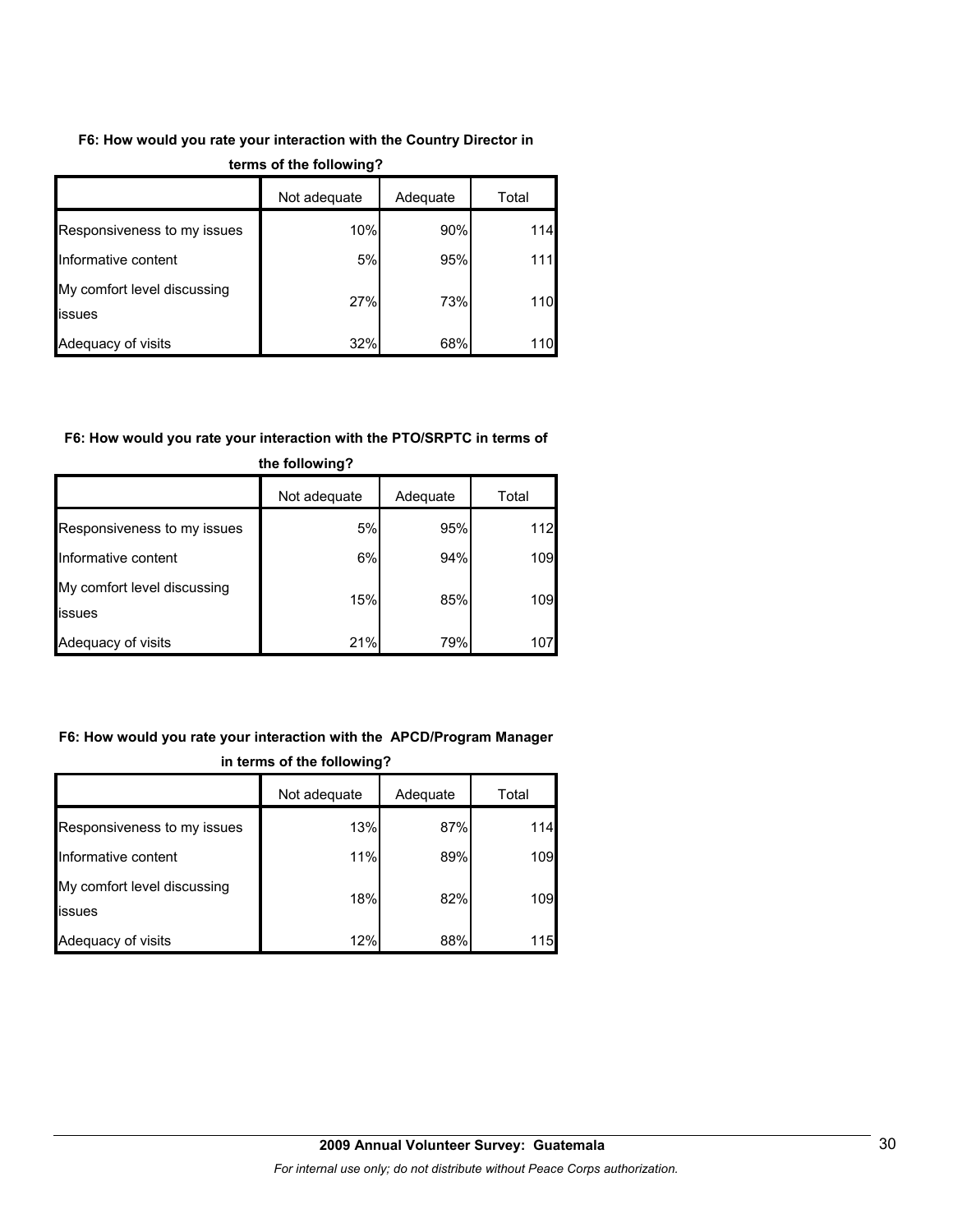## **F6: How would you rate your interaction with the PCMO in terms of the**

| following?                            |              |          |       |
|---------------------------------------|--------------|----------|-------|
|                                       | Not adequate | Adequate | Total |
| Responsiveness to my issues           | 6%           | 94%      | 112   |
| Informative content                   | 3%           | 97%      | 108   |
| My comfort level discussing<br>issues | 7%           | 93%      | 105   |
| Adequacy of visits                    | 8%           | 92%      | 104   |

# **F6: How would you rate your interaction with the Safety and Security**

|                                               | Not adequate | Adequate | Total |
|-----------------------------------------------|--------------|----------|-------|
| Responsiveness to my issues                   | 20%          | 80%      | 116   |
| Informative content                           | 17%          | 83%      | 112   |
| My comfort level discussing<br><b>lissues</b> | 36%          | 64%      | 112   |
| Adequacy of visits                            | 23%          | 77%      |       |

## **Coordinator in terms of the following?**

## **F6: How would you rate your interaction with the Training Manager in**

|                                               | Not adequate | Adequate | Total |  |
|-----------------------------------------------|--------------|----------|-------|--|
| Responsiveness to my issues                   | 0%           | 100%     | 115   |  |
| Informative content                           | 2%           | 98%      | 111   |  |
| My comfort level discussing<br><b>lissues</b> | 4%           | 96%      | 110   |  |
| Adequacy of visits                            | 9%           | 91%      | 106   |  |

## **terms of the following?**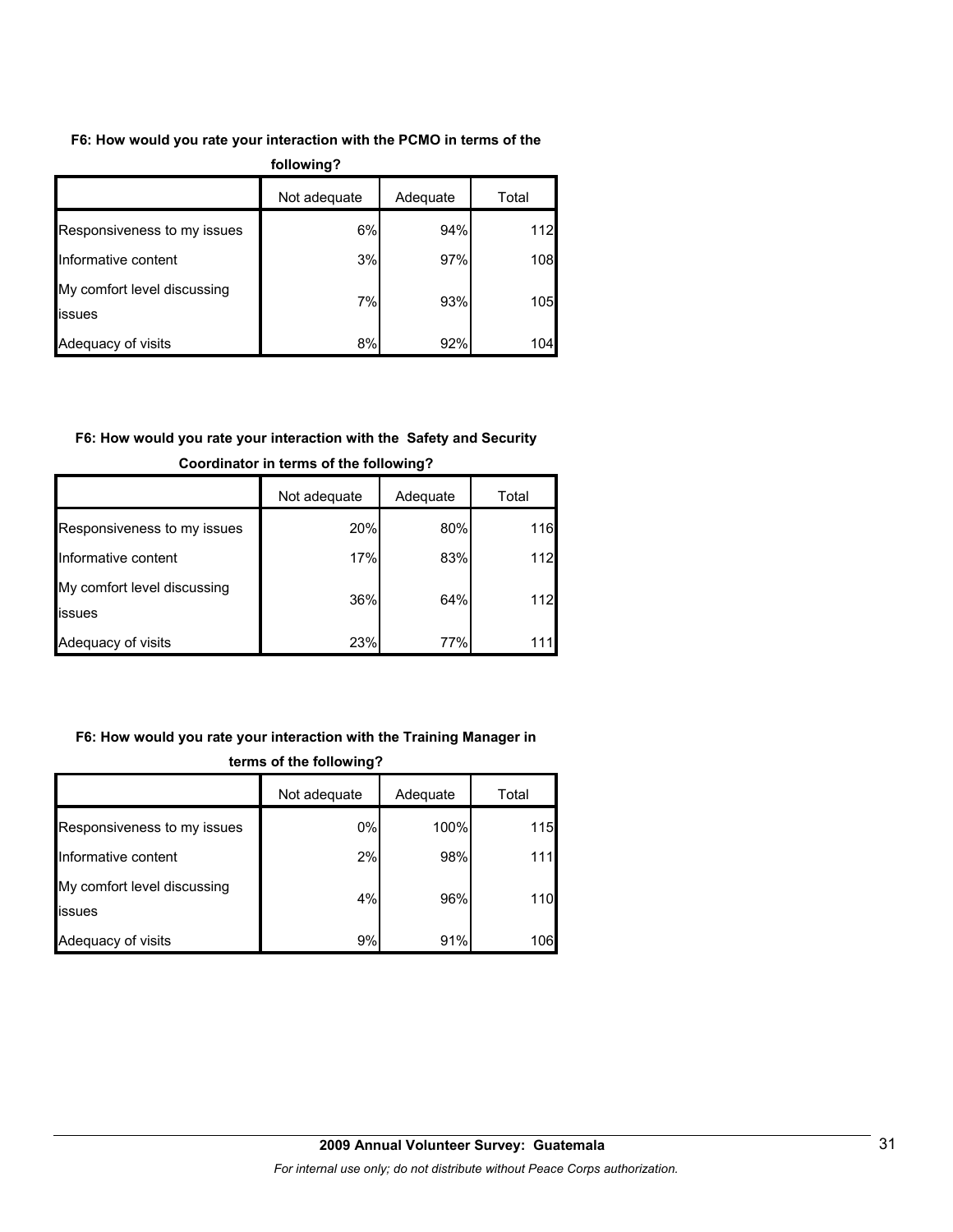## **F6: How would you rate your interaction with administrative staff in terms**

| $\sim$                                        |              |          |       |
|-----------------------------------------------|--------------|----------|-------|
|                                               | Not adequate | Adequate | Total |
| Responsiveness to my issues                   | 3%           | 97%      | 116   |
| Informative content                           | 9%           | 91%      | 109   |
| My comfort level discussing<br><b>lissues</b> | 9%           | 91%      | 112   |
| Adequacy of visits                            | 9%           | 91%      | 109   |

#### **of the following?**

## **F6: How would you rate your interaction with other post staff (please**

|                                       | Not adequate | Adequate | Total |
|---------------------------------------|--------------|----------|-------|
| Responsiveness to my issues           | 0%           | 100%     | 13    |
| Informative content                   | 0%           | 100%     | 15    |
| My comfort level discussing<br>issues | 0%           | 100%     | 12    |
| Adequacy of visits                    | 7%           | 93%      | 15    |

#### **specify) in terms of the following?**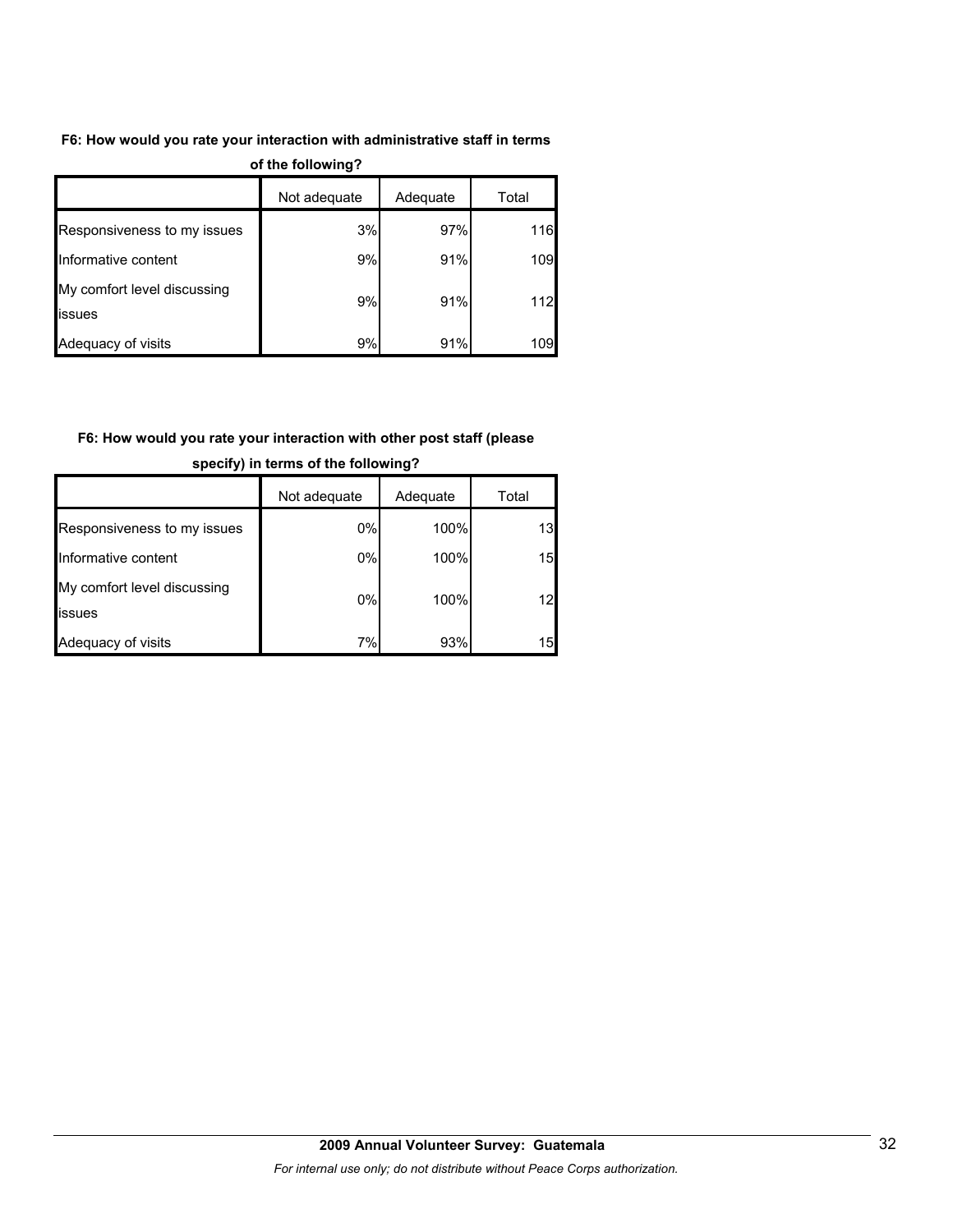### **F7: To what extent is your CD aware of Volunteer issues and concerns through interactions with**

| Volunteers? |  |
|-------------|--|
|             |  |

|                 | Not at all | Minimally | Adequately | Considerably | Completelv | $\tau$ otal |
|-----------------|------------|-----------|------------|--------------|------------|-------------|
| IF <sub>7</sub> | 3%         | 12%       | 43%        | 30%          | 13%        | 111         |

#### **F8: What is the most effective way you use to communicate with PC staff?**

| Most effective | Cellphone (voice)                     | 58%  | 66  |
|----------------|---------------------------------------|------|-----|
|                | Email/ Internet                       | 23%  | 26  |
|                | In-person visits                      | 10%  | 11  |
|                | Text messaging                        | 6%   | 7   |
|                | Telephone at residence or work        | 4%   | 4   |
|                | Other. Please specify                 |      |     |
|                | Telephone not at residence or<br>work |      |     |
|                | Letters                               |      |     |
|                | CB radio                              |      |     |
|                | Total                                 | 100% | 114 |

#### **F8: What is the second most effective way you use to communicate with PC staff?**

| Second most effective | Email/ Internet                       | 57%  | 65  |
|-----------------------|---------------------------------------|------|-----|
|                       | Cellphone (voice)                     | 31%  | 35  |
|                       | Text messaging                        | 4%   | 5   |
|                       | In-person visits                      | 4%   | 5   |
|                       | Telephone at residence or work        | 3%   | 3   |
|                       | Telephone not at residence or<br>work | 1%   |     |
|                       | Other. Please specify                 |      |     |
|                       | Letters                               |      |     |
|                       | CB radio                              |      |     |
|                       | Total                                 | 100% | 114 |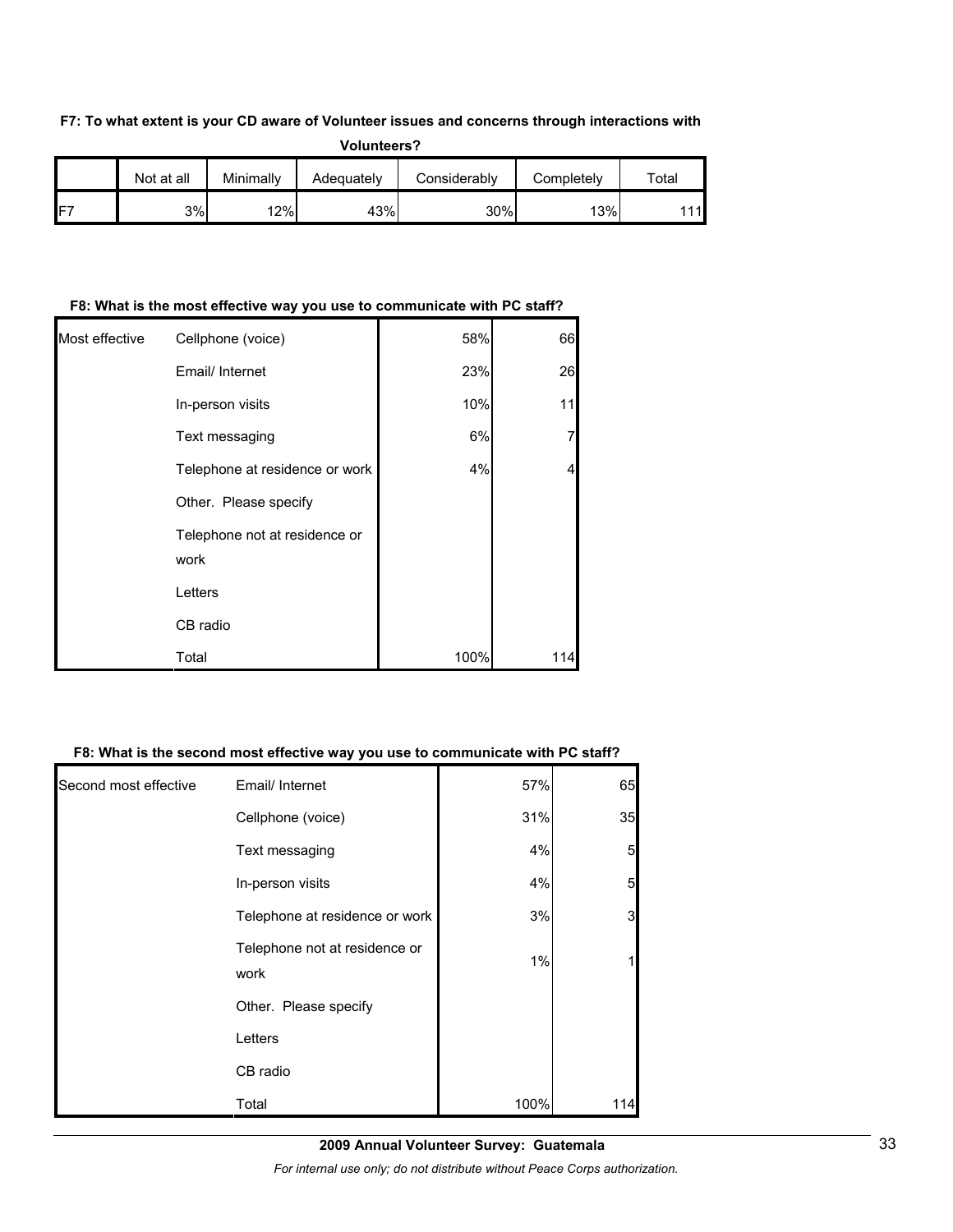| (C11_THREE) Third most | In-person visits                      | 47%  | 53  |
|------------------------|---------------------------------------|------|-----|
| leffective             | Text messaging                        | 23%  | 26  |
|                        | Email/ Internet                       | 18%  | 20  |
|                        | Telephone at residence or work        | 6%   |     |
|                        | Cellphone (voice)                     | 5%   | 6   |
|                        | Other. Please specify                 |      |     |
|                        | Telephone not at residence or<br>work |      |     |
|                        | Letters                               |      |     |
|                        | CB radio                              |      |     |
|                        | Total                                 | 100% | 112 |

#### **F8: What is the third most effective way you use to communicate with PC staff?**

## **F9: How do you rate the effectiveness of your communication resources for contacting in-country PC staff?**

|                 | Very poor | Poor | Adequate | Good | Excellent | $\tau$ otal |
|-----------------|-----------|------|----------|------|-----------|-------------|
| IF <sub>9</sub> |           | 1%   | 10%      | 37%  | 52%       | 121         |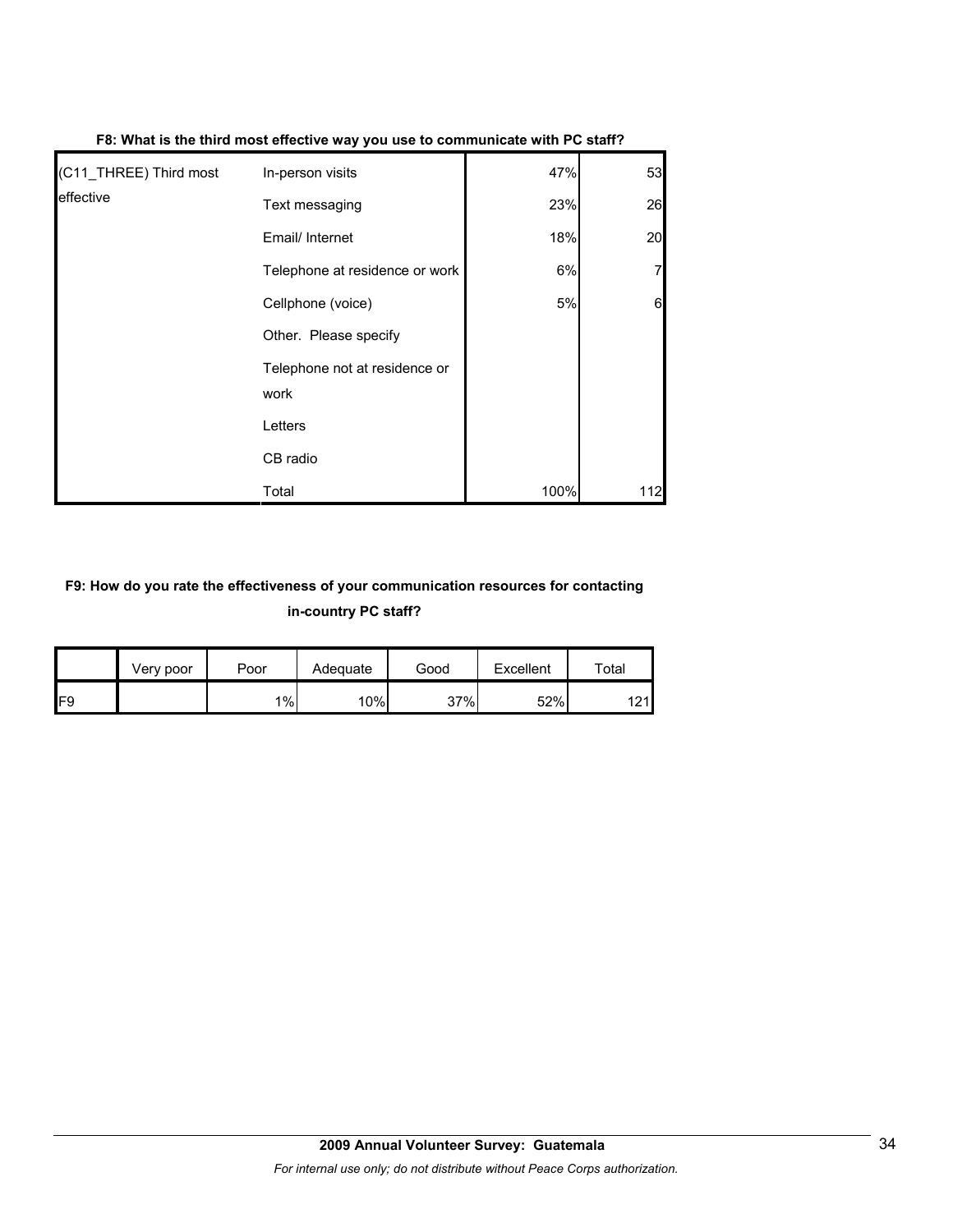# **G. Your Safety and Security**

*This section reports on how safe and informed about their safety Volunteers feel. Their experiences with reported and unreported crimes are summarized.* 

|                                                  |                 |            | Adequately |              |           |       |
|--------------------------------------------------|-----------------|------------|------------|--------------|-----------|-------|
|                                                  | Not at All Safe | Often Safe | Safe       | Usually Safe | Very Safe | Total |
| Where you live                                   |                 | 3%         | 8%         | 26%          | 63%       | 120   |
| Where you work                                   |                 | $1\%$      | 12%        | 28%          | 60%       | 121   |
| When you travel in-country                       | 5%              | 17%        | 33%        | 39%          | 7%        | 119   |
| City where main Peace Corps<br>office is located | $1\%$           | 8%         | 15%        | 34%          | 42%       | 120   |

### **G1: How safe do you feel...?**

## **G2: Please indicate the number of times you experienced the following types of discrimination/harassment.**

|                    | Never  | Once  | 2-5 times | 6-10 times | 11-25 times | $26+$ times | Total |
|--------------------|--------|-------|-----------|------------|-------------|-------------|-------|
| Age                | 93.3%  | 2.2%  | 2.2%      | 1.1%       | 1.1%        |             | 90    |
| Anti-American      | 51.5%  | 21.2% | 17.2%     | 5.1%       | 1.0%        | 4.0%        | 99    |
| <b>Disability</b>  | 100.0% |       |           |            |             |             | 89    |
| Gender             | 59.6%  | 2.1%  | 14.9%     | 4.3%       | 4.3%        | 14.9%       | 94    |
| Racial/color       | 83.5%  | 2.2%  | 4.4%      | 2.2%       | 3.3%        | 4.4%        | 91    |
| Religious          | 92.1%  | 1.1%  | 4.5%      | 1.1%       |             | 1.1%        | 89    |
| Sexual (verbal)    | 47.9%  | 9.4%  | 9.4%      | 4.2%       | 5.2%        | 24.0%       | 96    |
| Sexual (physical)  | 80.2%  | 4.4%  | 13.2%     | 2.2%       |             |             | 91    |
| Sexual orientation | 94.4%  | 2.2%  | 2.2%      | 1.1%       |             |             | 89    |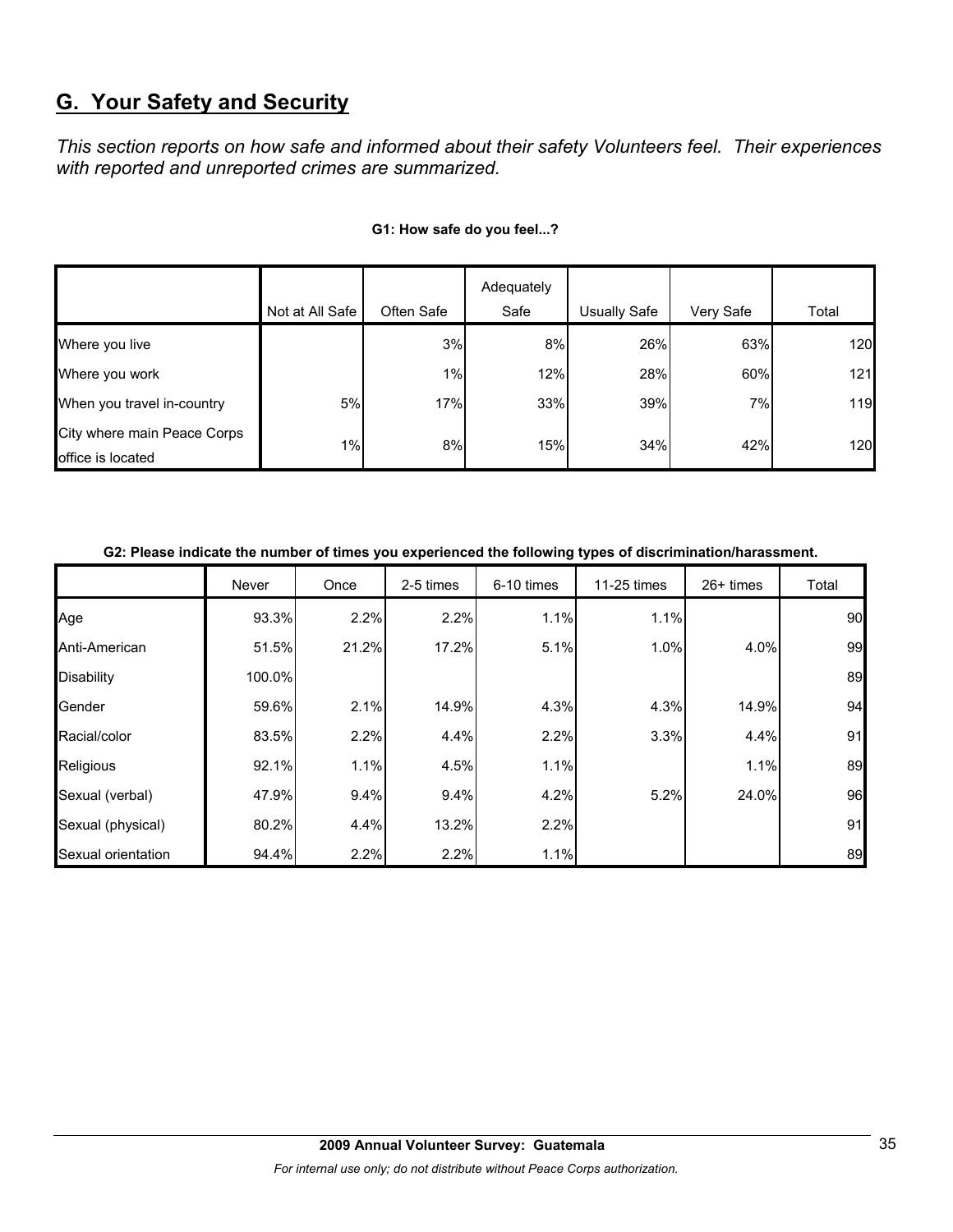|                    | Never  | Once  | 2-5 times | 6-10 times | 11-25 times | 26+ times | Total           |
|--------------------|--------|-------|-----------|------------|-------------|-----------|-----------------|
| Age                | 100.0% |       |           |            |             |           | 6               |
| Anti-American      | 93.5%  | 6.5%  |           |            |             |           | 46              |
| <b>Disability</b>  | 100.0% |       |           |            |             |           | $\mathbf{1}$    |
| Gender             | 97.4%  | 2.6%  |           |            |             |           | 38              |
| Racial/color       | 91.7%  | 8.3%  |           |            |             |           | 12              |
| Religious          | 100.0% |       |           |            |             |           | $\mathbf{Z}$    |
| Sexual (verbal)    | 91.1%  | 6.7%  |           |            | 2.2%        |           | 45              |
| Sexual (physical)  | 83.3%  | 11.1% | 5.6%      |            |             |           | 18              |
| Sexual orientation | 100.0% |       |           |            |             |           | $5\overline{a}$ |

## **G2: Please indicate the number of times you reported discrimination/harassment events to PC.**

## **G3: Please indicate the number of times you experienced the following types of crimes.**

|                    | Never  | Once  | 2-5 times | 6-10 times | 11-25 times | 26+ times | Total |
|--------------------|--------|-------|-----------|------------|-------------|-----------|-------|
| <b>Burglary</b>    | 93.5%  | 4.3%  | 2.2%      |            |             |           | 92    |
| Theft              | 45.1%  | 33.3% | 20.6%     | 1.0%       |             |           | 102   |
| Robbery            | 92.3%  | 5.5%  | 2.2%      |            |             |           | 91    |
| Physical assault   | 95.6%  | 4.4%  |           |            |             |           | 91    |
| Aggravated assault | 100.0% |       |           |            |             |           | 91    |
| Sexual assault     | 90.0%  | 6.7%  | 3.3%      |            |             |           | 90    |
| Rape               | 100.0% |       |           |            |             |           | 88    |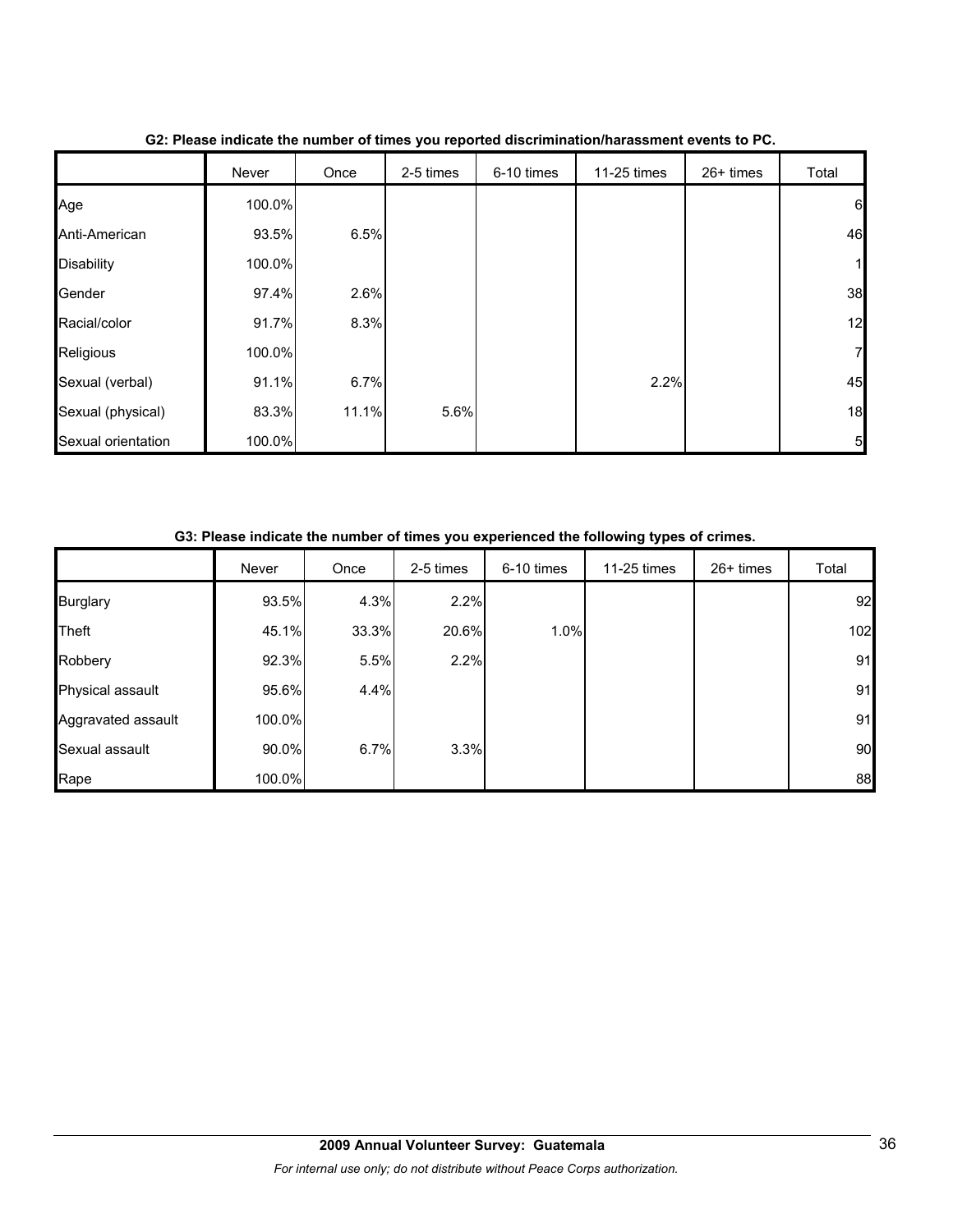|                    | Never  | Once  | 2-5 times | 6-10 times | 11-25 times | $26+$ times | Total           |
|--------------------|--------|-------|-----------|------------|-------------|-------------|-----------------|
| <b>Burglary</b>    | 33.3%  | 50.0% | 16.7%     |            |             |             | 6               |
| Theft              | 25.5%  | 52.7% | 21.8%     |            |             |             | 55              |
| Robbery            | 62.5%  | 25.0% | 12.5%     |            |             |             | 8               |
| Physical assault   | 60.0%  | 40.0% |           |            |             |             | $5\overline{)}$ |
| Aggravated assault | 100.0% |       |           |            |             |             | 1               |
| Sexual assault     | 30.0%  | 50.0% | 20.0%     |            |             |             | 10              |
| Rape               | 100.0% |       |           |            |             |             | $\mathbf{1}$    |

**G3: Please indicate the number of times you reported the following crimes to Peace Corps.**

#### **G4: If you did not report your experience with burglary, please your reason(s) for not reporting.**

|            |                                                             |                           | % Reason Not<br>Rptd | <b>Total PCVs</b><br>Responding |
|------------|-------------------------------------------------------------|---------------------------|----------------------|---------------------------------|
| \$NoRpBurg | I felt it was too minor or<br>common to report              | <b>PCV Responses</b><br>2 | 100%                 |                                 |
|            | I did not think the PC could help                           |                           |                      |                                 |
|            | I believed it could result in<br>changing sites             |                           |                      |                                 |
|            | Concerns of a possible breach<br>in confidentiality         |                           |                      |                                 |
|            | Reporting might result in<br>disciplinary action against me |                           |                      |                                 |
|            | It might hurt my relationship<br>with the community         |                           |                      |                                 |
|            | Other                                                       |                           |                      |                                 |
|            | Total                                                       |                           |                      | 2                               |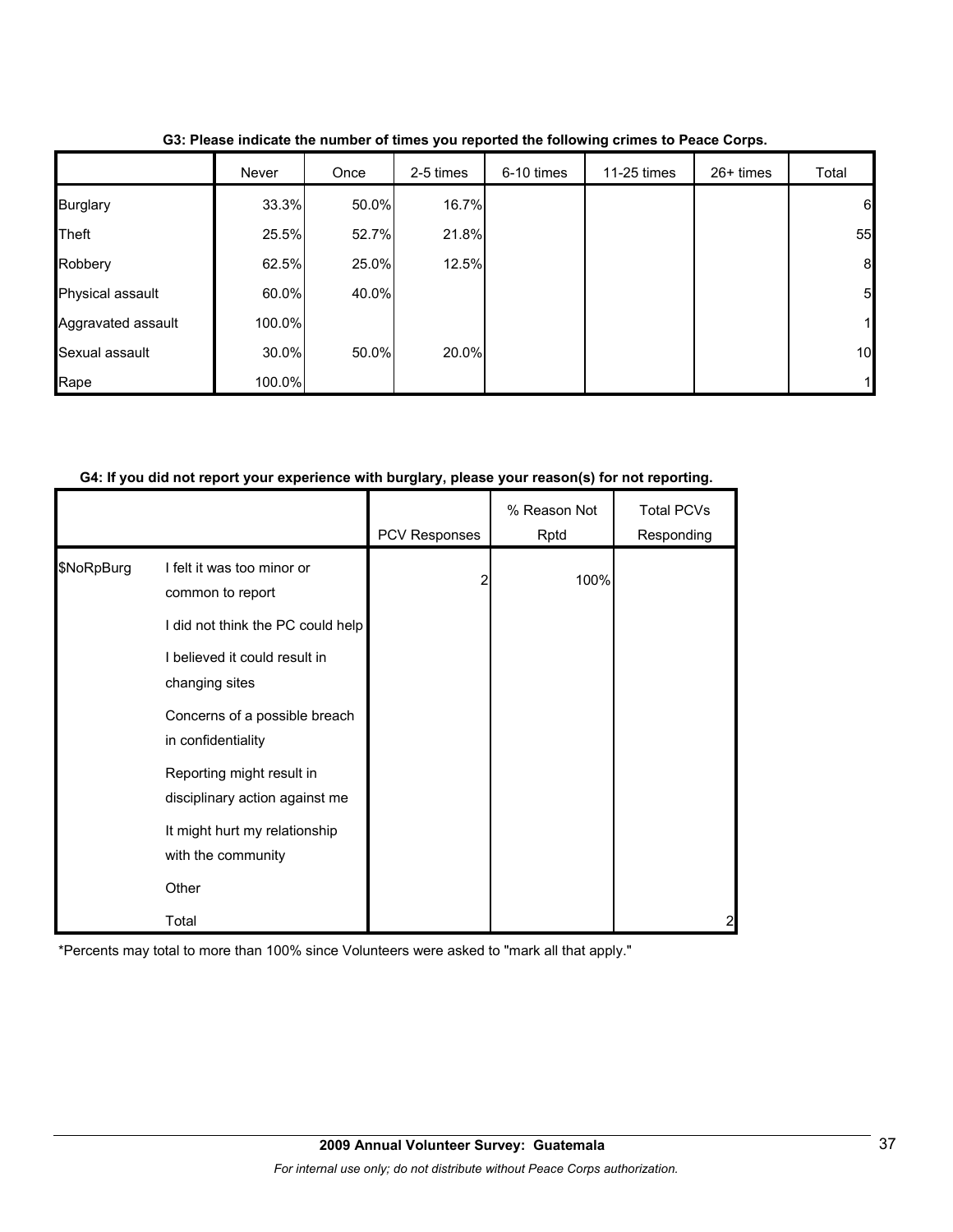|             |                                                             | <b>PCV Responses</b> | % Reason Not<br>Rptd | <b>Total PCVs</b><br>Responding |
|-------------|-------------------------------------------------------------|----------------------|----------------------|---------------------------------|
| \$NoRpTheft | I felt it was too minor or<br>common to report              | 16                   | 73%                  |                                 |
|             | I did not think the PC could help                           | 9                    | 41%                  |                                 |
|             | Other                                                       | 4                    | 18%                  |                                 |
|             | I believed it could result in<br>changing sites             |                      | 5%                   |                                 |
|             | Concerns of a possible breach<br>in confidentiality         |                      | 5%                   |                                 |
|             | Reporting might result in<br>disciplinary action against me |                      | 5%                   |                                 |
|             | It might hurt my relationship<br>with the community         |                      | 5%                   |                                 |
|             | Total                                                       |                      |                      | 22                              |

## **G4: If you did not report your experience with theft, please your reason(s) for not reporting.**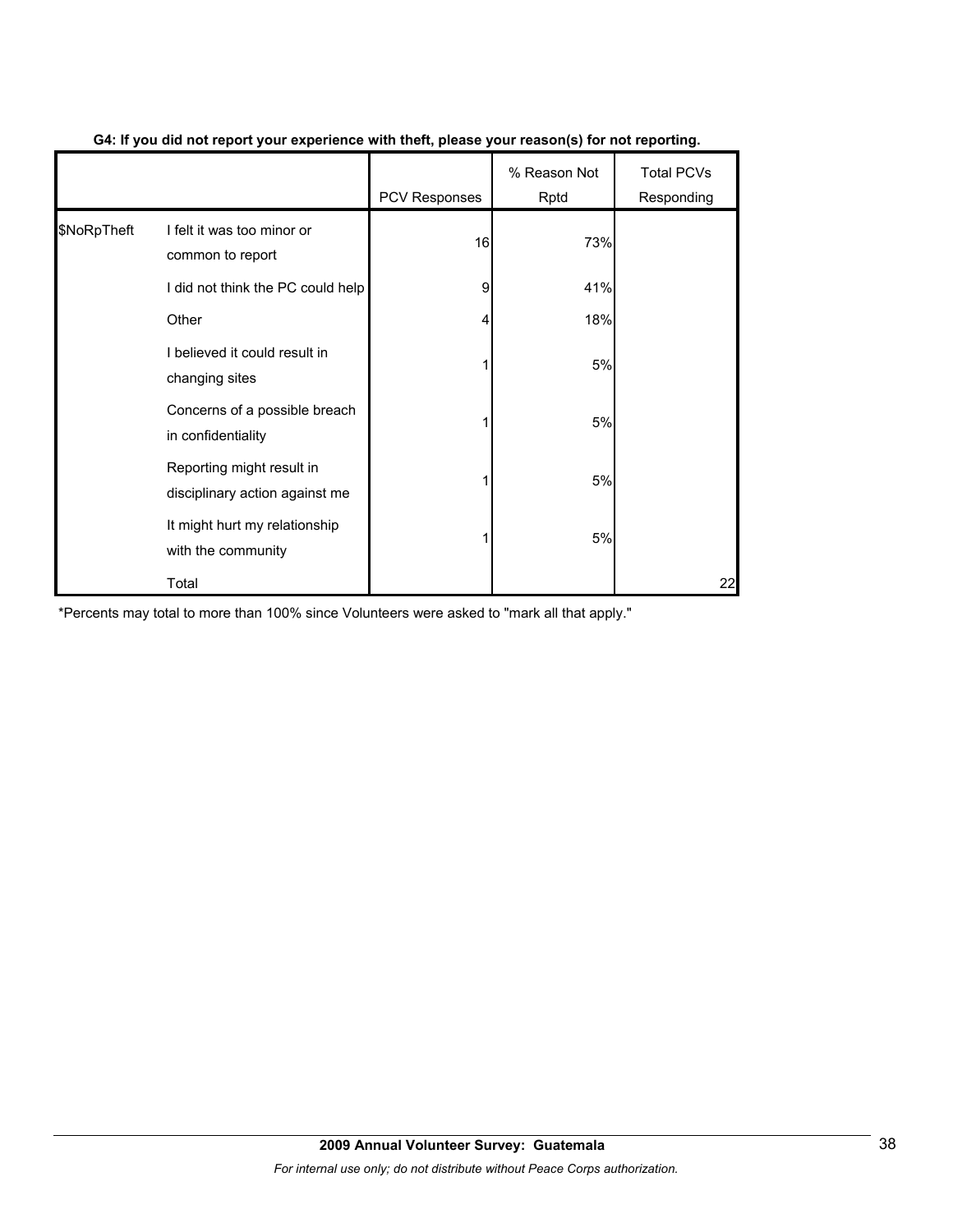|            |                                                             | <b>PCV Responses</b> | % Reason Not<br>Rptd | <b>Total PCVs</b><br>Responding |
|------------|-------------------------------------------------------------|----------------------|----------------------|---------------------------------|
| \$NoRpRobb | I did not think the PC could help                           |                      | 67%                  |                                 |
|            | Reporting might result in<br>disciplinary action against me | 2                    | 67%                  |                                 |
|            | I believed it could result in<br>changing sites             |                      |                      |                                 |
|            | I felt it was too minor or<br>common to report              |                      |                      |                                 |
|            | Concerns of a possible breach<br>in confidentiality         |                      |                      |                                 |
|            | It might hurt my relationship<br>with the community         |                      |                      |                                 |
|            | Other                                                       |                      |                      |                                 |
|            | Total                                                       |                      |                      | 3                               |

## **G4: If you did not report your experience with robbery, please your reason(s) for not reporting.**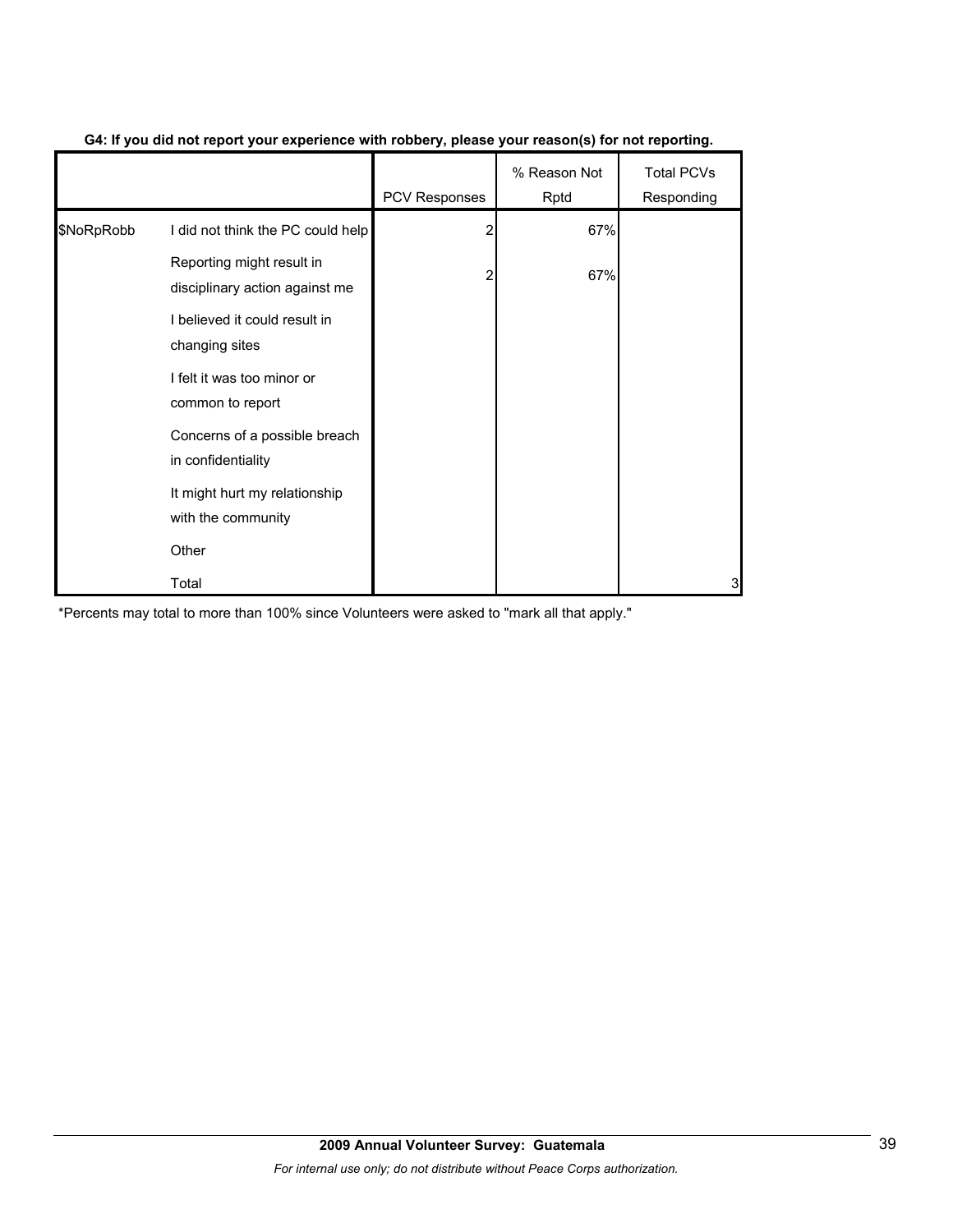| G4: If you did not report your experience with physical assault, please your reason(s) for not |  |  |
|------------------------------------------------------------------------------------------------|--|--|
|                                                                                                |  |  |

**reporting.**

|            |                                                             | PCV Responses | % Reason Not<br>Rptd | <b>Total PCVs</b><br>Responding |
|------------|-------------------------------------------------------------|---------------|----------------------|---------------------------------|
| \$NoRpPhAs | I felt it was too minor or<br>common to report              |               | 100%                 |                                 |
|            | I did not think the PC could help                           |               |                      |                                 |
|            | I believed it could result in<br>changing sites             |               |                      |                                 |
|            | Concerns of a possible breach<br>in confidentiality         |               |                      |                                 |
|            | Reporting might result in<br>disciplinary action against me |               |                      |                                 |
|            | It might hurt my relationship<br>with the community         |               |                      |                                 |
|            | Other                                                       |               |                      |                                 |
|            | Total                                                       |               |                      |                                 |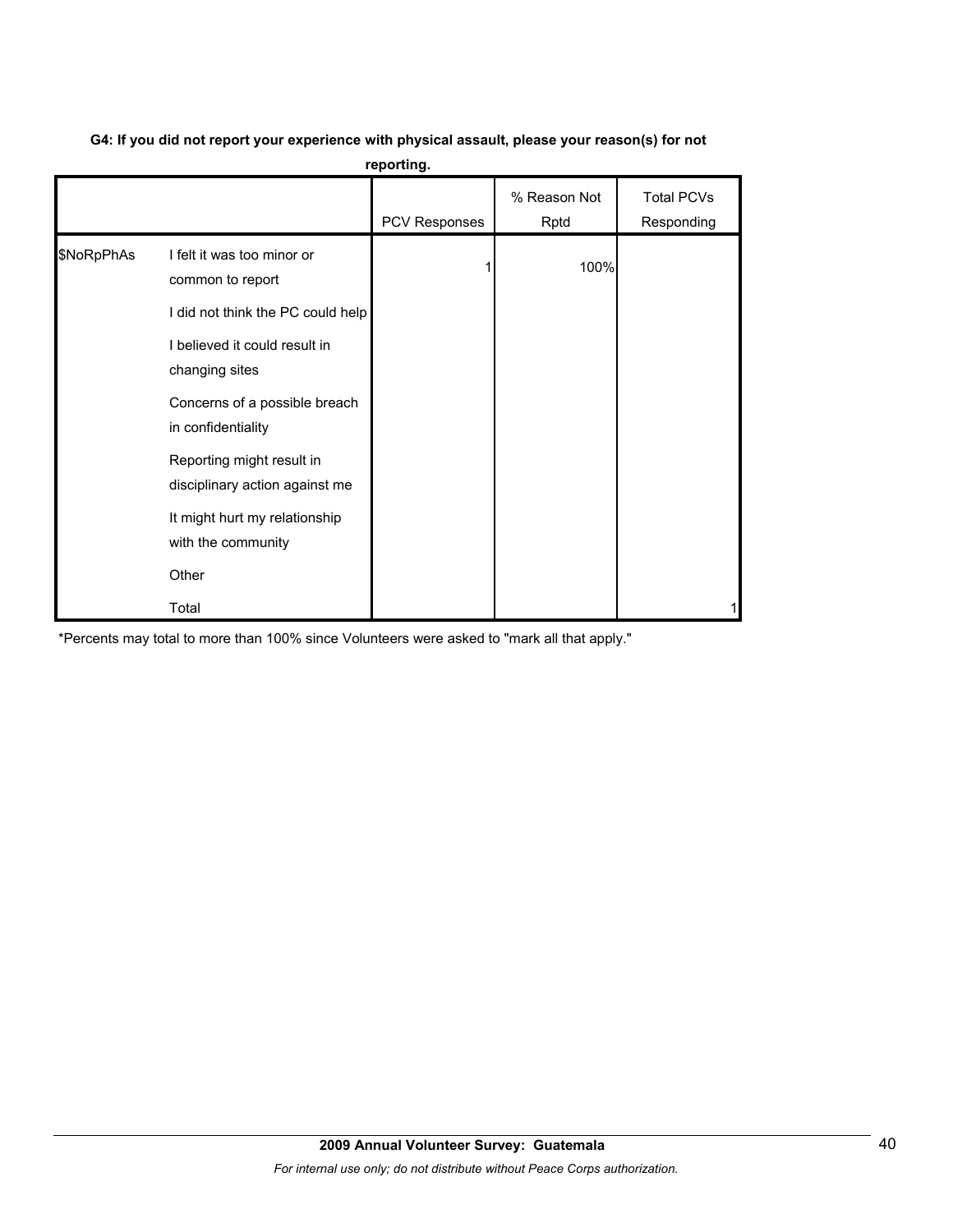# **G4: If you did not report your experience with aggravated assault, please your reason(s) for not**

**reporting.**

|            |                                                                                                                                                                         | PCV Responses | % Reason Not<br>Rptd | <b>Total PCVs</b><br>Responding |
|------------|-------------------------------------------------------------------------------------------------------------------------------------------------------------------------|---------------|----------------------|---------------------------------|
| \$NoRpAgAs | I did not think the PC could help<br>I believed it could result in<br>changing sites<br>I felt it was too minor or<br>common to report<br>Concerns of a possible breach |               |                      |                                 |
|            | in confidentiality<br>Reporting might result in<br>disciplinary action against me<br>It might hurt my relationship<br>with the community<br>Other<br>Total              |               |                      |                                 |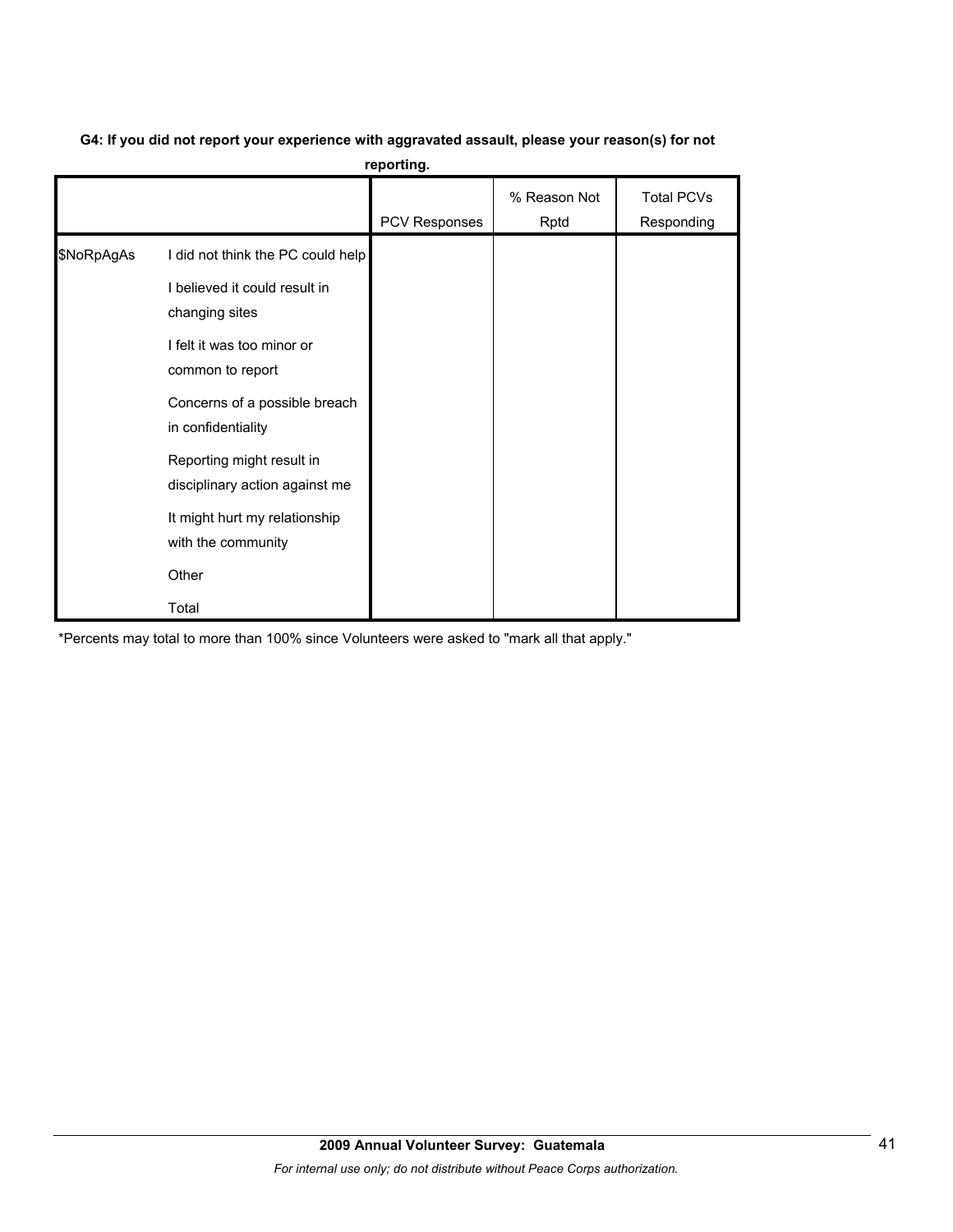|            |                                                             | <b>PCV Responses</b> | % Reason Not<br>Rptd | <b>Total PCVs</b><br>Responding |
|------------|-------------------------------------------------------------|----------------------|----------------------|---------------------------------|
| \$NoRpSxAs | I felt it was too minor or<br>common to report              |                      | 80%                  |                                 |
|            | I did not think the PC could help                           | 2                    | 40%                  |                                 |
|            | Reporting might result in<br>disciplinary action against me |                      | 20%                  |                                 |
|            | It might hurt my relationship<br>with the community         |                      | 20%                  |                                 |
|            | I believed it could result in<br>changing sites             |                      |                      |                                 |
|            | Concerns of a possible breach<br>in confidentiality         |                      |                      |                                 |
|            | Other                                                       |                      |                      |                                 |
|            | Total                                                       |                      |                      | 5                               |

## **G4: If you did not report your experience with sexual assault, please your reason(s) for not reporting.**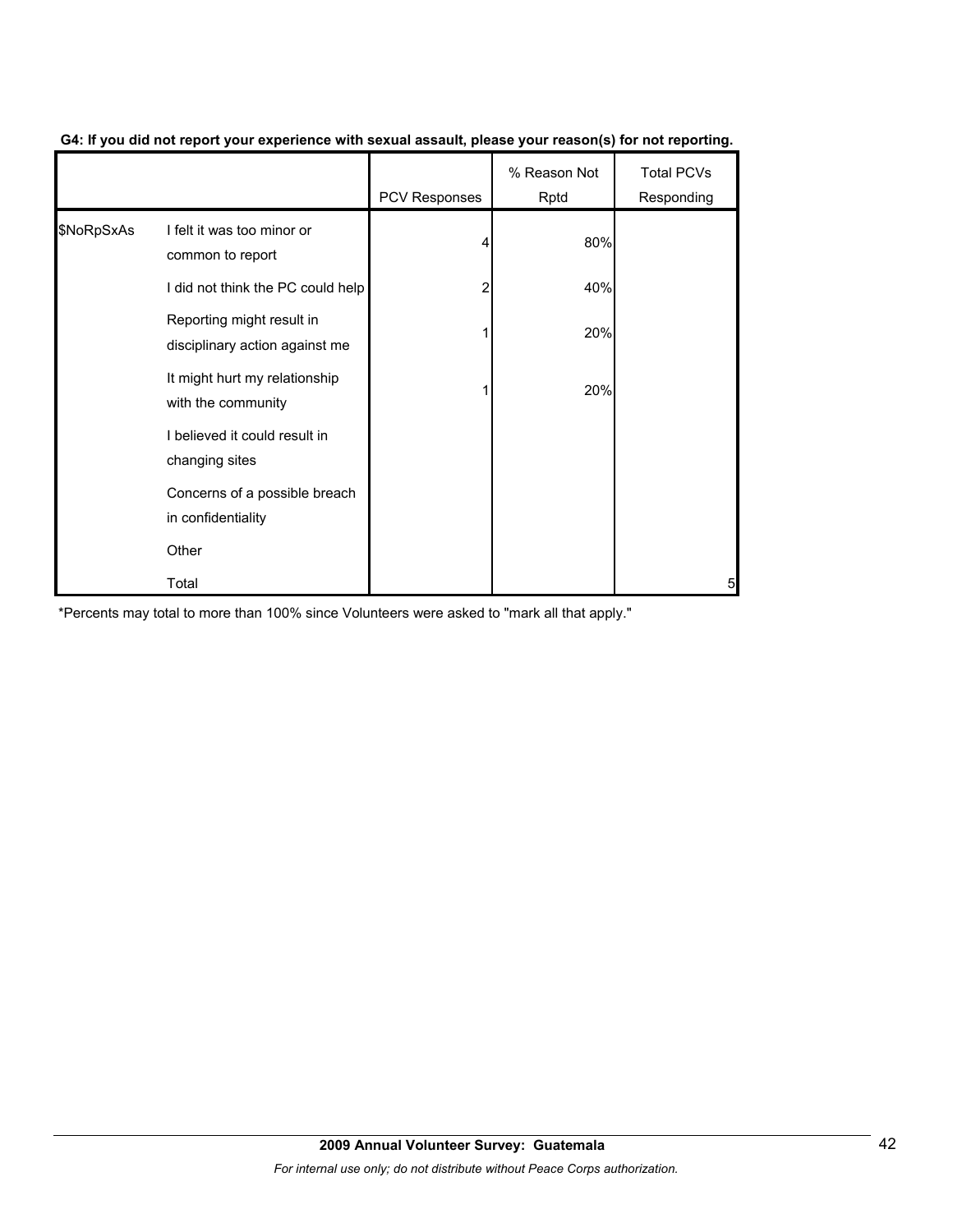|            |                                                             | <b>PCV Responses</b> | % Reason Not<br>Rptd | <b>Total PCVs</b><br>Responding |
|------------|-------------------------------------------------------------|----------------------|----------------------|---------------------------------|
| \$NoRpRape | I did not think the PC could help                           |                      |                      |                                 |
|            | I believed it could result in<br>changing sites             |                      |                      |                                 |
|            | I felt it was too minor or<br>common to report              |                      |                      |                                 |
|            | Concerns of a possible breach<br>in confidentiality         |                      |                      |                                 |
|            | Reporting might result in<br>disciplinary action against me |                      |                      |                                 |
|            | It might hurt my relationship<br>with the community         |                      |                      |                                 |
|            | Other                                                       |                      |                      |                                 |
|            | Total                                                       |                      |                      |                                 |

## **G4: If you did not report your experience with rape, please your reason(s) for not reporting.**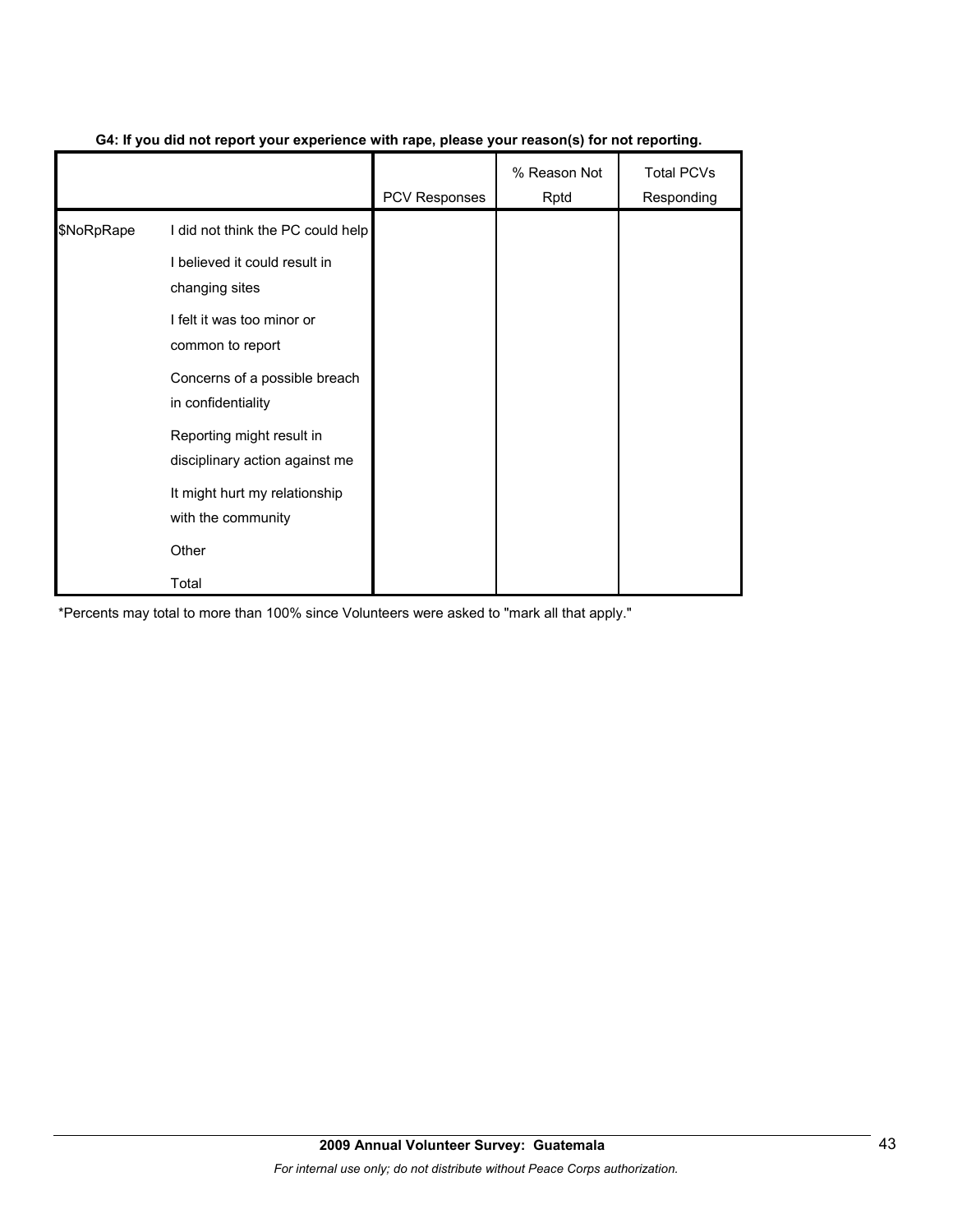# **H. Volunteers working in HIV/AIDS**

*This section reports Volunteers' involvement in HIV/AIDS and their perceived effectiveness of their HIV/AIDS related activities.* 

## **H1: Which of the following best describes your involvement in HIV/AIDS activities?**

|    |                  | HIV/AIDS work is | Involved in<br>HIV/AIDS efforts, |                    |       |
|----|------------------|------------------|----------------------------------|--------------------|-------|
|    | HIV/AIDS work is | part of my       | not                              | Not involved in    |       |
|    | my primary       | secondary        | primary/secondary                | any HIV/AIDS       |       |
|    | assignment.      | activities.      | work                             | related activities | Total |
| H1 | 13%              | 18%              | 21%                              | 48%                | 120   |

#### **H2: How well has PC training prepared you to undertake your HIV/AIDS activities?**

|                | Not at all | Poorly | Adeɑuatelv | Well | Verv well | <b>NA</b> | Total |
|----------------|------------|--------|------------|------|-----------|-----------|-------|
| H <sub>2</sub> | 2%         | 5%     | 23%        | 26%  | 44%       | 2%        | 62    |

## **H3: In working with HC individuals or groups, how would you rate the effectiveness of your specific HIV/AIDS activities? (Including the "Don't Know" responses)**

|                 |                  | Sometimes |                 | Almost always |                    |       |
|-----------------|------------------|-----------|-----------------|---------------|--------------------|-------|
|                 | Seldom effective | effective | Often effective | effective     | Don't know         | Total |
| IH <sub>3</sub> |                  | 20%       | 39%             | 34%           | $7\%$ <sub>1</sub> | 61    |

## **H3: In working with HC individuals or groups, how would you rate the effectiveness of your specific HIV/AIDS activities? (Excluding the "Don't Know" responses)**

|                 | Seldom effective | Sometimes<br>effective | Often effective | Almost always<br>effective | Total |
|-----------------|------------------|------------------------|-----------------|----------------------------|-------|
| IH <sub>3</sub> |                  | 21%                    | 42%             | 37%                        | 57    |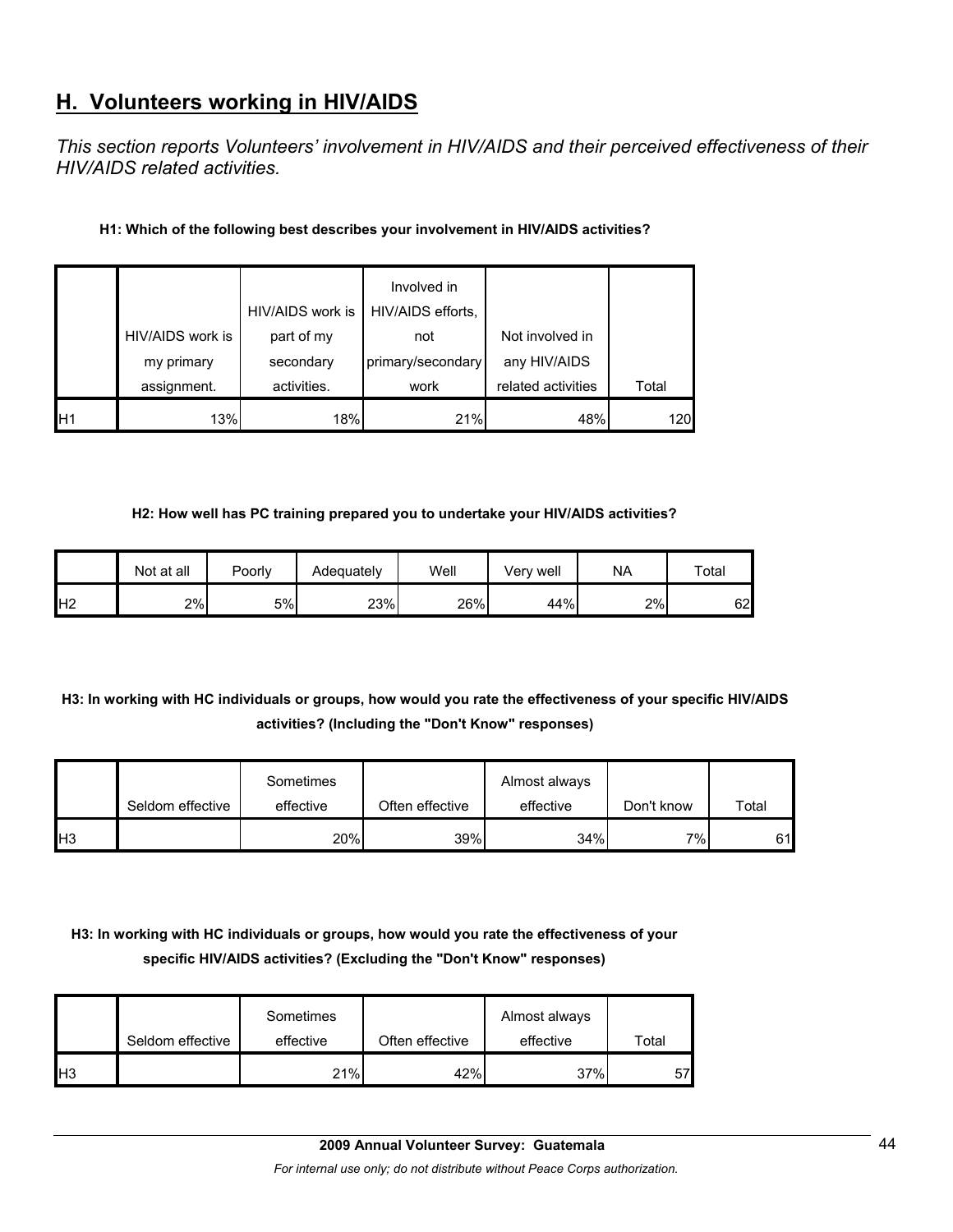# **I. Your Life in the Peace Corps**

*This section reports on Volunteers' descriptions of and adjustments to their living conditions, including stress factors and how Volunteers cope with stress.* 

## **I1: Have you lived with a host country individual or family?**

|                 | No, I have never<br>lived with a host | Yes, I lived with a<br>host country | Yes, in my                     | Yes, both during                  |       |
|-----------------|---------------------------------------|-------------------------------------|--------------------------------|-----------------------------------|-------|
|                 | country individual<br>or f            | individual or family<br>only        | community (not<br>during PST). | PST and later in<br>my community. | Total |
| $\mathsf{II}$ 1 |                                       | 12%                                 | 1%                             | 87%                               | 121   |

## **I2: How often do you interact with HCNs in community/family social events?**

|     |       | Several times a |        | Several times a |         | Less than once a |       |
|-----|-------|-----------------|--------|-----------------|---------|------------------|-------|
|     | Dailv | week            | Weekly | month           | Monthly | month            | Total |
| ll2 | 37%   | 24%             | 15% l  | 12%             | 8%      | 3%               | 119   |

# **I3: How well can you communicate in the language used by most people in your**

| community? |
|------------|
|------------|

|     | Not at all | Poorly | Adequately | Well | Very well | $\tau$ otal |
|-----|------------|--------|------------|------|-----------|-------------|
| ll3 | 3%         | 8%     | 18%        | 32%  | 38%       | 20          |

## **I4: Do you have the following at your worksite?**

|               |       | Sometimes or |       |
|---------------|-------|--------------|-------|
|               | Never | more often   | Total |
| Electricity   | 3%    | 97%          | 118   |
| Running water | 6%    | 94%          | 18    |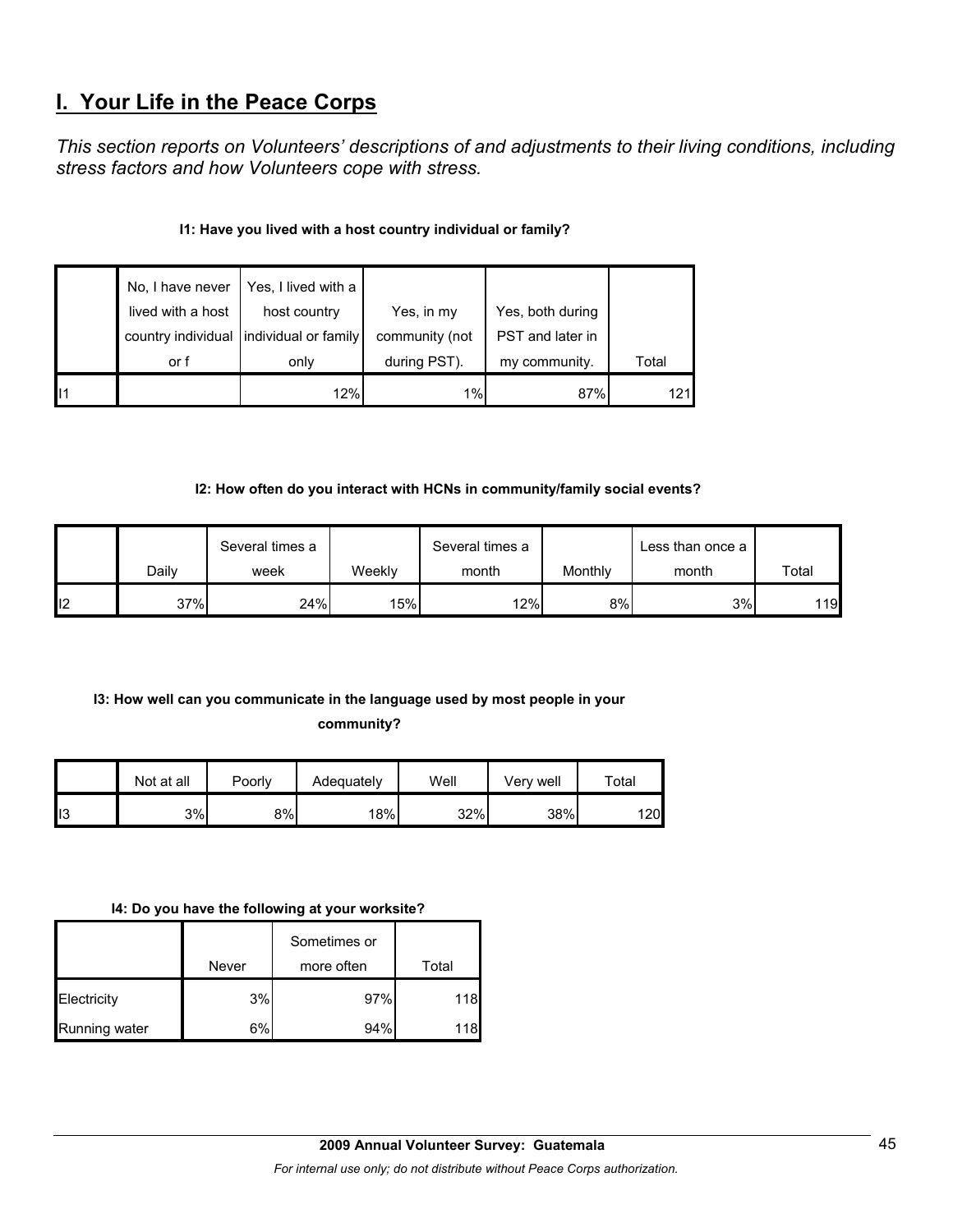**I4: Do you have the following at your residence?**

|               | Never | Sometimes or<br>more often | Total |
|---------------|-------|----------------------------|-------|
| Electricity   | 1%    | 99%                        | 116   |
| Running water | 5%    | 95%                        | 116l  |

## **I5: How well do your PC experiences match the expectations you had before you became a**

|  | <b>Volunteer?</b> |  |
|--|-------------------|--|
|--|-------------------|--|

|                 | Not at all | Minimally | Moderately | Considerablv | Exceptionally | $\tau$ otal |
|-----------------|------------|-----------|------------|--------------|---------------|-------------|
| II <sub>5</sub> | 4%         | 8%        | 28%        | 46%          | 13%           | 1201        |

|                                                                                                        | Not at all  |                |     |     | Exceptionally |           |       |
|--------------------------------------------------------------------------------------------------------|-------------|----------------|-----|-----|---------------|-----------|-------|
|                                                                                                        | stressful 1 | $\overline{2}$ | 3   | 4   | stressful 5   | <b>NA</b> | Total |
| <b>Cultural issues</b>                                                                                 | 13%         | 26%            | 29% | 27% | 5%            |           | 118   |
| Dealing with violence in<br>country (e.g., civil unrest,<br>domestic violence, corporal<br>punishment) | 16%         | 32%            | 30% | 15% | 6%            | 1%        | 120   |
| Health/medical problems                                                                                | 19%         | 32%            | 29% | 13% | 6%            | 1%        | 120   |
| Issues including family,<br>friends, loved ones in U.S.                                                | 15%         | 31%            | 21% | 23% | 9%            | 1%        | 119   |
| Isolation/Ioneliness                                                                                   | 14%         | 33%            | 25% | 18% | 9%            |           | 118   |
| Local language                                                                                         | 23%         | 33%            | 23% | 12% | 9%            |           | 118   |
| Primary assignment                                                                                     | 13%         | 32%            | 28% | 18% | 8%            |           | 120   |
| Romantic relationships in-<br>country                                                                  | 39%         | 23%            | 11% | 6%  | 5%            | 17%       | 119   |
| Interactions with other<br><b>Volunteers</b>                                                           | 52%         | 26%            | 16% | 5%  | 2%            |           | 120   |
| Interactions with PC Staff                                                                             | 41%         | 33%            | 19% | 5%  | 2%            |           | 119   |
| Safety and security                                                                                    | 21%         | 35%            | 28% | 13% | 3%            |           | 118   |
| Other: Please specify below                                                                            | 13%         |                |     | 7%  | 20%           | 60%       | 15    |

## **I7: To what extent do the following create stress and/or emotional health issues for you?**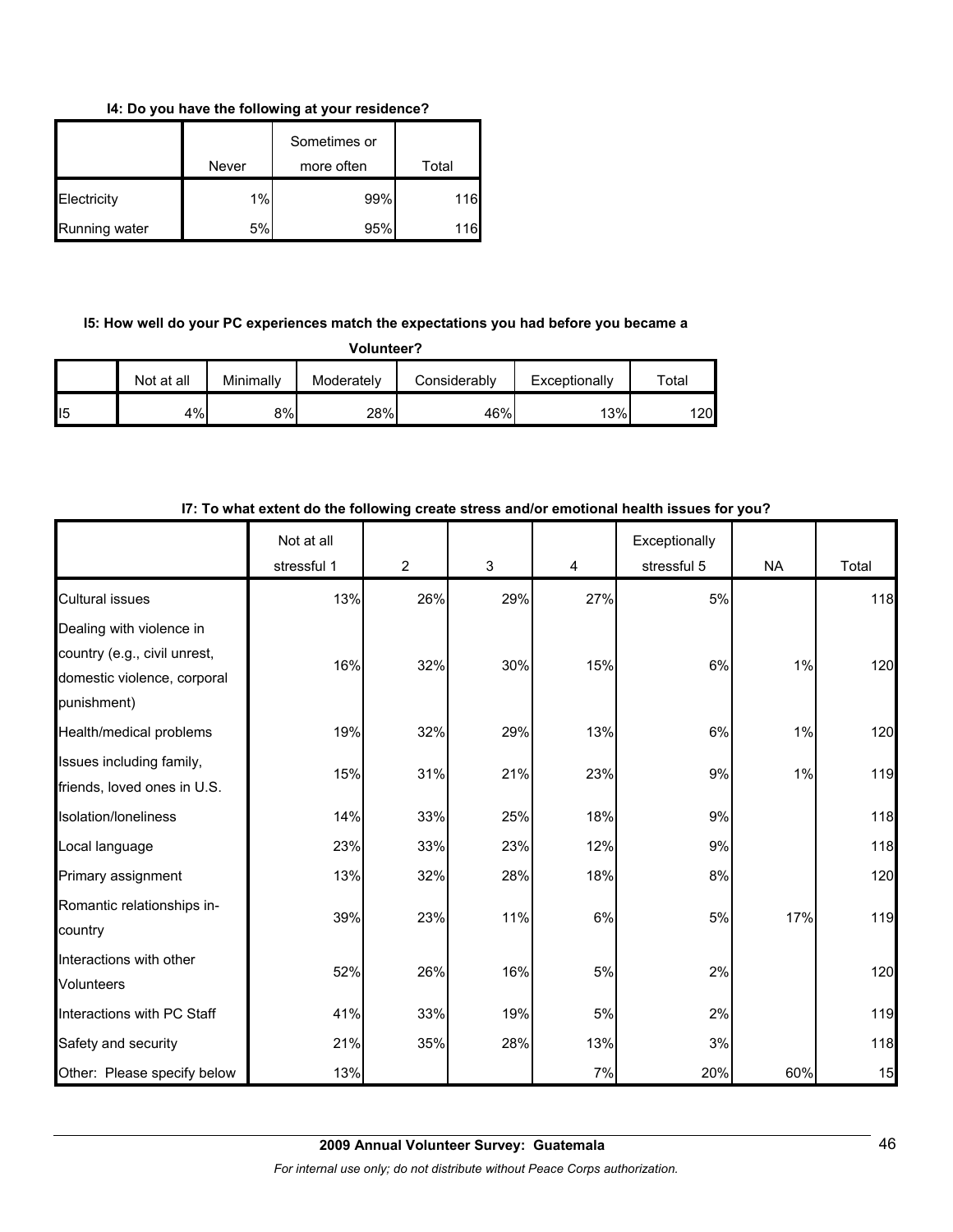|                |                                               | <b>PCV Responses</b> | % Using This<br><b>Stress Reducer</b> | <b>Total PCVs</b><br>Responding |
|----------------|-----------------------------------------------|----------------------|---------------------------------------|---------------------------------|
| \$18LessStress | Talk with friends and family in<br>US         | 106                  | 91%                                   |                                 |
|                | Pursue personal hobbies                       | 98                   | 84%                                   |                                 |
|                | Talk with PCVs outside my<br>community        | 94                   | 80%                                   |                                 |
|                | Do sports                                     | 89                   | 76%                                   |                                 |
|                | Leave the community for a time                | 85                   | 73%                                   |                                 |
|                | Talk with PCVs in my<br>community             | 67                   | 57%                                   |                                 |
|                | Get involved in other projects                | 63                   | 54%                                   |                                 |
|                | Talk with co-workers or friends<br>(not PCVs) | 53                   | 45%                                   |                                 |
|                | Talk with my host family                      | 46                   | 39%                                   |                                 |
|                | Meditate                                      | 31                   | 26%                                   |                                 |
|                | Talk with PC in-country staff                 | 23                   | 20%                                   |                                 |
|                | Pray                                          | 22                   | 19%                                   |                                 |
|                | Do other activity (specify)                   | 14                   | 12%                                   |                                 |
|                | Talk with Office of Special<br>Services staff |                      | 1%                                    |                                 |
|                | Total                                         |                      |                                       | 117                             |

## **I8: Please mark all of the typical ways in which you cope with stress.**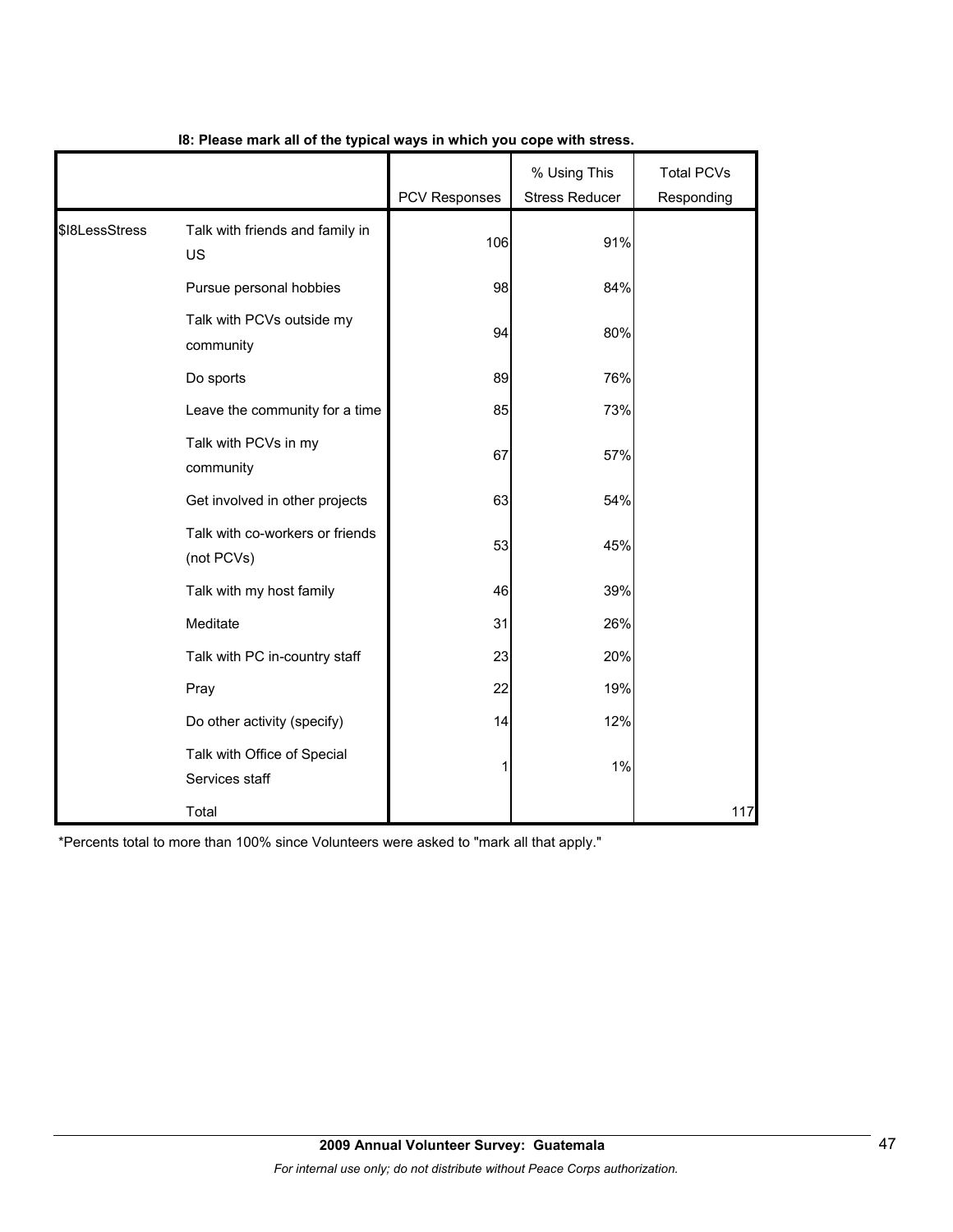| 10. Others I taik with to reduce stress |                                                |         |        |  |  |  |  |  |  |  |
|-----------------------------------------|------------------------------------------------|---------|--------|--|--|--|--|--|--|--|
|                                         |                                                | Percent | Number |  |  |  |  |  |  |  |
| <b>I8.OTHRS.TEXT</b>                    | Open-ended results. Not responsive to request. |         |        |  |  |  |  |  |  |  |
|                                         |                                                |         |        |  |  |  |  |  |  |  |
|                                         |                                                |         |        |  |  |  |  |  |  |  |
|                                         |                                                |         |        |  |  |  |  |  |  |  |
|                                         |                                                |         |        |  |  |  |  |  |  |  |
|                                         |                                                |         |        |  |  |  |  |  |  |  |
|                                         |                                                |         |        |  |  |  |  |  |  |  |
|                                         |                                                |         |        |  |  |  |  |  |  |  |
|                                         |                                                |         |        |  |  |  |  |  |  |  |
|                                         |                                                |         |        |  |  |  |  |  |  |  |
|                                         |                                                |         |        |  |  |  |  |  |  |  |
|                                         |                                                |         |        |  |  |  |  |  |  |  |
|                                         |                                                |         |        |  |  |  |  |  |  |  |
|                                         | Total                                          | 100%    | 121    |  |  |  |  |  |  |  |

## **I8: Others I talk with to reduce stress**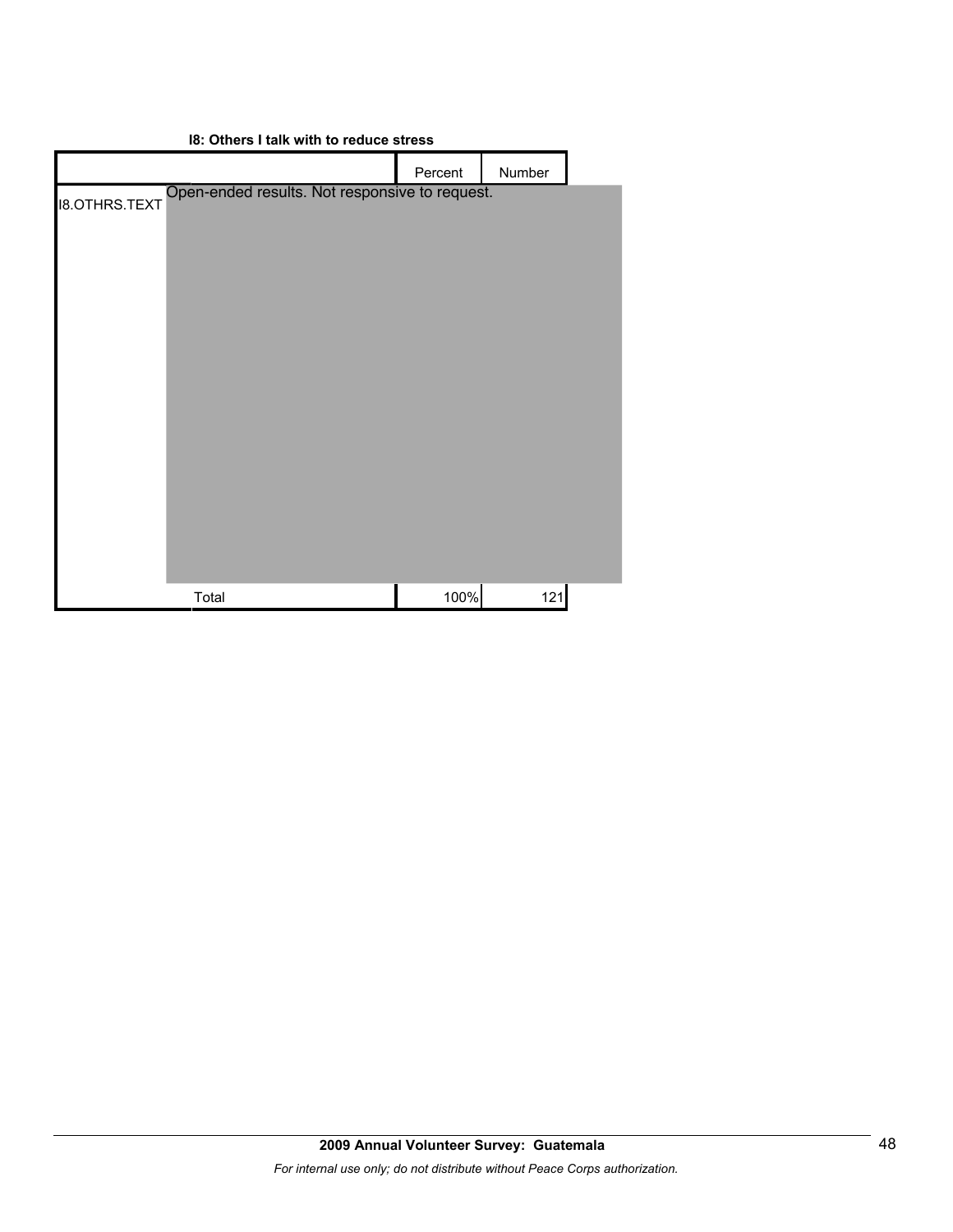| 18: Other activities to reduce stress |                                                |         |        |  |  |  |  |  |
|---------------------------------------|------------------------------------------------|---------|--------|--|--|--|--|--|
|                                       |                                                | Percent | Number |  |  |  |  |  |
| <b>I8.OTHRACT.TEXT2</b>               | Open-ended results. Not responsive to request. |         |        |  |  |  |  |  |
|                                       | Total                                          | 100%    | 121    |  |  |  |  |  |

## **I8: When asked about ways of coping with stress, Volunteers**

**who answered "No stress"** 

|                    | No  | Yes, I have no<br>stress | Total |
|--------------------|-----|--------------------------|-------|
| <b>I8.NOSTRESS</b> | 98% | 2%                       |       |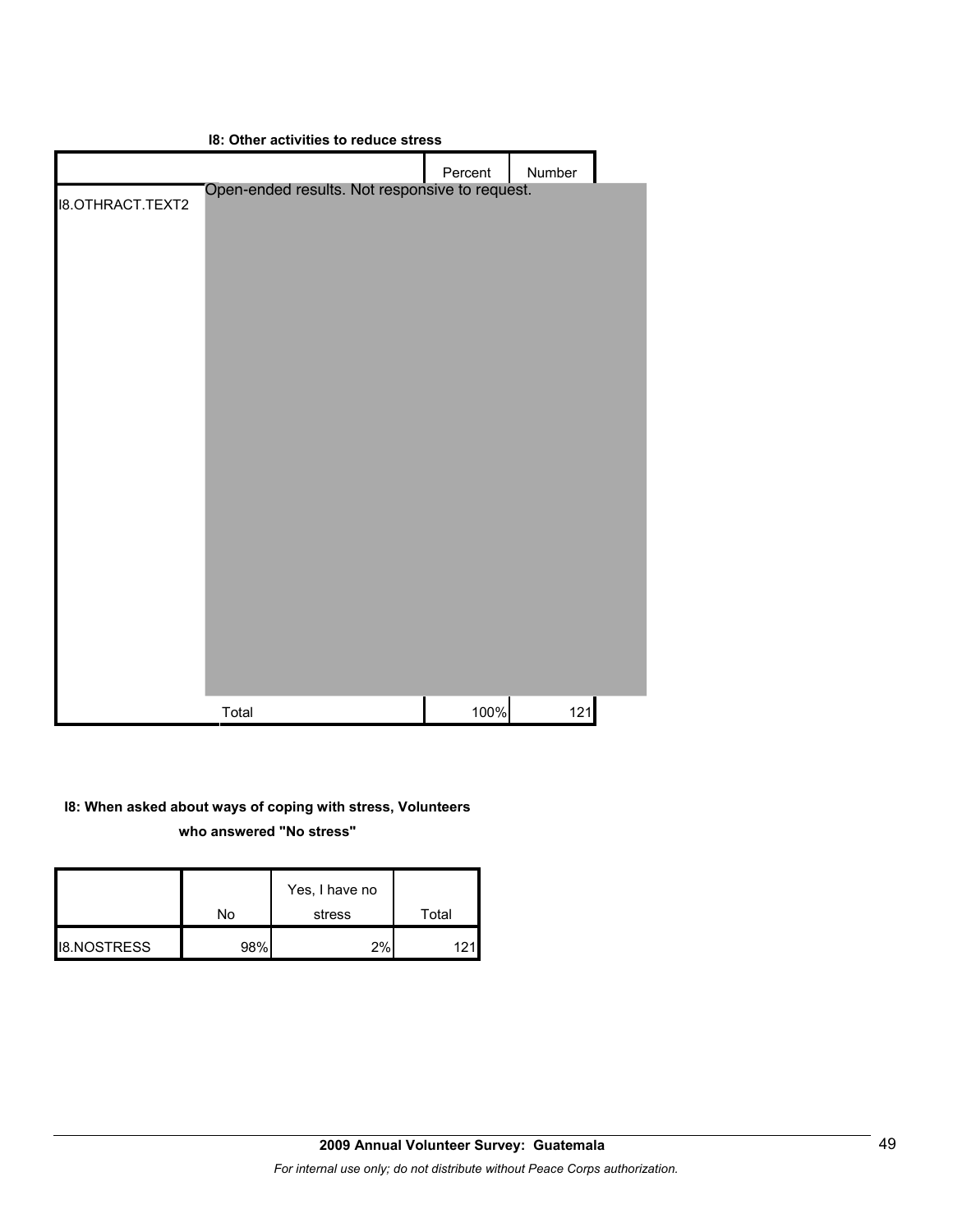# **J. Overall Assessment of Peace Corps Service**

*This section reports Volunteers' level of satisfaction with their Peace Corps service and their expectations about completing their service.* 

|                  | Not at all | Minimally | Moderately | Considerably | Exceptionally | $\tau$ otal |
|------------------|------------|-----------|------------|--------------|---------------|-------------|
| J <sub>1</sub> A |            | $1\%$     | 13%        | 49%          | 38%           | 119         |

**J1a: How personally rewarding do you find your overall Peace Corps service?**



J1a: How personally rewarding do you find your overall Peace Corps<br>service?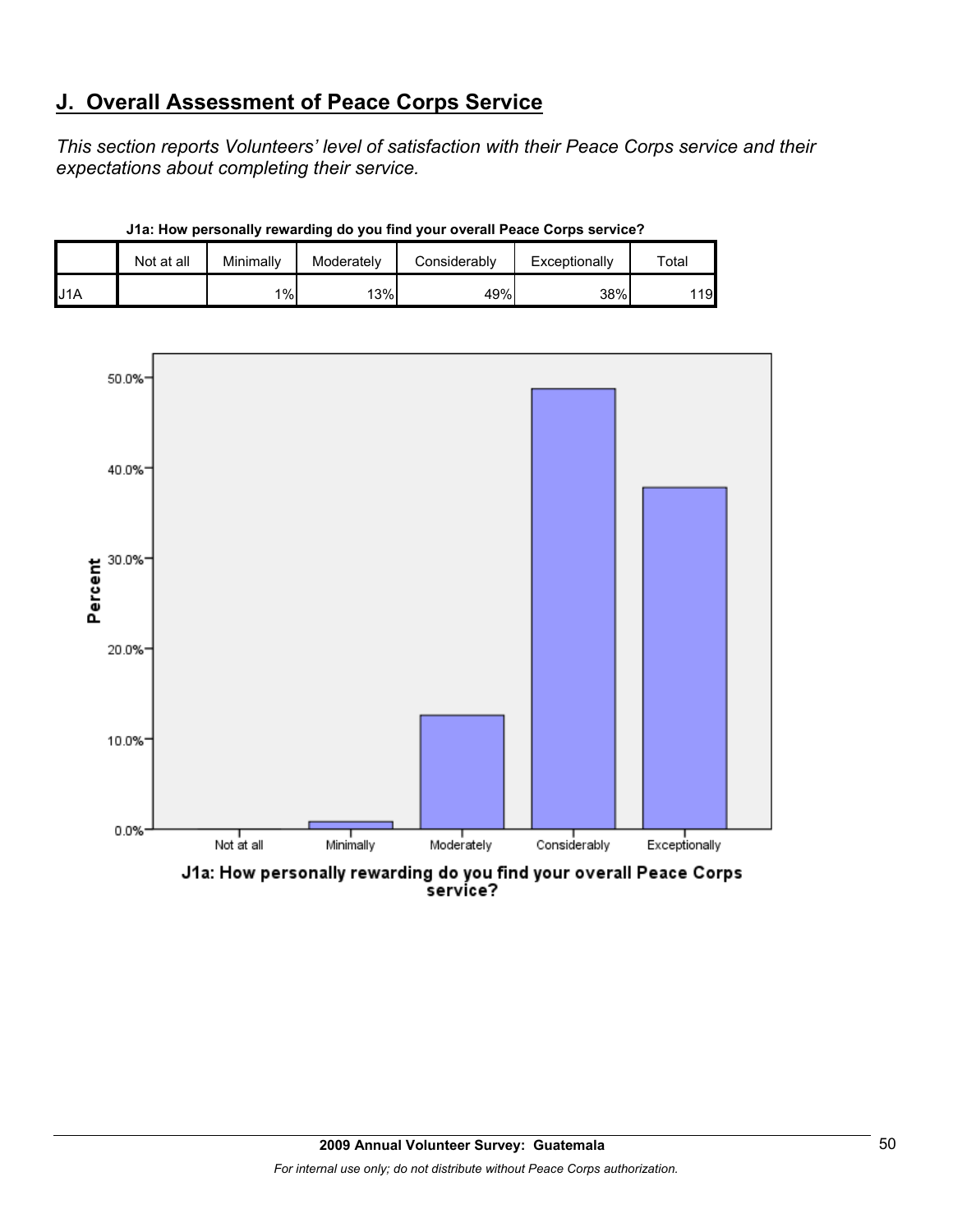

**J1b: How personally rewarding do you find your community involvement?**



J1b: How personally rewarding do you find your community involvement?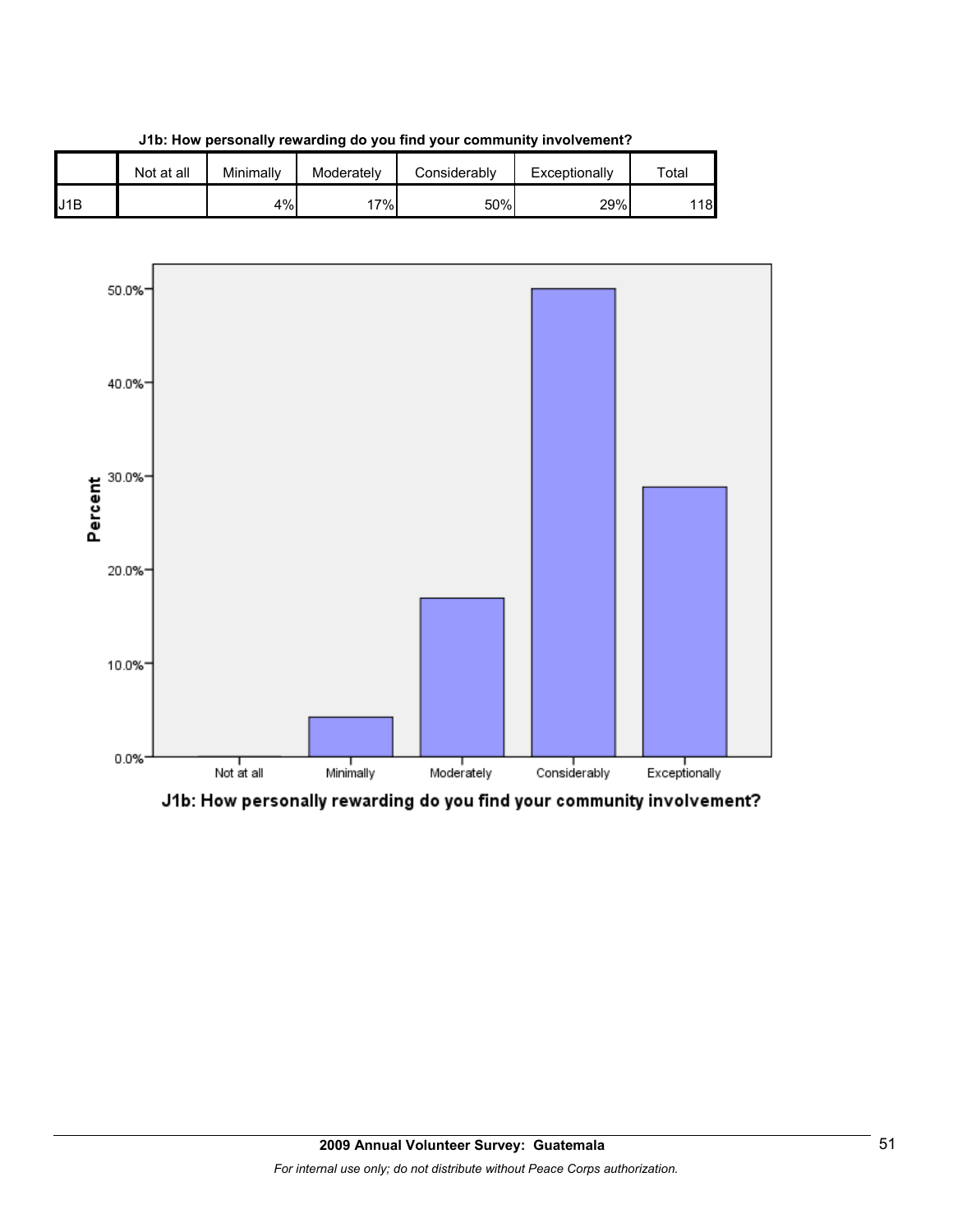





J1c: How personally rewarding do you find your experience with other<br>Volunteers?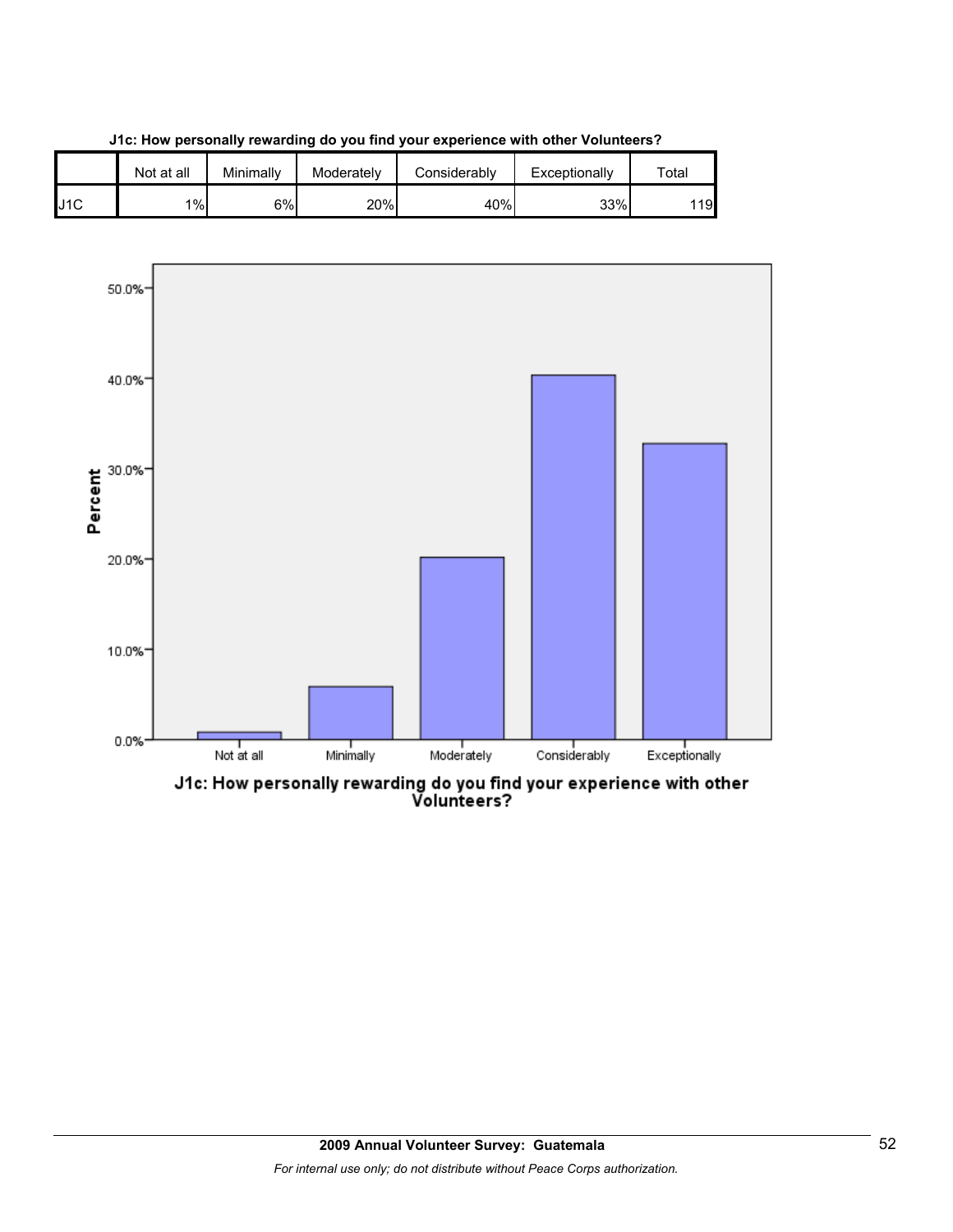

**J1d: How personally rewarding do you find your work with counterparts/community partners?**



counterparts/community partners?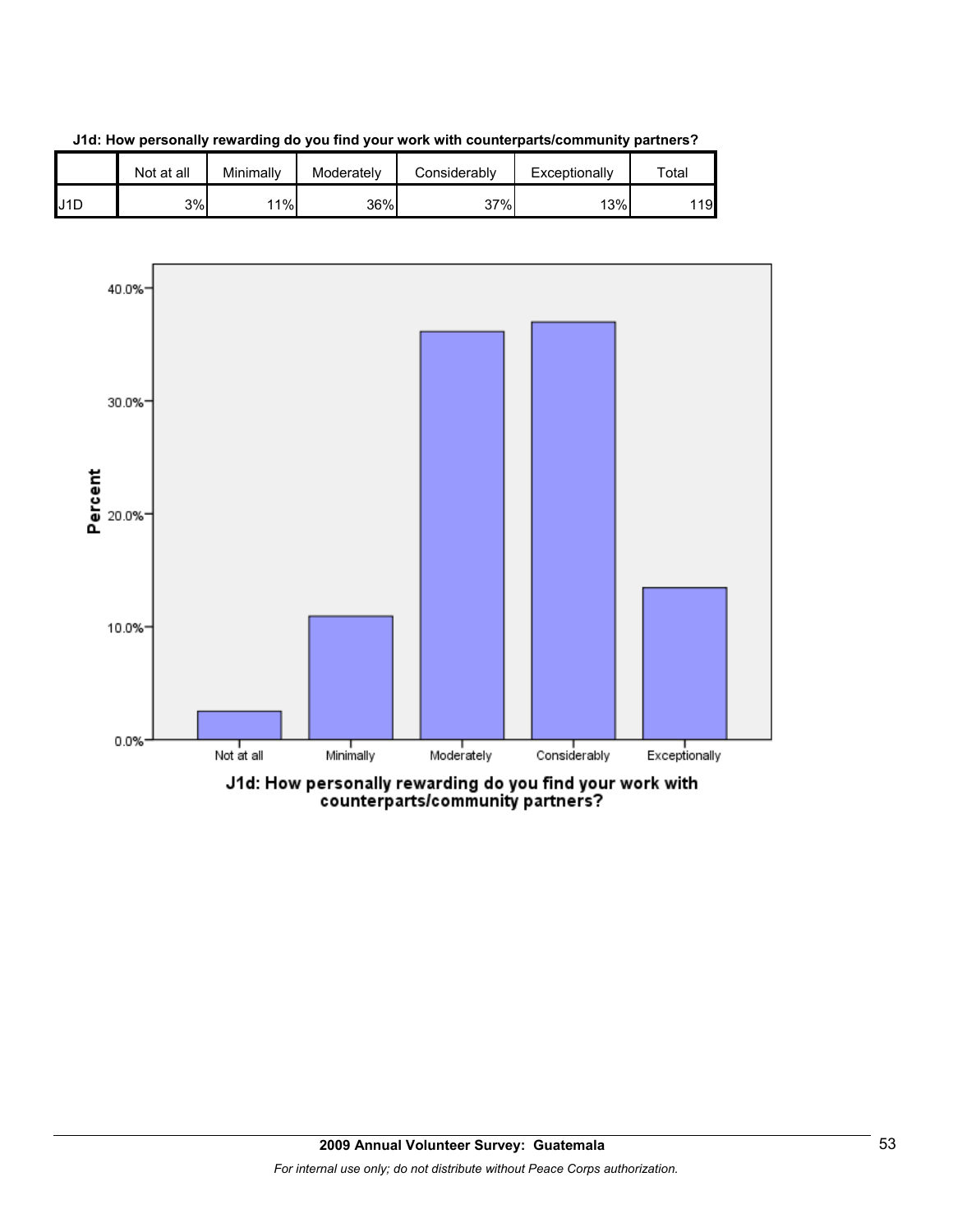

**J1e: How personally rewarding do you find your experience with other HCNs?**

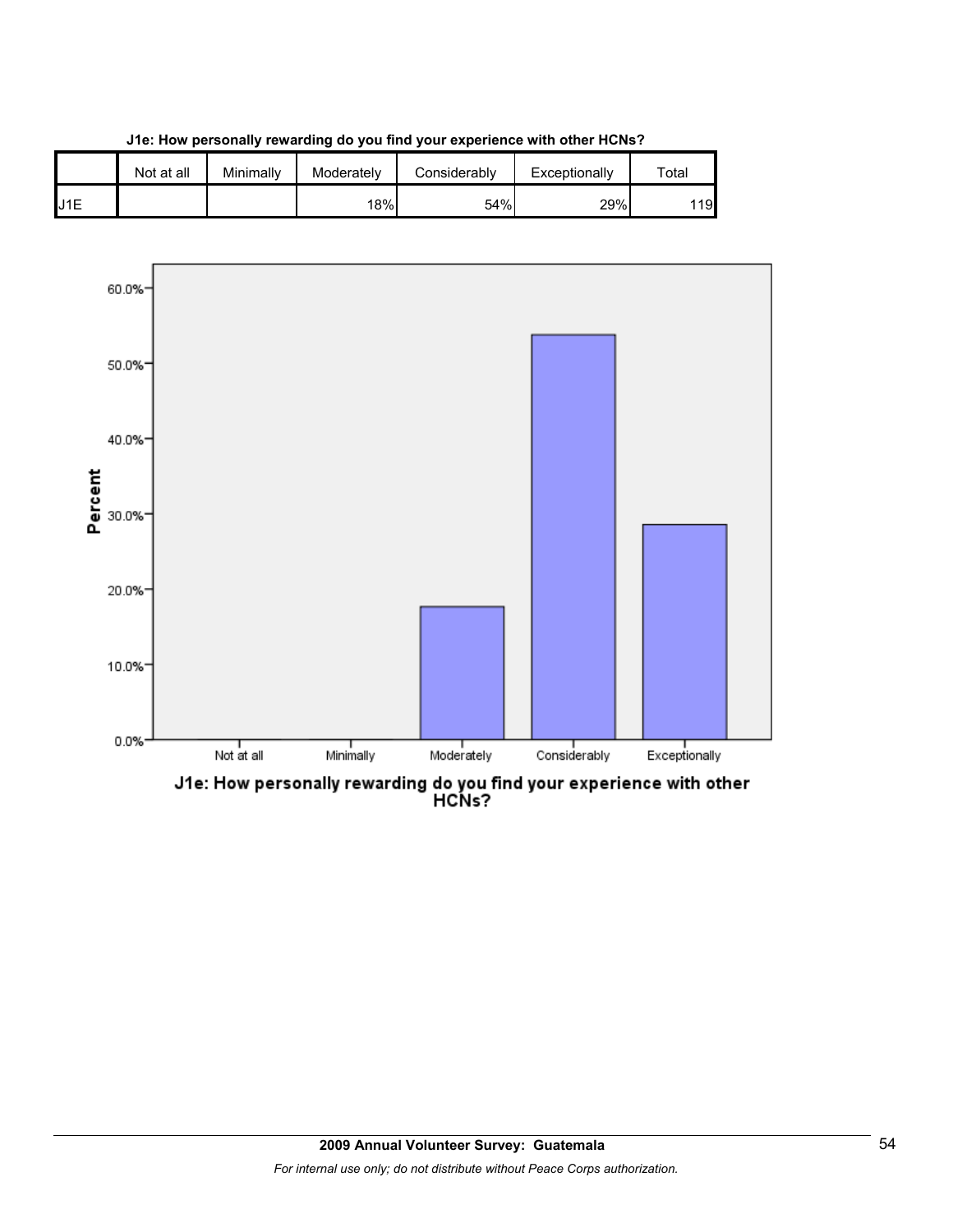

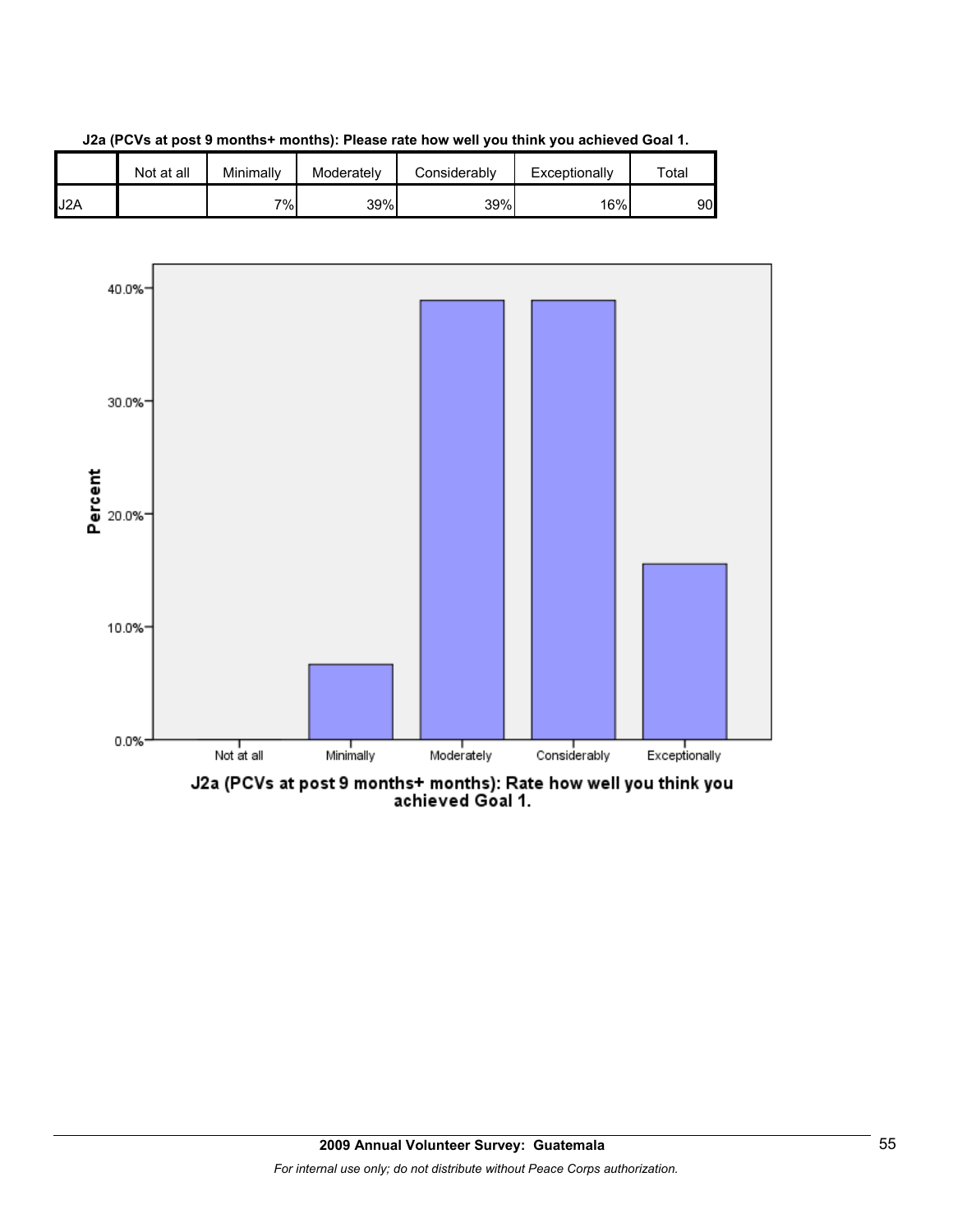

**J2b: (PCVs at post 9 months+ months): Please rate how well you think you achieved Goal 2.**

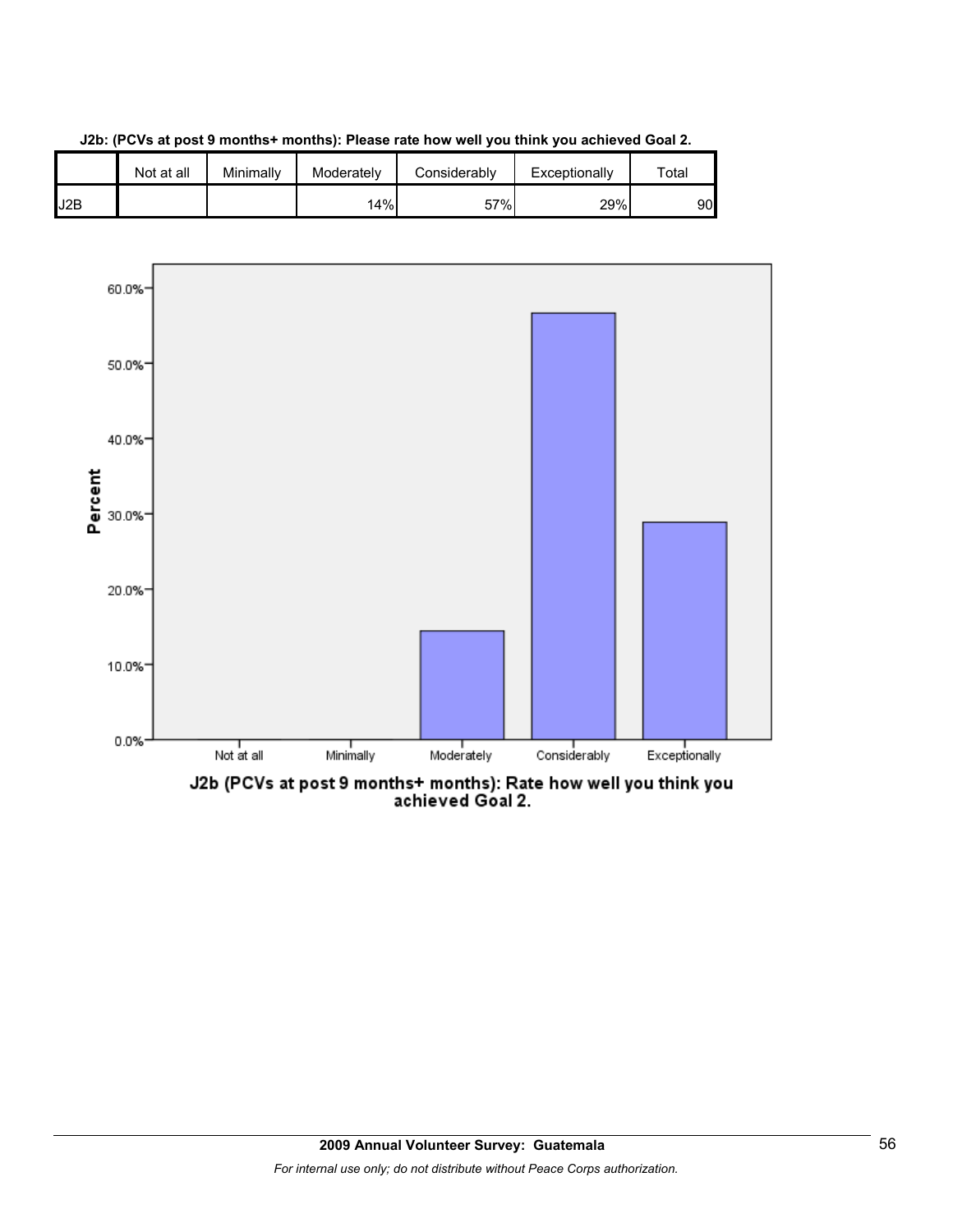





| J3: Today, would you make the same decision to join the Peace Corps? |  |  |  |  |  |
|----------------------------------------------------------------------|--|--|--|--|--|
|                                                                      |  |  |  |  |  |

|     | No | Not likely | Possibly<br>Probably |                  | Definitely | $\tau$ otal |
|-----|----|------------|----------------------|------------------|------------|-------------|
| IJ3 |    | 3%         | 3%                   | 18% <sub>1</sub> | 76%।       | 119         |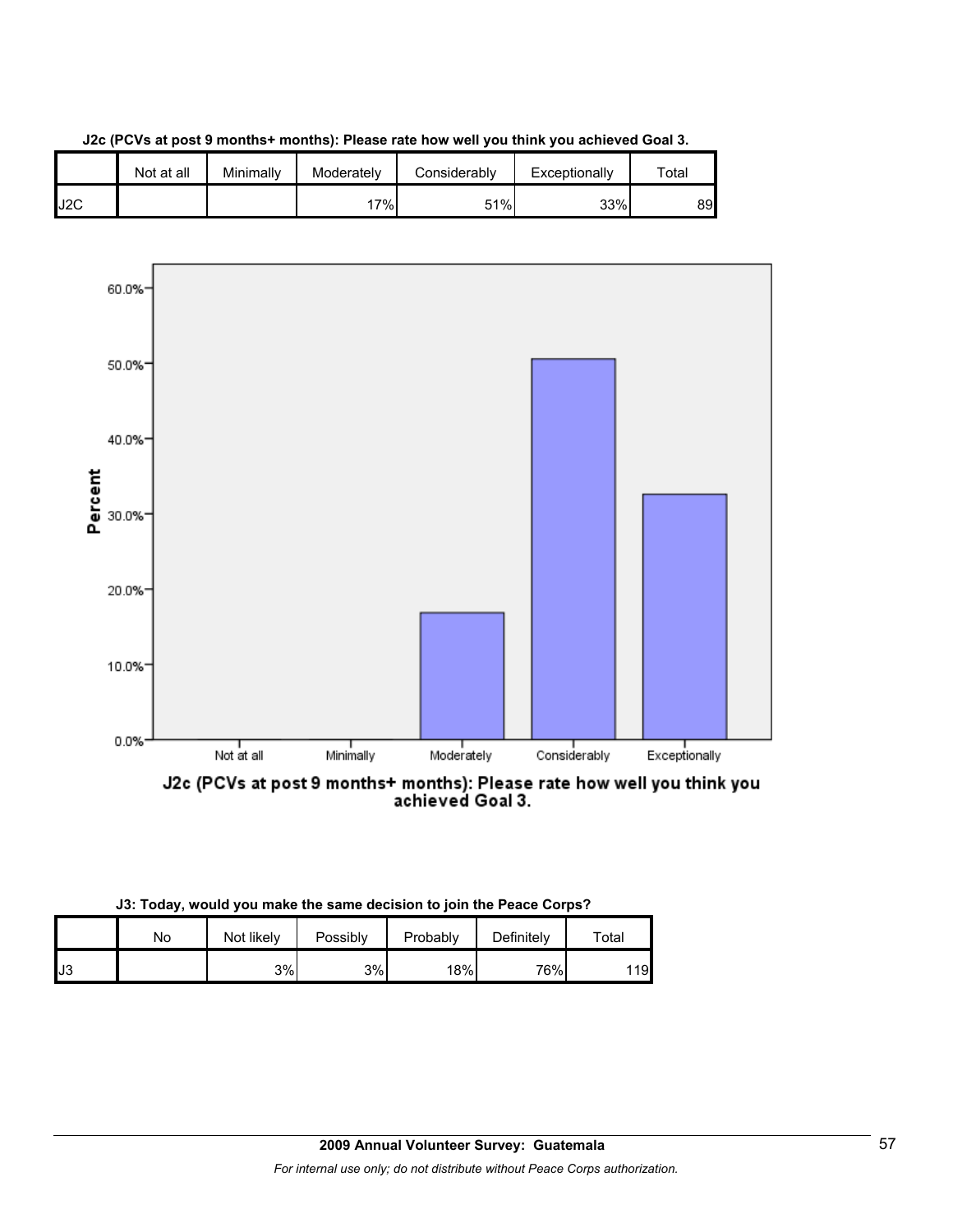**J4: Would you recommend Peace Corps service to others you think are qualified?**

|     | No | Not likely | Possibly | Probably | Definitely | Total |
|-----|----|------------|----------|----------|------------|-------|
| IJ4 |    |            | 4%       | 17%      | 79%        | 119   |

### **J5: Do you intend to complete your Peace Corps service?**

|                | No | Not sure | Yes | Might extend | Total |
|----------------|----|----------|-----|--------------|-------|
| U <sub>5</sub> |    | 2%       | 65% | 34%          | 19    |

### **J6: Would your host country benefit most if the Peace Corps program was---?**

|    |              |         | Refocused/redesig |                  |          |             |
|----|--------------|---------|-------------------|------------------|----------|-------------|
|    | Discontinued | Reduced | ned               | Maintained as is | Expanded | $\tau$ otal |
| J6 | $1\%$        | 1%      | 28%               | 32%              | 39%      | 119         |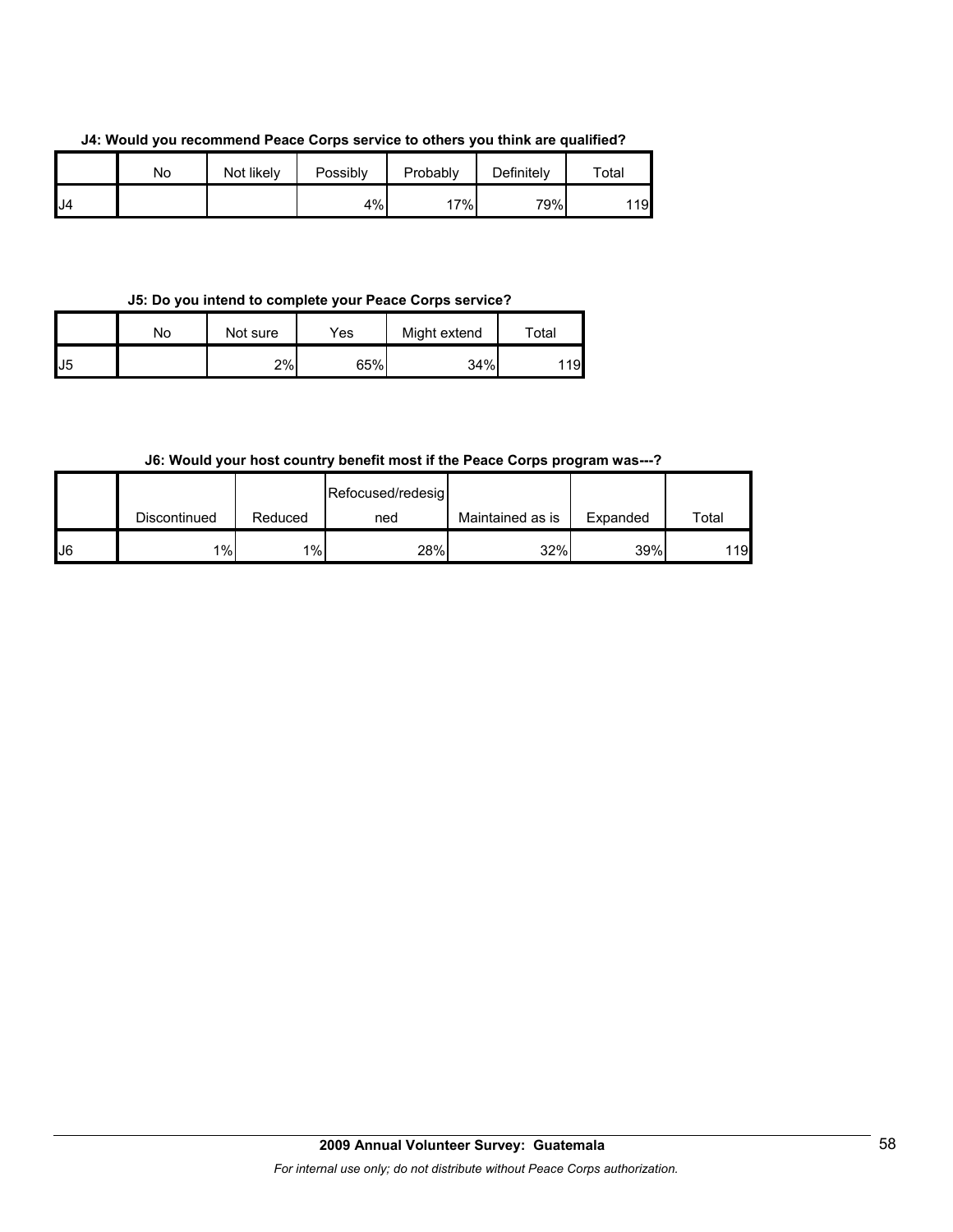# **K. Activities After Peace Corps Service**

*This section reports on Volunteers' plans for after they have completed their Peace Corps Service.* 

## **K1: What are your plans after your Peace Corps service? Work in**

| government.   |              |                    |  |  |  |  |  |
|---------------|--------------|--------------------|--|--|--|--|--|
| Government    |              |                    |  |  |  |  |  |
|               | In your host |                    |  |  |  |  |  |
| In the $U.S.$ | country      | In another country |  |  |  |  |  |
| 89%           | 11%          | 22%                |  |  |  |  |  |

\* Percent of cases was used. Percentages will be greater than 100 since

Volunteers were asked to select all that applied.

## **K1: What are your plans after your Peace Corps service? Work in the**

| private sector.       |              |                    |   |  |  |  |
|-----------------------|--------------|--------------------|---|--|--|--|
| <b>Private Sector</b> |              |                    |   |  |  |  |
|                       | In your host |                    |   |  |  |  |
| In the $U.S.$         | country      | In another country |   |  |  |  |
| 75%                   | 12%          | 38%                | 8 |  |  |  |

\* Percent of cases was used. Percentages will be greater than 100 since

Volunteers were asked to select all that applied.

## **K1: What are your plans after your Peace Corps service? Work for an**

**NGO.**

| <b>NGO</b>    |                         |                    |    |  |  |  |
|---------------|-------------------------|--------------------|----|--|--|--|
| In the $U.S.$ | In your host<br>country | In another country |    |  |  |  |
| 100%          | 29%                     | 29%                | 14 |  |  |  |

\* Percent of cases was used. Percentages will be greater than 100 since

Volunteers were asked to select all that applied.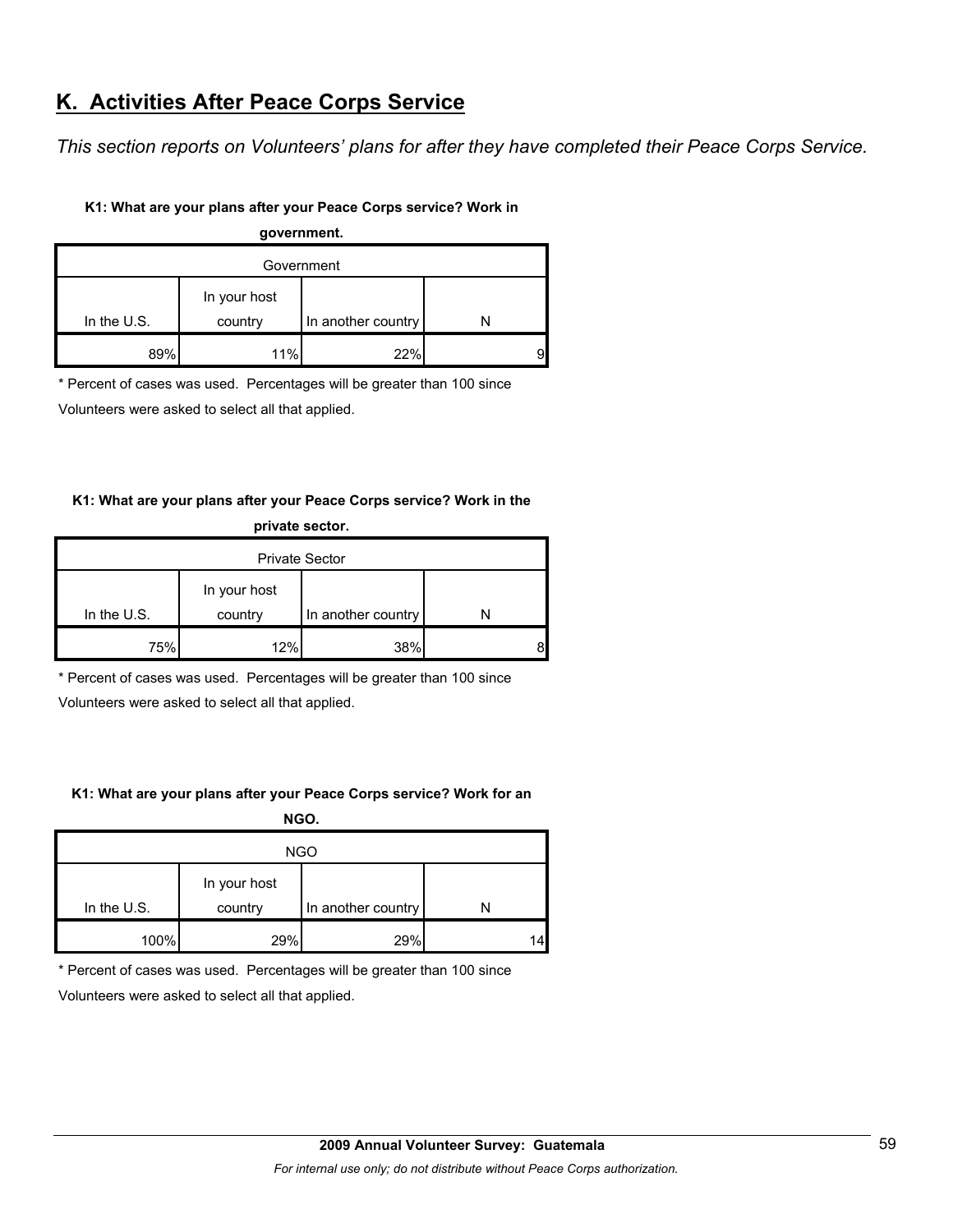### **K1: What are your plans after your Peace Corps service? Work for PC Response.**

| -----------          |                         |                    |  |  |  |  |  |
|----------------------|-------------------------|--------------------|--|--|--|--|--|
| Peace Corps Response |                         |                    |  |  |  |  |  |
| In the $U.S.$        | In your host<br>country | In another country |  |  |  |  |  |
| 75%                  | $0\%$                   | 50%                |  |  |  |  |  |

\* Percent of cases was used. Percentages will be greater than 100 since Volunteers were asked to select all that applied.

## **K1: What are your plans after your Peace Corps service? Continue to participate in volunteer activities.**

| <b>Volunteer Activities</b> |                         |                    |  |  |  |  |
|-----------------------------|-------------------------|--------------------|--|--|--|--|
| In the $U.S.$               | In your host<br>country | In another country |  |  |  |  |
| 95%                         | 19%                     | 29%                |  |  |  |  |

\* Percent of cases was used. Percentages will be greater than 100 since

Volunteers were asked to select all that applied.

## **K1: What are your plans after your Peace Corps service? Graduate school/academic credentialing.**

| Graduate School |            |                    |    |  |  |
|-----------------|------------|--------------------|----|--|--|
| In your host    |            |                    |    |  |  |
| In the $U.S.$   | country    | In another country |    |  |  |
| 100%            | $\gamma\%$ | 4%                 | 26 |  |  |

\* Percent of cases was used. Percentages will be greater than 100 since

Volunteers were asked to select all that applied.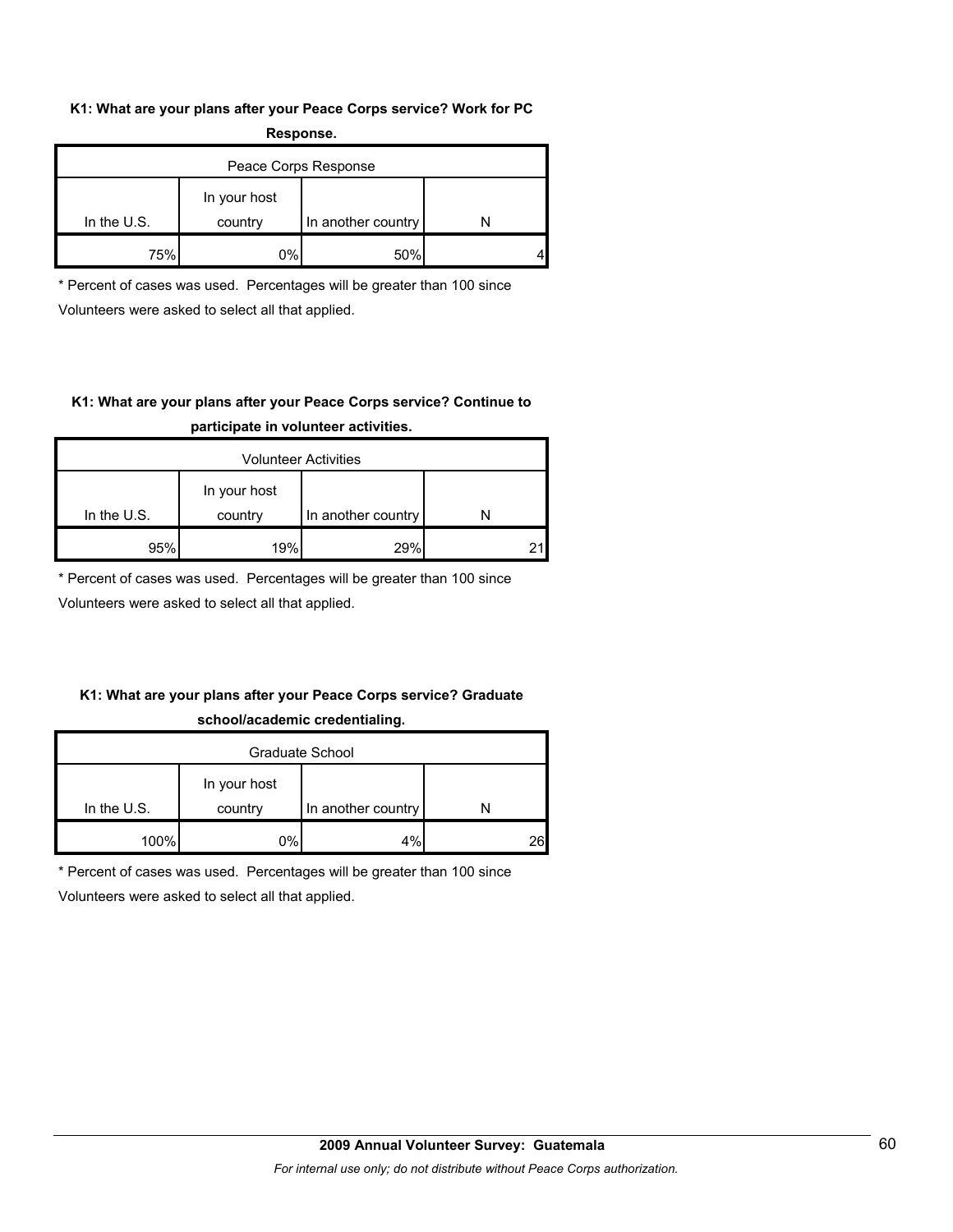### **K1: What are your plans after your Peace Corps service? Travel.**

| Travel        |                         |                    |  |  |  |  |
|---------------|-------------------------|--------------------|--|--|--|--|
| In the $U.S.$ | In your host<br>country | In another country |  |  |  |  |
| 64%           | 27%                     | 59%                |  |  |  |  |

\* Percent of cases was used. Percentages will be greater than 100 since Volunteers were asked to select all that applied.

### **K1: What are your plans after your Peace Corps service? Other.**

| Other         |                         |                    |   |  |  |  |
|---------------|-------------------------|--------------------|---|--|--|--|
| In the $U.S.$ | In your host<br>country | In another country |   |  |  |  |
| 67%           | 33%                     | 0%                 | 3 |  |  |  |

\* Percent of cases was used. Percentages will be greater than 100 since

Volunteers were asked to select all that applied.

## **K2:How prepared do you feel to share your Peace Corps experience and knowledge of your host**

**country** 

**with others in the United States when you return?**

|                                  | Not at all | Minimally | Moderately | Considerably | Total |
|----------------------------------|------------|-----------|------------|--------------|-------|
| How prepared do you feel to      | 0%         | 0%        | 20%        | 80%          |       |
| share your Peace Corps           |            |           |            |              |       |
| experience and knowledge of      |            |           |            |              |       |
| your host country with others in |            |           |            |              | 40    |
| the United States when you       |            |           |            |              |       |
| return?                          |            |           |            |              |       |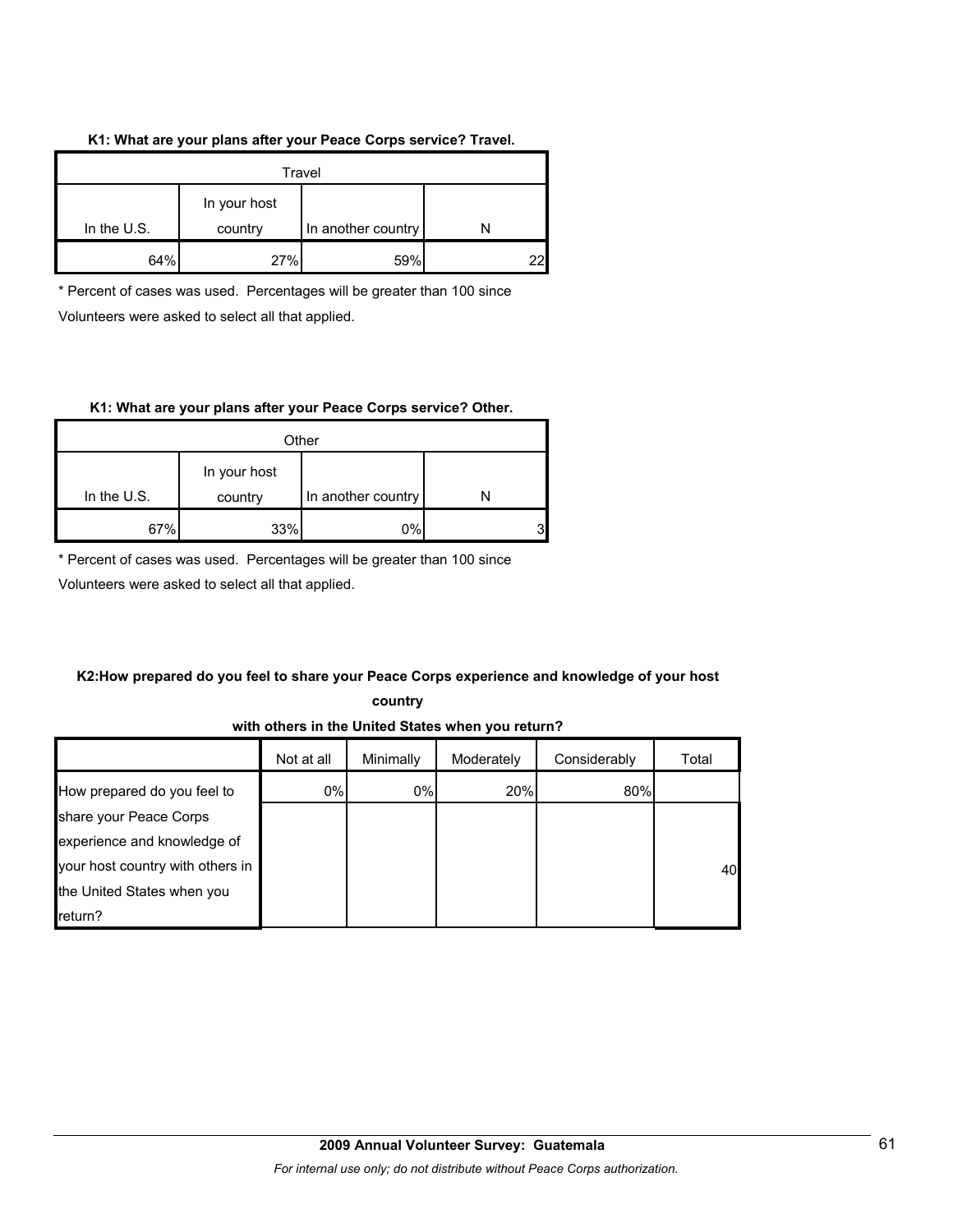|                                 | Not at all | Minimally | Moderately | Considerably | Exceptionally | Total |
|---------------------------------|------------|-----------|------------|--------------|---------------|-------|
| How well do you feel Peace      | 0%l        | 21%       | 28%        | 36%          | 15%           |       |
| Corps has prepared you for life |            |           |            |              |               |       |
| in the U. S. after your return? |            |           |            |              |               | 39    |

**K3: How well do you feel Peace Corps has prepared you for life in the U. S. after you return?**

### **K6: Have your life/career goals changed because of your Peace**

| <b>Corps service?</b>       |     |     |       |
|-----------------------------|-----|-----|-------|
|                             | No  | Yes | Total |
| Have your life/career goals | 32% | 68% |       |
| changed because of your     |     |     |       |
| Peace Corps service?        |     |     |       |

## **K7: How well informed are you about the following opportunities for returned Volunteers:**

|                                                  | Not informed | Somewhat<br>informed | Well informed | N  |
|--------------------------------------------------|--------------|----------------------|---------------|----|
| Peace Corps Response                             | 36%          | 59%                  | 5%            | 39 |
| Peace Corps' Fellows/USA<br>program              | 5%           | 49%                  | 46%           | 39 |
| Noncompetitive eligibility                       | 13%          | 55%                  | 32%           | 38 |
| <b>RPCV Career Center in</b><br>Washington, D.C. | 51%          | 38%                  | 10%           | 39 |
| <b>Returned Volunteer Services</b>               | 49%          | 44%                  | 8%            | 39 |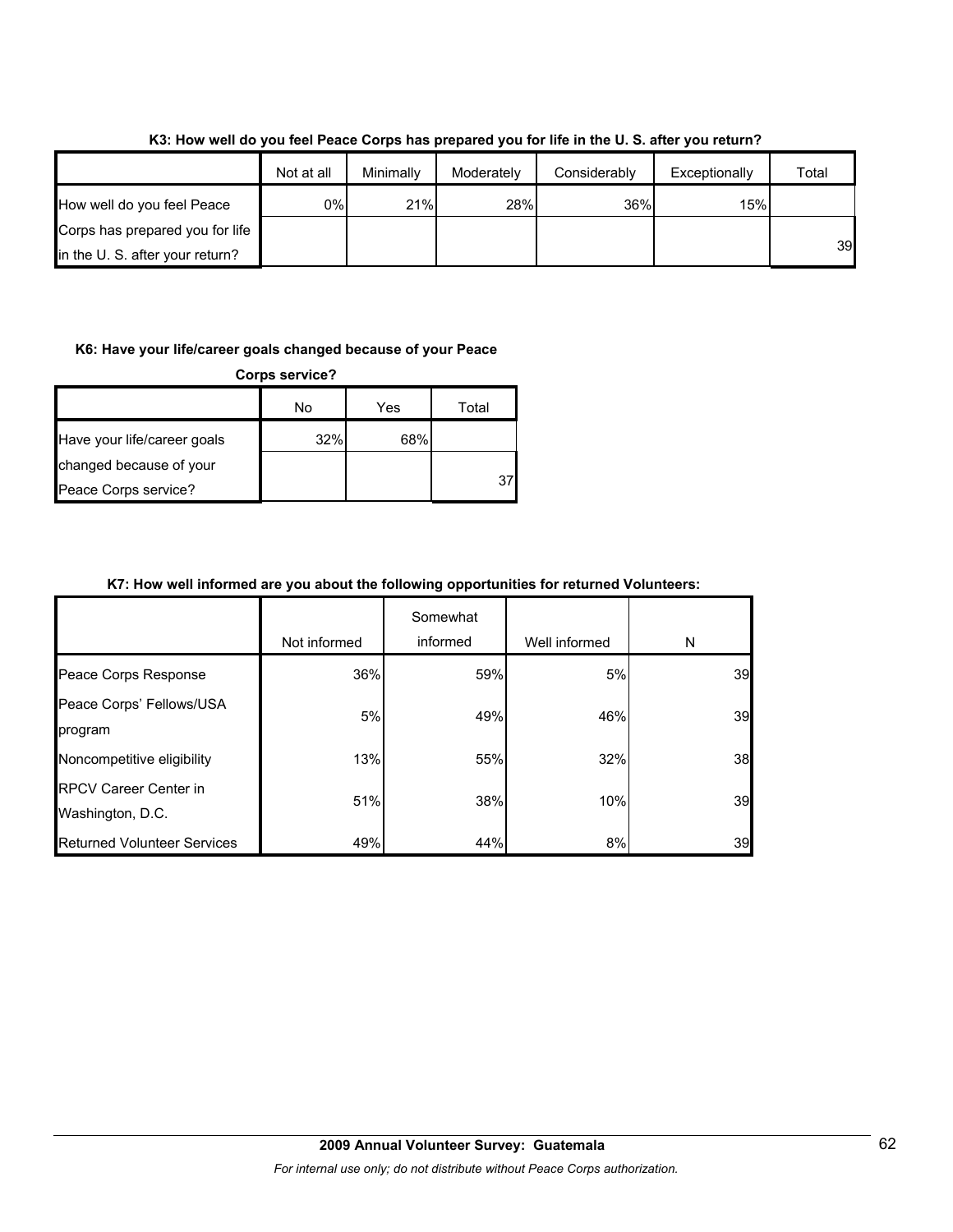| .                       |                                               |       |    |
|-------------------------|-----------------------------------------------|-------|----|
| Learn about Fellows/USA | PC Website                                    | 71%   |    |
| program                 | Word of mouth                                 | 49%   |    |
|                         | Mid-service mailing from PC                   | 23%   |    |
|                         | From staff in the host country's<br>PC office | 23%   |    |
|                         | From a recruiter                              | 17%   |    |
|                         | At PST                                        | 14%   |    |
|                         | University website                            | 14%   |    |
|                         | At COS Conference                             | 11%   |    |
|                         | Hotline                                       | 3%    |    |
|                         | At post's information resource<br>center      | 3%    |    |
|                         | At IST                                        | 0%    |    |
|                         | Other                                         | $0\%$ |    |
|                         | N                                             |       | 35 |

## **K8: How did you first learn about the Fellows/USA program?**

\* Percent of cases was used. Percentages will be greater than 100 since Volunteers were asked to select all that applied.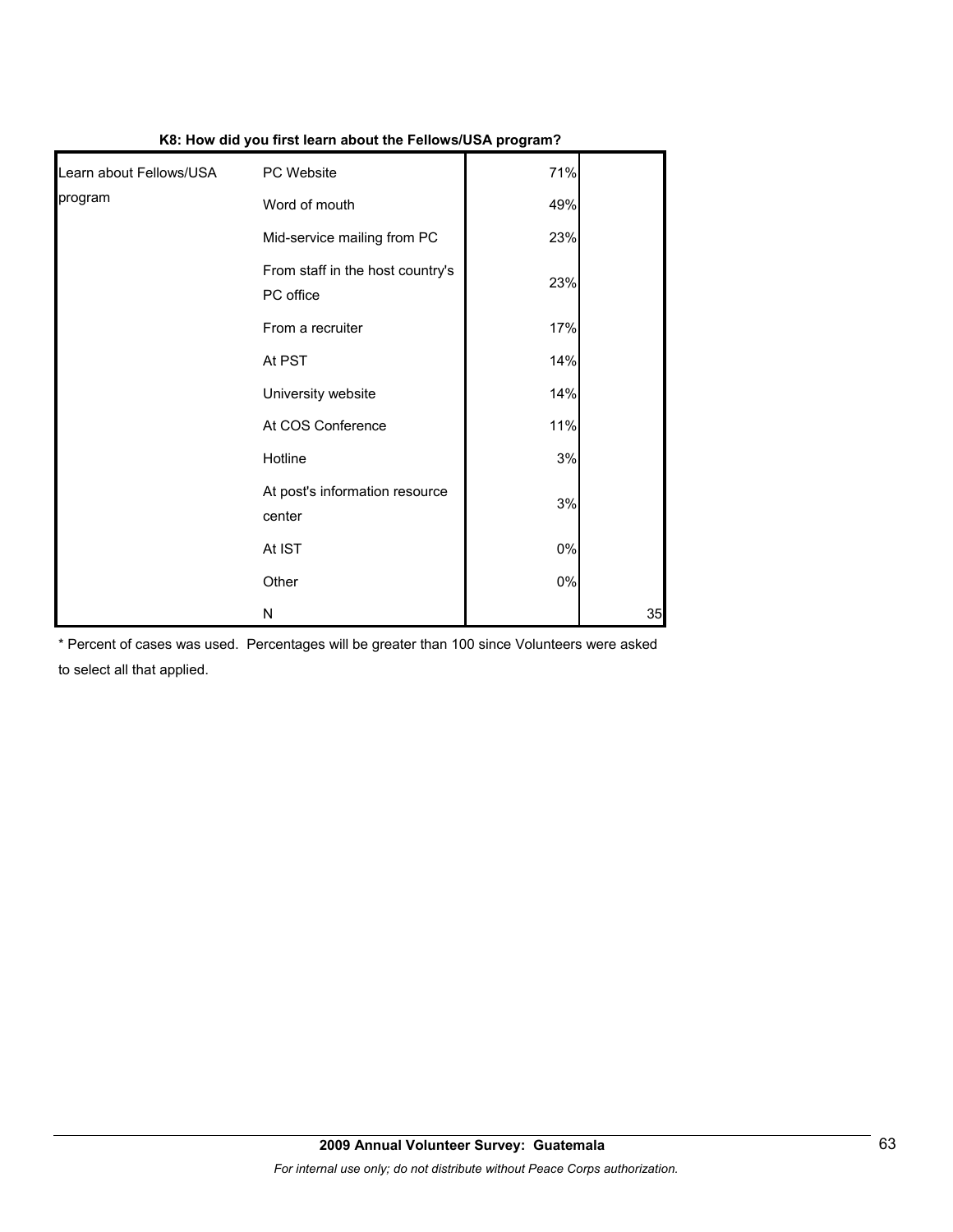#### **K9: Which of the following resources do you think will be helpful as you exit**

|              | <b>CALC ONING SELVICE:</b>                                                |     |    |
|--------------|---------------------------------------------------------------------------|-----|----|
| K9 Resources | <b>Career Resource Manual</b>                                             | 69% |    |
|              | RPCV career conferences                                                   | 62% |    |
|              | RPCV job search webinars                                                  | 59% |    |
|              | Applying to federal government<br>with RPCV noncompetitive<br>eligibility | 56% |    |
|              | Access to free job bulletins                                              | 56% |    |
|              | Electronic newsletter with job<br>postings and career advice              | 54% |    |
|              | List of RPCVs willing to talk to<br>me about their careers                | 49% |    |
|              | Guide to speaking about my PC<br>service to others (third goal)           | 46% |    |
|              | <b>RPCV Handbook</b>                                                      | 44% |    |
|              | <b>Connection with RPCVs</b><br>through a mentoring program               | 31% |    |
|              | Self-assessment software (SIGI<br>3)                                      | 28% |    |
|              | <b>NOT SURE</b>                                                           | 5%  |    |
|              | Other                                                                     | 3%  |    |
|              | N                                                                         |     | 39 |

**Peace Corps service?**

\* Percent of cases was used. Percentages will be greater than 100 since Volunteers were asked to select all that applied.